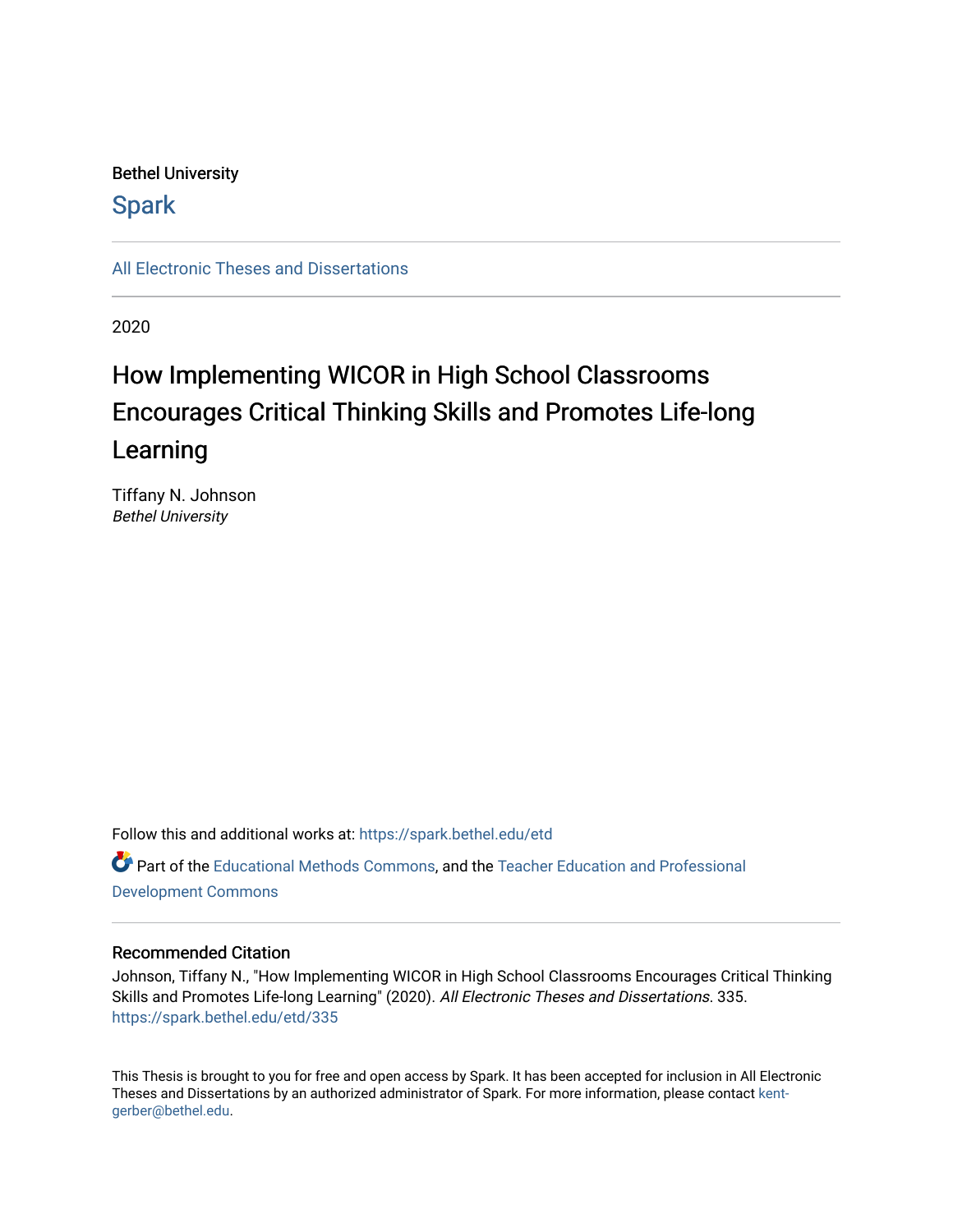### HOW IMPLEMENTING WICOR IN HIGH SCHOOL CLASSROOMS ENCOURAGES CRITICAL

### THINKING SKILLS AND PROMOTES LIFE-LONG LEARNING

### A MASTER'S THESIS

### SUBMITTED TO THE FACULTY

# OF BETHEL UNIVERSITY

BY

Tiffany Johnson

### IN PARTIAL FULFILLMENT OF THE REQUIREMENTS

FOR THE DEGREE OF

MASTER OF ARTS IN EDUCATION

December 2020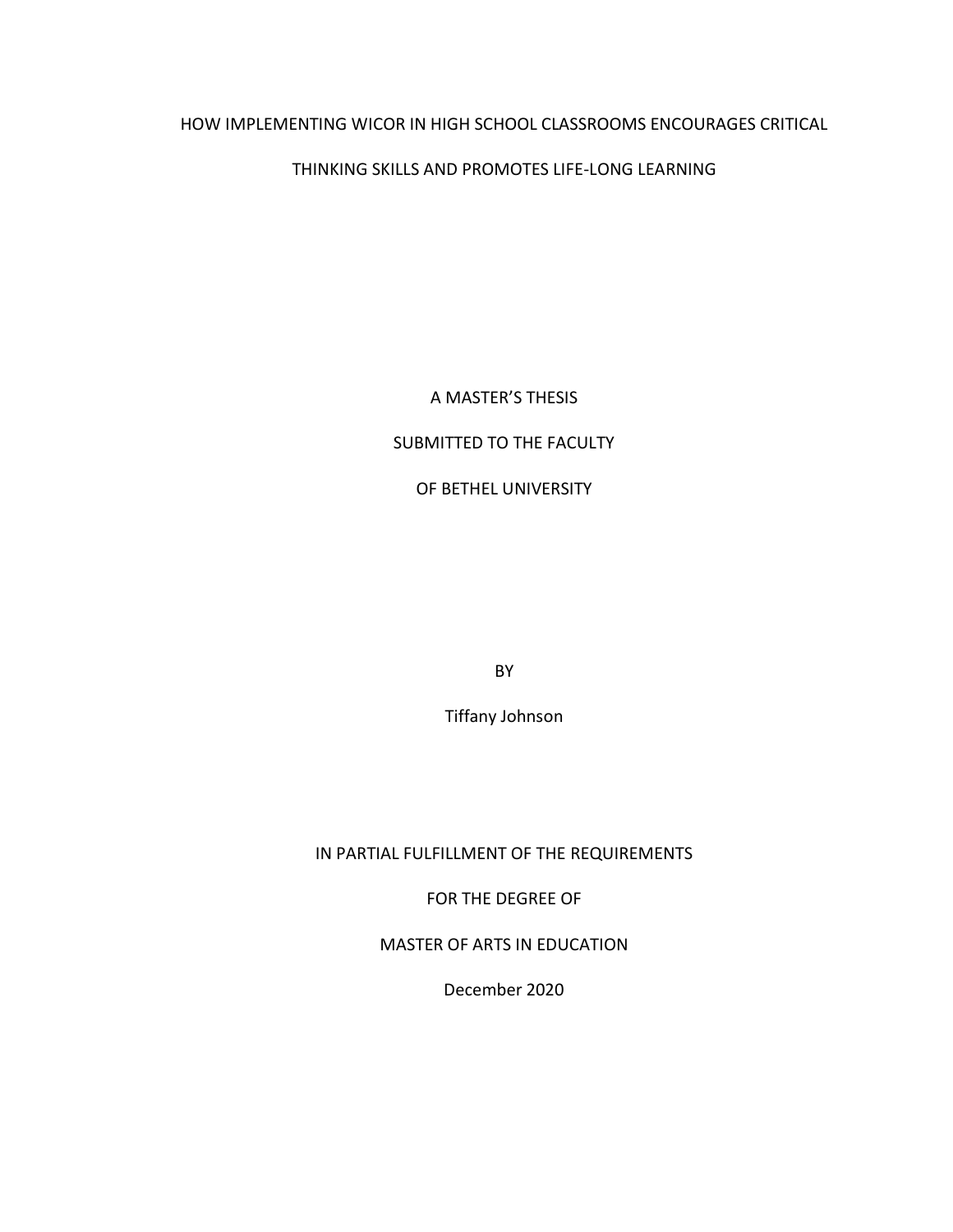BETHEL UNIVERSITY

### HOW IMPLEMENTING WICOR IN HIGH SCHOOL CLASSROOMS ENCOURAGES CRITICAL

# THINKING SKILLS AND PROMOTES LIFE-LONG LEARNING

Tiffany Johnson

December 2020

APPROVED

Thesis Advisor: Lisa Silmser, Ed. D.

Program Director: Molly Wickam, Ph. D.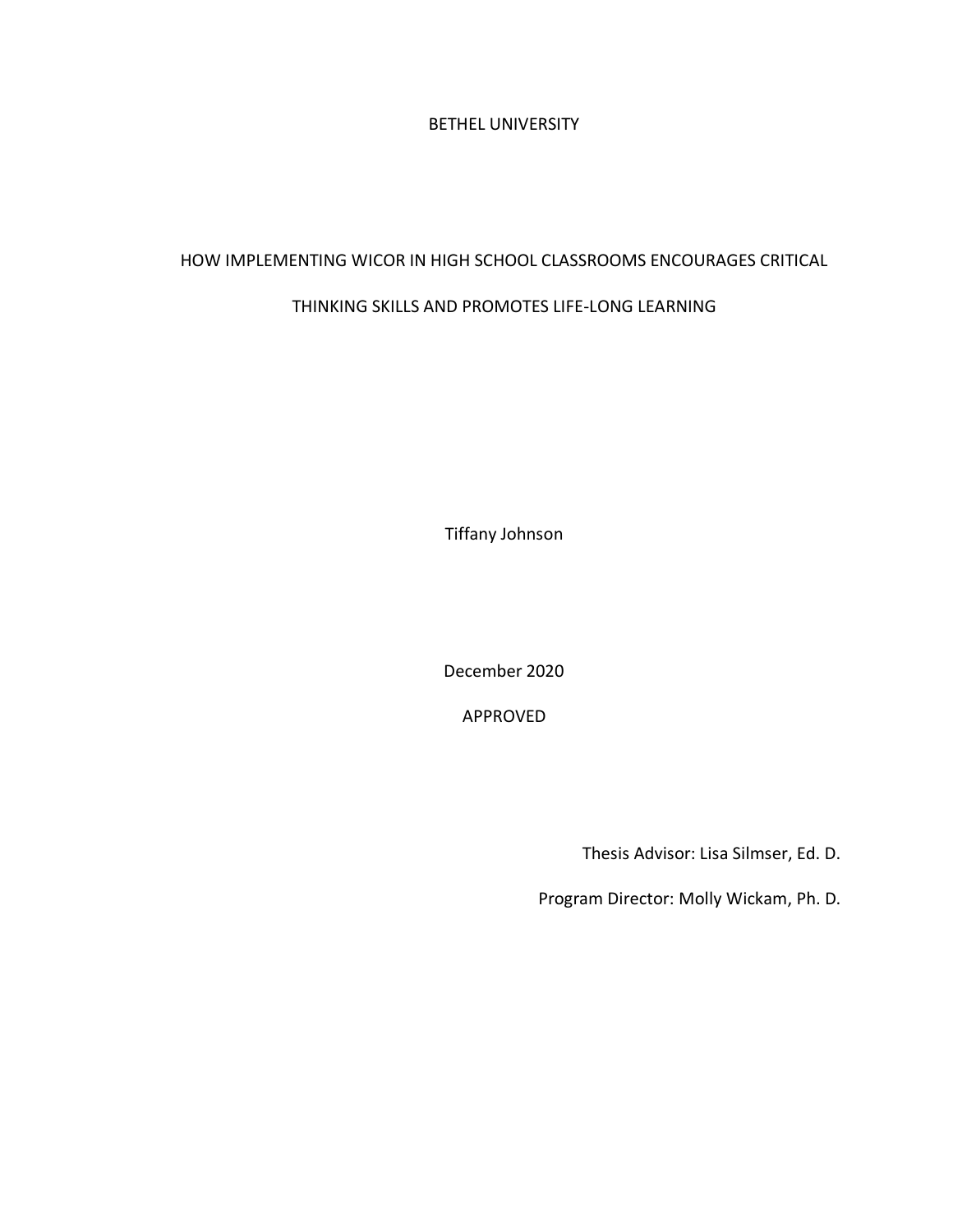#### Acknowledgements

First, I would like to thank my AVID colleagues for inviting me to experience the benefits of the AVID Program both in the classroom at the secondary level and for my own growth and professional development—what I have learned has truly extended my teaching. Next, I would like to thank my thesis advisor, Dr. Lisa Silmser, for believing in me and taking me under her wing at the eleventh hour. My English colleague and friend, Diane Ludwig, who continues to be my professional sounding board and who has motivated me throughout this truly long process—your encouragement and support has meant the world to me. Finally, I would like to thank my family for their love and support and for putting up with my hermit-like behavior...I'm almost free! And to my parents, Gary and Betty, thank you for always believing in me.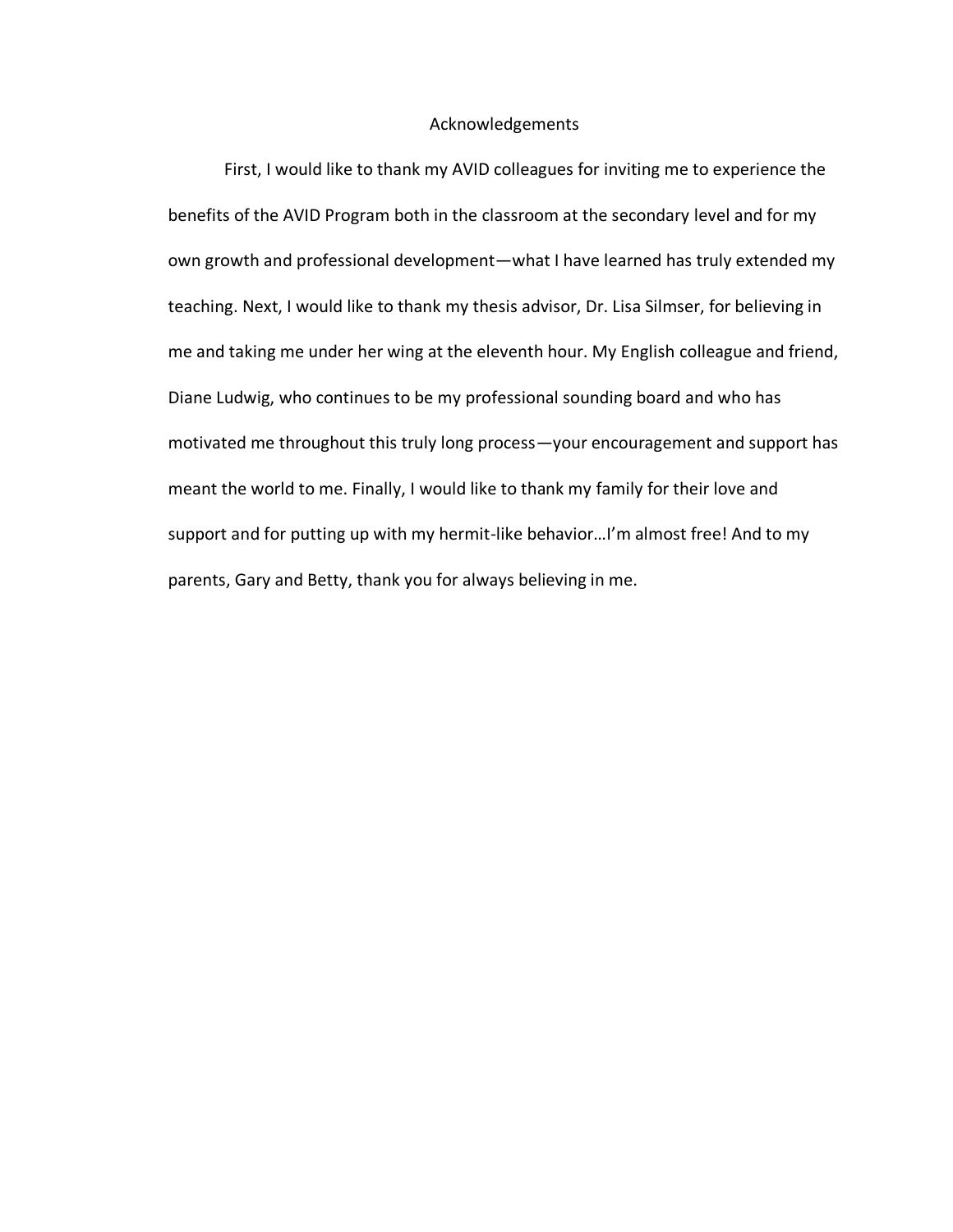#### Abstract

Educators and policymakers have the responsibility of preparing students to be college and career ready, but many students entering postsecondary education are having to enroll in remedial courses to fill the learning gap created by secondary education. High school teachers need to shift their instructional mindset to include a more studentcentered learning environment that promotes the learning of advanced literacy skills that should be explicitly taught across all content area classrooms. Teachers should model reading comprehension strategies in order to promote critical thinking and increase awareness of domain specific knowledge. Frequent, and purposeful writing activities should also be incorporated into instruction and should involve lengthier and more complex writing tasks to encourage critical thinking and prepare students for the demands of a postsecondary education. When reading, writing, and inquiry strategies are promoted within each subject area and students are encouraged to collaborate, reflect on their learning, and ask higher order questions, students' self-efficacy increases, and academic learning improves.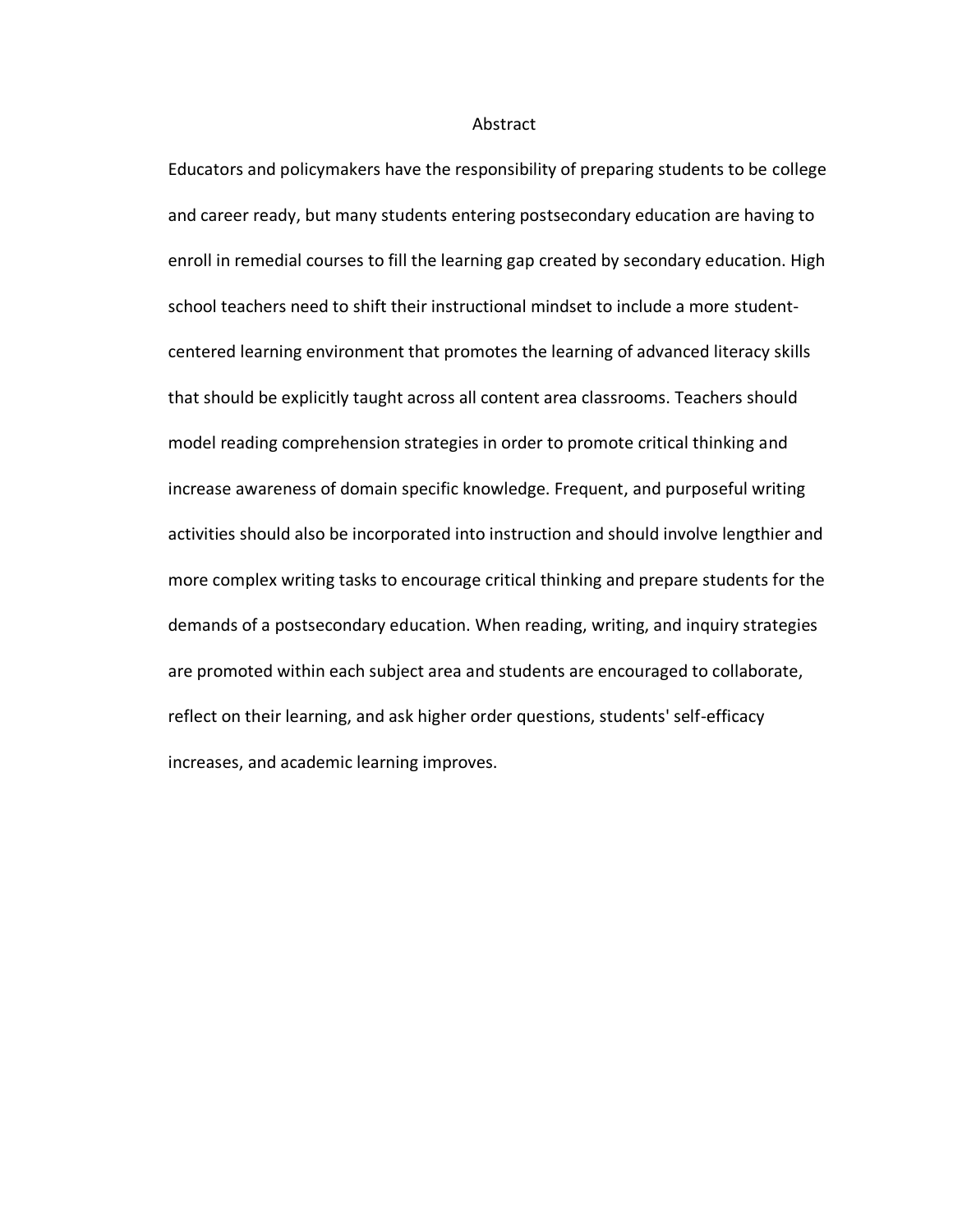| .28 |
|-----|
|     |
|     |
|     |
|     |
|     |

# Table of Contents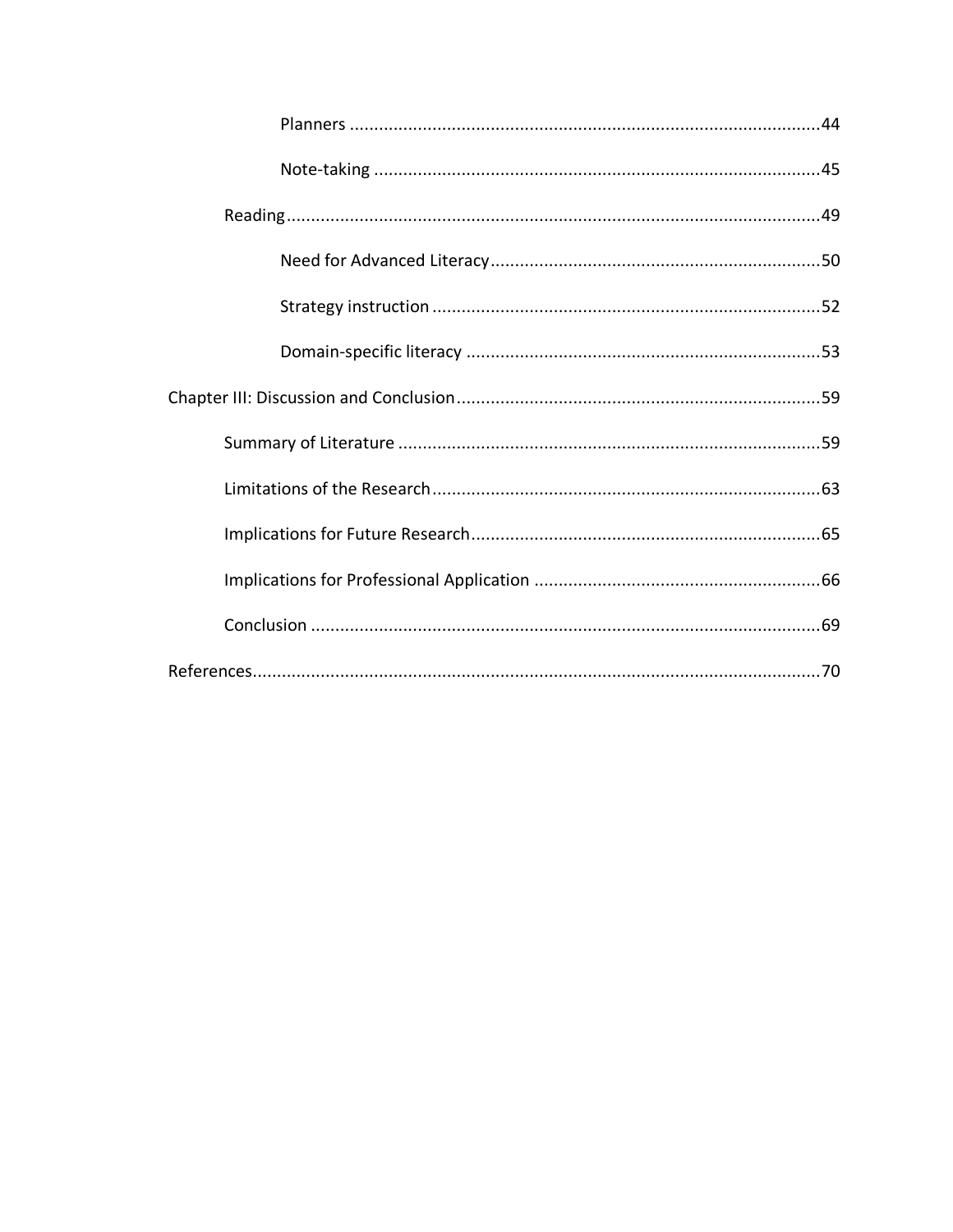#### **CHAPTER I: INTRODUCTION**

#### **The Role of AVID**

 The goal of secondary institutions is to make all students college and career ready. But there is some confusion about what that really means--especially in the 21st century. My own teaching journey began a few years ago, and it was an awakening into the challenges of classroom teaching; learning about instructional alignment and finding various ways to engage students, support curriculum demands, and create a new generation of lifelong learners. By year two, I became the 9th grade AVID teacher in our building, thus began my crash course into college readiness curriculum.

 AVID stands for Advancement Via Individual Determination and was created to reach the "middle" students and focuses on underrepresented minority students and first-generation college goers. According to Matthews (2015) the program was created by Mary Catherine Swanson, a former English teacher from Clairemont High School in San Diego in 1980 to address a large population of low-income students new to the building. Rather than shuffle them into remedial classes under the assumption they would struggle in most general education courses, Swanson recruited a group of these students and challenged them with taking the more rigorous Advanced Placement or honors classes, which is required to attend most four-year universities. Swanson realized early on that she needed to offer not just academic support, but a more familial one—where students experienced the feeling of being comfortable, safe, and valued. The program is also structured to guide students through the process of school and challenge them with not only working hard, but coaches them to stay organized, to be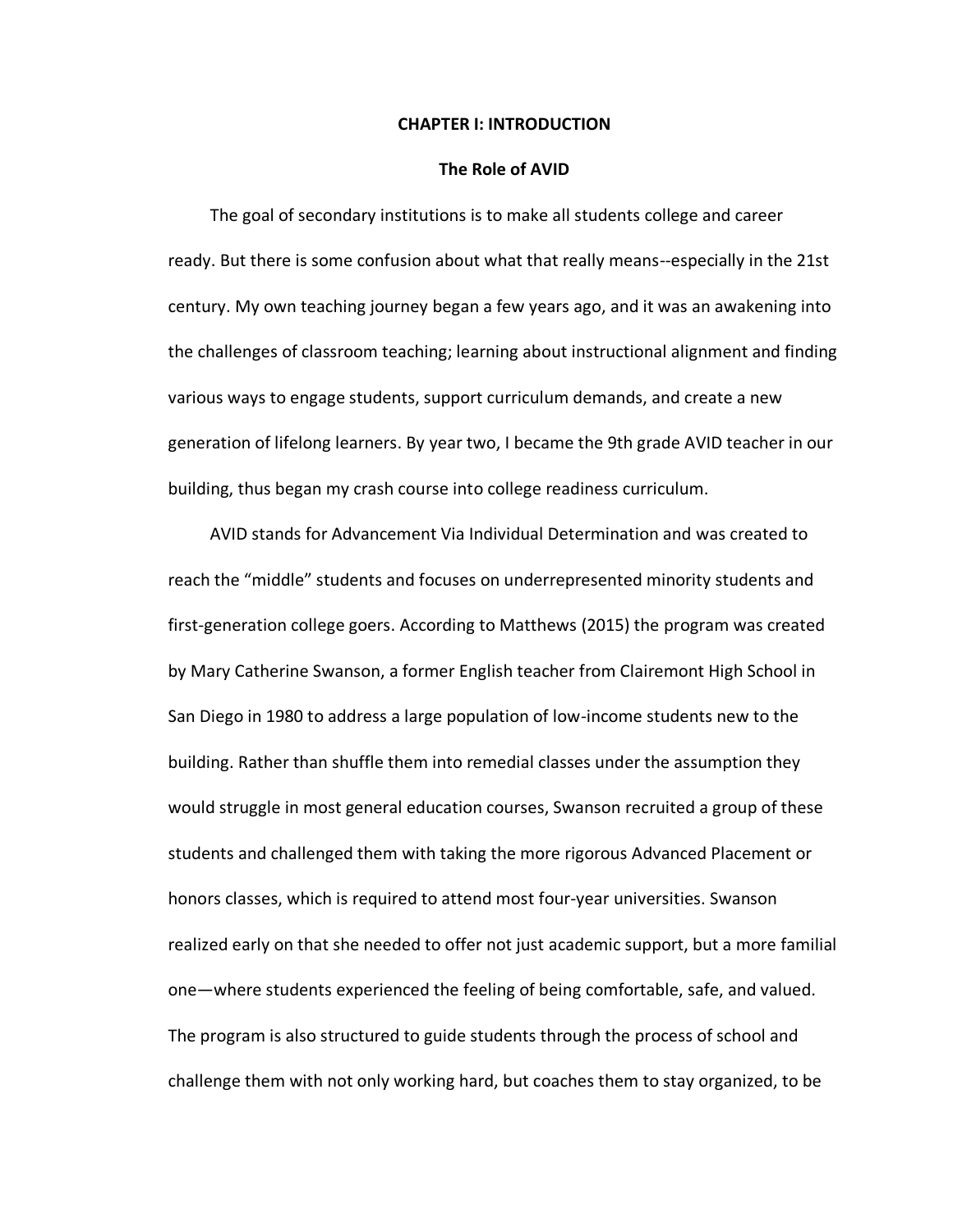respectful, and to learn important self-advocacy skills that promote a growth mindset approach to learning. Today, AVID has become the nation's largest college preparatory program with "about [400,000] students in five thousand schools, in forty-four states and several countries" (Matthews, 2015, p. 8).

 AVID is successful because it supports not only the student but teachers as well. Teachers are provided with the educational tools and support needed to advance student learning within the AVID classroom. Teachers attend yearly summer institutes where they learn important skills and instructional strategies that can be implemented immediately into every content area classroom. AVID teaching is inquiry-based, and teachers instruct students in how to take effective notes and use higher-order questioning to get "to the conceptual root" of all their lessons (p. 3). Once teachers are trained in the best practice instructional techniques AVID is known for, it tends to influence the teaching practices of non-AVID teachers, "even in a small way with a few classes" (p. 2). Making AVID schoolwide, is the end goal for many proponents of the program, as it not only prepares students for more of the rigorous courses that students can expect from a four-year institution, but the program is also "is an enabling process [that] helps kids be learners" and succeed at the high school level (p. 212).

 Even when systematic changes occur that affect a school's climate--whether through stagnant test scores or floundering educational reforms--the foundational structure of AVID remains solid. In 2002, President George W. Bush signed-off on the No Child Left Behind Act (NCLB) to address issues concerning the nation's low scores for math and reading achievement at the secondary level. This law forced accountability on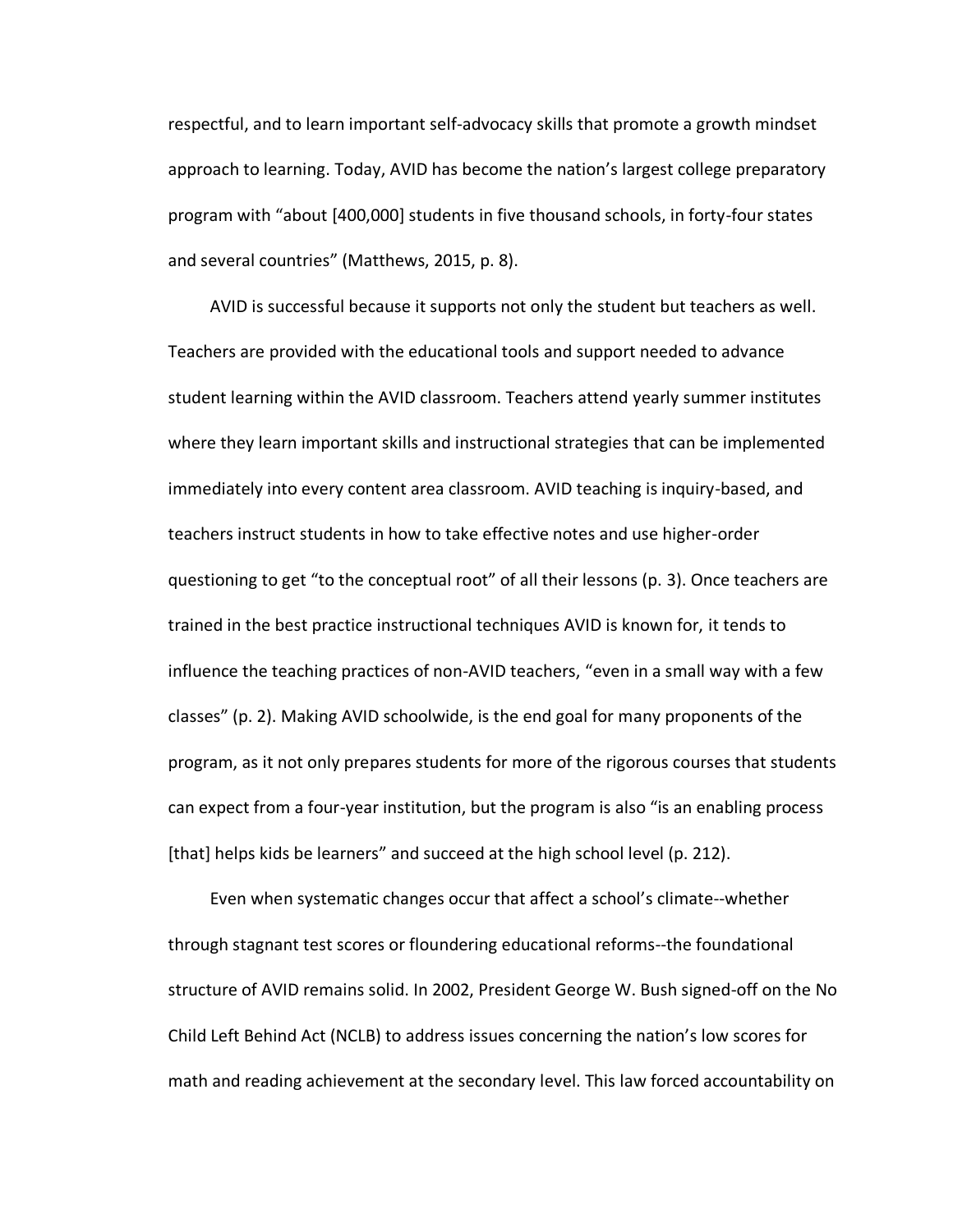schools and their teachers in the form of state standardized testing to ensure proficiency in the core subject areas. Many teachers, pressured with improving test scores, shifted instruction towards teaching to the test. AVID, however, remained firm in the belief that their teachers knew best since "once trained, [they would continue] to make good decisions" related to instructional techniques (p. 253) and this held true, as most achievement scores in reading and math for AVID students were often above district averages nationwide. As the Common Core State Standards (CCSS) replaced NCLB in 2009, there was a stronger focus on making students college and career ready, yet the end result varied from state to state. In fact, many students leaving high school are not prepared for the rigors of college coursework even when deemed successful, since "less than a third of the students graduating from high schools across the nation are able to meet even the minimum state college-readiness standards" (Johnson, 2018, p. 1). According to Ravitch (2016), educational reforms such as "…NCLB, Race to the Top, and the Common Core standards shared the naïve assumption that all children will progress at the same rate if exposed to the same standards and tests…" (Prologue: xxiv) and this rationale was deeply flawed.

 One of the components of Common Core was to bring awareness to the act of critical thinking within the classroom. In Dr. Conley's 2003 landmark study, 400 university professors stated that having an "inquisitive nature was one of the characteristics of a college-or-career-ready student" (Johnson, 2018, p. 71-72). The idea that critical thinking must be developed at the high school level (Noddings, 2015) was not a new idea, and was already one of the key tenets of the AVID program. AVID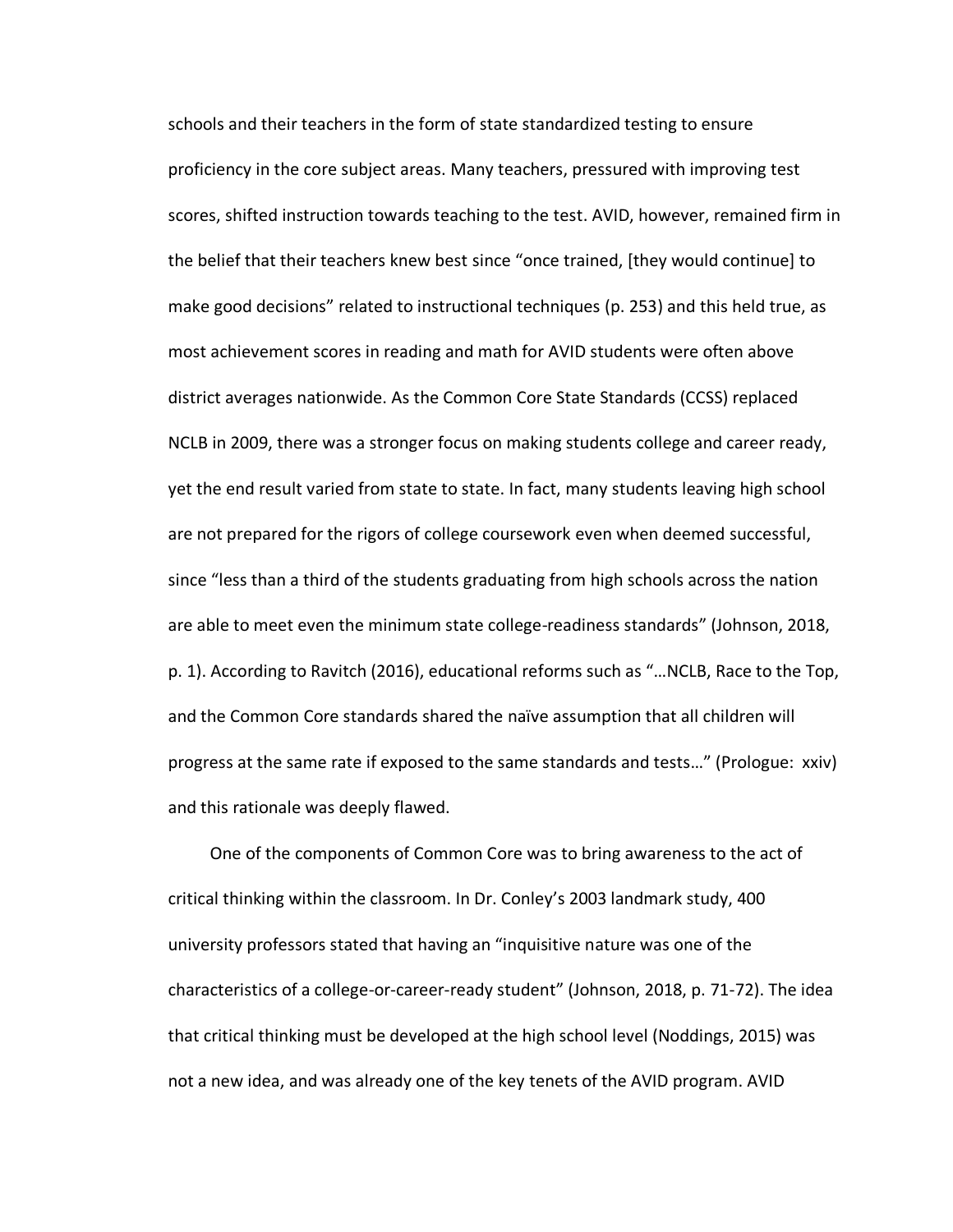supports the idea that learners are problem solvers and that it takes a great deal of skill and cognitive ability in all areas to be able to solve a problem (Johnson, 2018). Over the years, AVID's success remains steady—with a 93% college acceptance rate (Matthews, 2015) so AVID's theory on how to best prepare students for college and career is being realized in remarkable ways.

### **College and Career SIP Team**

 According to MN SLEDS (2019) data, only about 50% of post-secondary students who graduate from Anoka-Hennepin school district go on to earn a degree from a 2-year or 4-year college. In fact, only 17% of students finish within four years indicating a definite shift in the school system and identifying a possible gap in how students learn and what they need to know to be successful in postsecondary education. Andover High School is one of five traditional public high schools set in the suburbs and is part of the Anoka Hennepin School District #11. Andover has about 30,000 residents and the high school has approximately 1,700 students. The school has a minority enrollment of about 12 percent (majority identified as Black or Hispanic) with 4-8% of students qualifying for free or reduced lunch (Public School Review, 2020). The high school follows a trimester block schedule and runs a modified AVID Program adopted by its school district (ISD #11) with four sections of the AVID elective for grades 9-12. Each class has anywhere from 15-30 kids per elective section depending on grade level.

 For the last two years, I have been a member of our buildings' College & Career School Improvement Program (SIP) and much of the information we share with the teachers and staff in the building during professional development opportunities often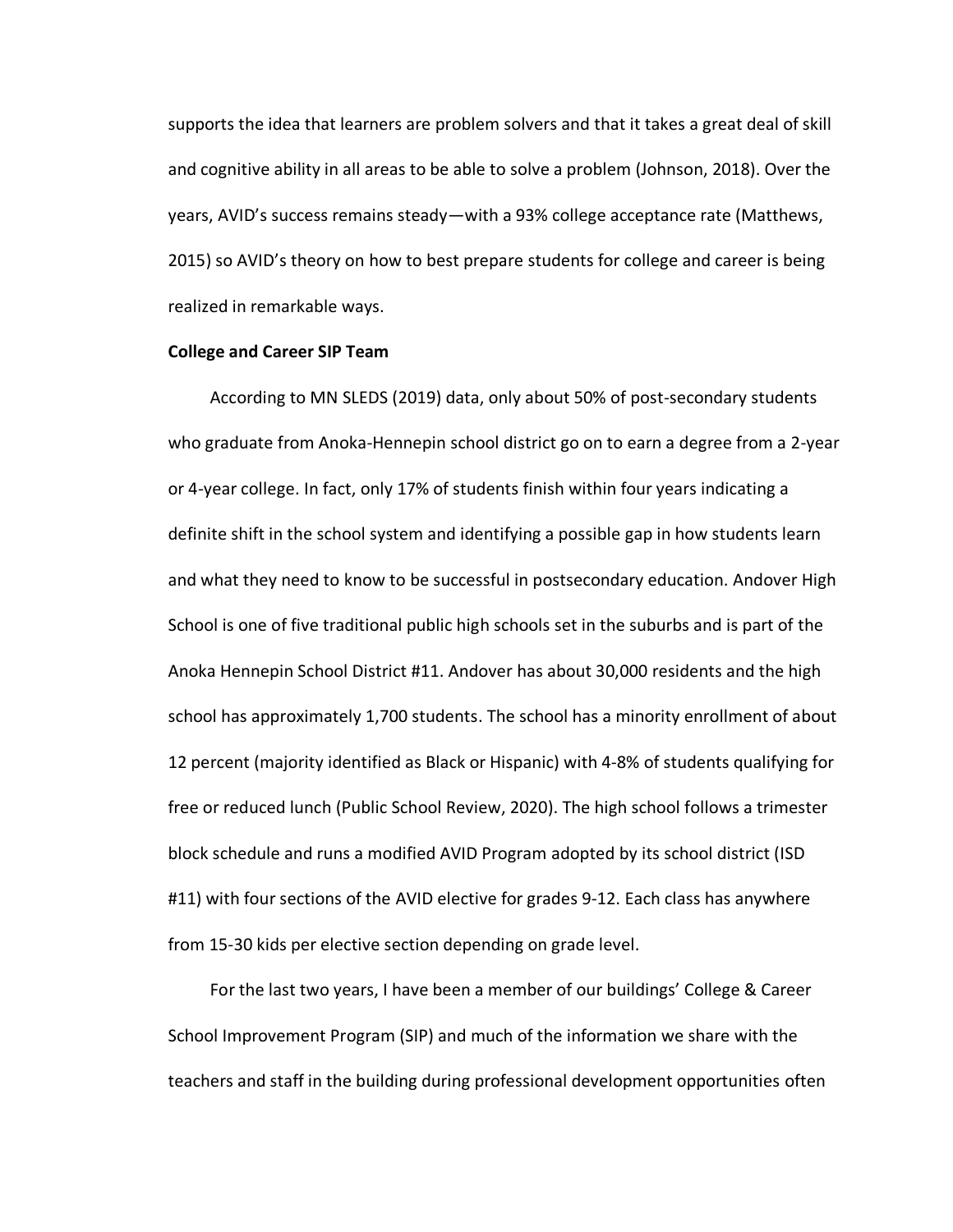stems directly from AVID's program. The cornerstone of the AVID program is known as WICOR: Writing, Inquiry, Collaboration, Organization, and Reading (Matthews, 2015) and AVID elective classes use these components to guide instruction and support student learning. Schools that have implemented AVID into their classrooms are purposeful in the way they incorporate these five major components into the AVID elective which changes the way public schools teach (Matthews, 2015). All the instructional lessons and activities are constructed around these five major components and are the driving force behind AVID's success. As the Common Core has placed more of an emphasis "on so-called soft skills: the ability to listen, to work cooperatively in groups, to communicate effectively orally as well as in writing, and to appreciate cultural diversity" (Noddings, 2015, p. 98) WICOR strategies can be aligned to meet these educational needs.

 Even though AVID is not schoolwide in our building, the ease in which some teachers are able to implement parts of the AVID program to support best practice is a testament to the strength of these WICOR strategies used to engage students and support college and career readiness. During professional development presentations, the College and Career SIP team has tried to promote the following skills and/or activities that support WICOR for use within the classroom: Cornell Notes and Focused note-taking, Costa's Levels of Questioning; Socratic Seminars; Philosophical Chairs; Tutorials; Think-Alouds; Goal-Setting; binder and planner usage; graphic organizers, and advocation of various technology platforms/tools to support close reading strategies, collaboration, discussion, and writing: (Perusall, Nearpod, Vocabulary.com, Quill.org).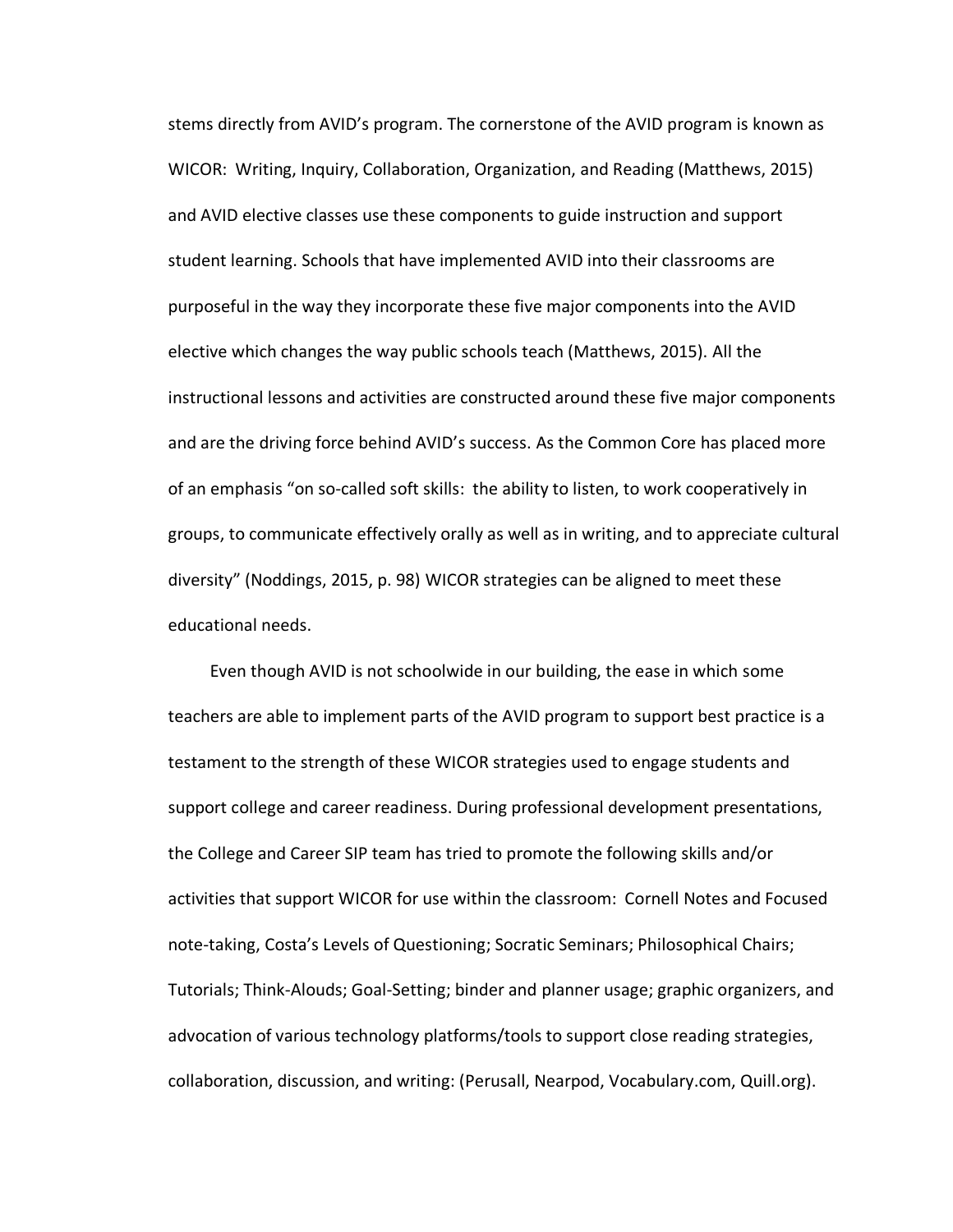Andover High School does a great job in promoting college and career within the building by organizing field trips, promoting weekly College apparel days, hosting biyearly college fairs, and have even increased class sizes for Honors level coursework and/or Advanced Placement (AP) classes throughout the building. Even though we cannot implement AVID schoolwide or require all 9th grade students to take AVID, we have a 97% graduation rate (Public School Review, 2020) and we strive to make the AVID strategies accessible for all teachers by reminding them of best practice techniques that align with college & career readiness goals. In addition, our building has had some success in recruiting and sending content area teachers to AVID's Summer Institute each year.

 Yet despite a school's best efforts, it is concerning to see that many students still need to meet the educational demands required to be successful in content area classrooms. Gillespie, Graham, Kiuhara, and Herbert (2014) state that "approximately 87% of all public school students in the US must now become adept at using writing to help them analyze and think about information presented in class and the text they read" (p. 1045) and "more assessments are being developed that will require students to use writing to demonstrate their understanding of content materials" (p. 1077) which makes writing even more important in school. Furthermore, students must not only build content-area knowledge, but also "discipline-specific tools that will benefit the students' subject-specific learning" and this combined reading and writing emphasis is known as adolescent literacy (Miller, Scott, & McTigue, 2018, p. 85). To be able to think and reason critically is also extremely important, and many national assessments have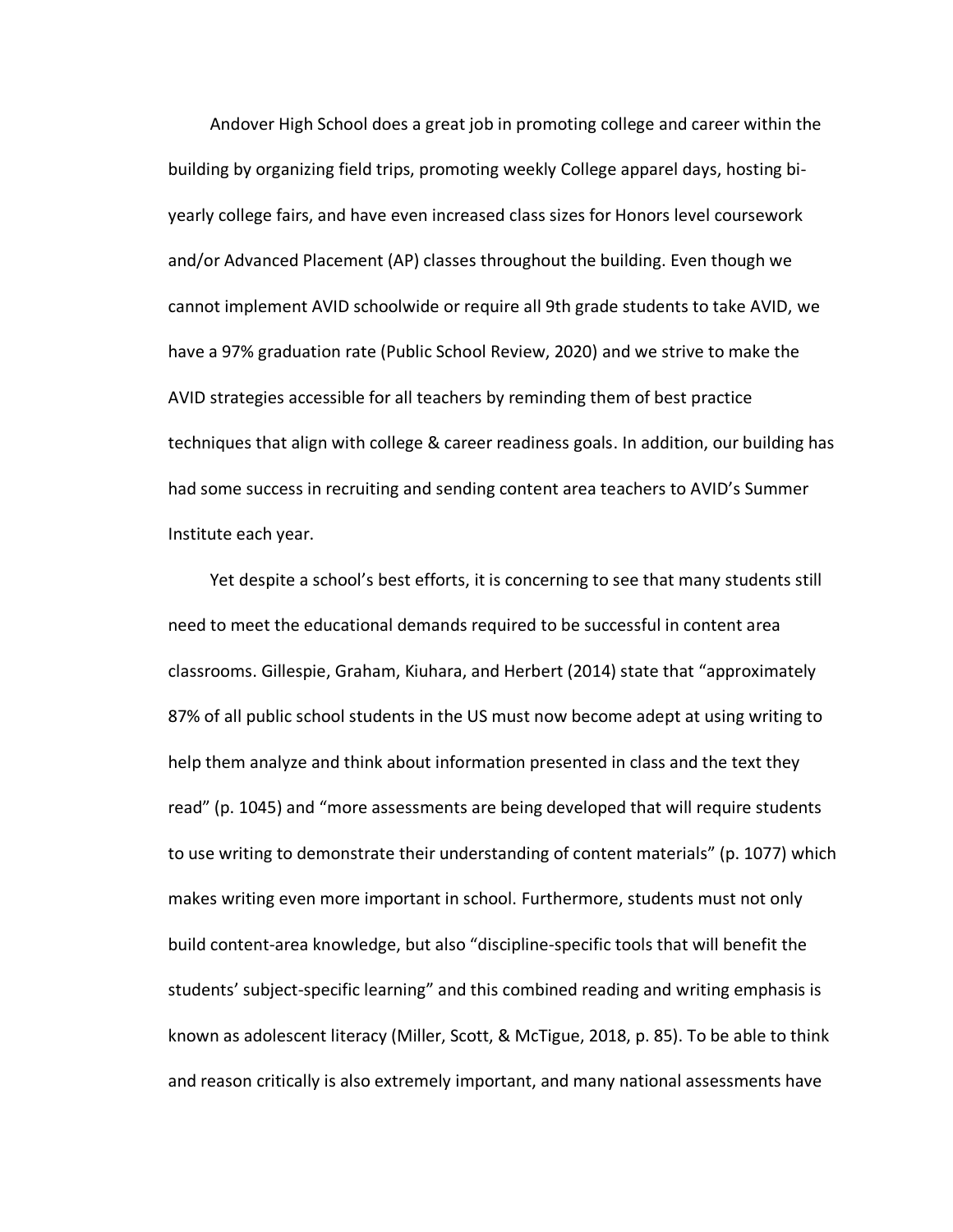been modified to meet this demand, since "The College Board recently revamped the SAT to better assess students' critical thinking. And ACT, Inc. offers a test of critical thinking for college students" (Willingham, 2008, p. 21). Shanahan & Shanahan (2008) found that one international standardized test, The Programme for International Assessment (PISA), is designed to compare student achievement internationally and the data reveals that "American 15-year-olds do not perform as well in reading as their agematched peers in fourteen other countries" and actually outperform the "U.S. students on all of the other various reading scales" (p. 42). If more teachers learn to embrace the tenets of the AVID program and incorporate some of these best teaching practices with more intention and purpose, more high school teachers will move beyond teaching "content" to using their content area to teach critical thinking skills and promote lifelong learning skills.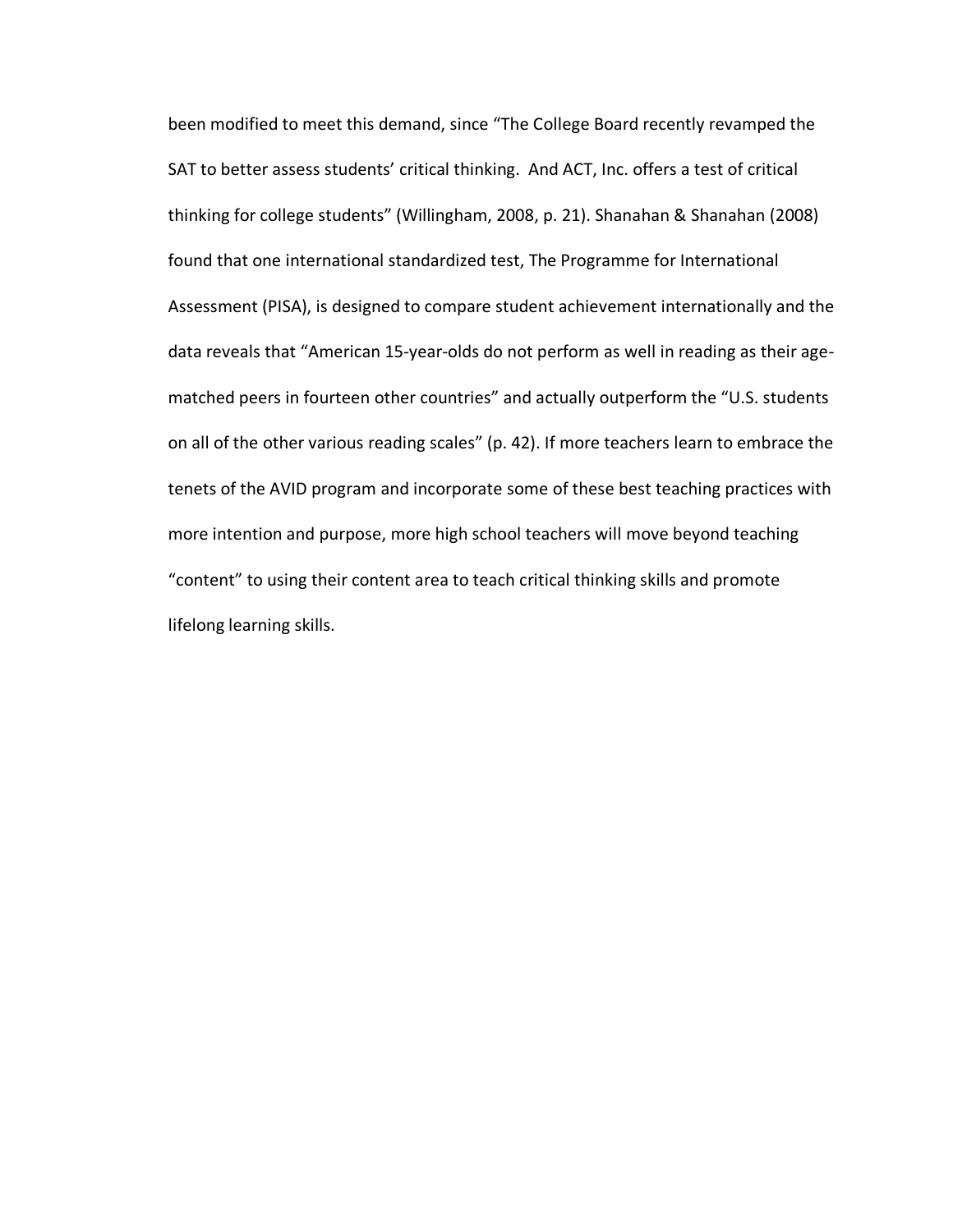#### **CHAPTER II: LITERATURE REVIEW**

#### **Literature Search Procedures**

To locate the literature for this thesis, searches of Educator's Reference Complete, Expanded Academic ASAP, Education Journals, ERIC, Academic Search Premier, EBSCO MegaFILE, and Google Scholar were conducted for publications from 1980-2020. This list was narrowed by using the research question to guide the review of published empirical studies from peer-reviewed journals that focused on the benefits of writing, reading, inquiry, collaboration, organization and professional development within a secondary classroom setting. The key words that were used in these searches included "benefits of reading," "benefits of writing," "inquiry," "collaboration," benefits of organization," "evidenced-based practices to promote critical thinking," "disciplinary literacy," "professional development content literacy," "AVID," "WICOR Strategies," and "social/emotional learning." The purpose of this chapter is to review the literature on the benefits and challenges of implementing WICOR in high school content-area classrooms in five main sections in this order: Writing; Inquiry; Collaboration; Organization; and Reading.

#### **Writing**

 It is the role of education to prepare students for a successful life, and as technology evolves and communication levels increase, there is a need for more advanced literacy skills to support social, academic, economic, and civic success (Graham & Perin, 2007; Shanahan & Shanahan, 2008). Given that the No Child Left Behind Act (NCLB) emphasizes reading achievement rather than writing, a shift has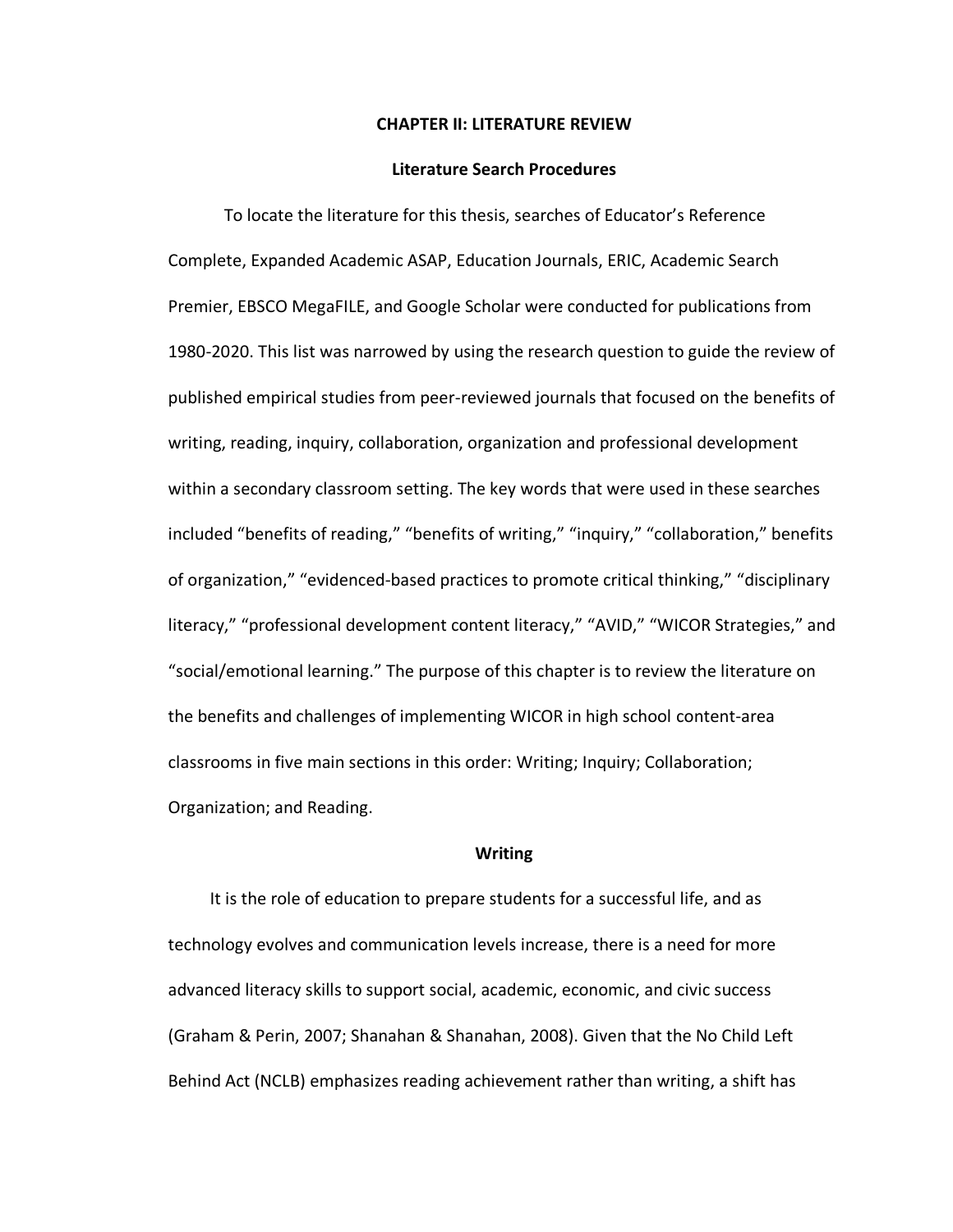occurred that has impacted the teaching and learning of literacy across "all levels of public education" (Applebee & Langer, 2009, p. 18). To determine how this shift has impacted secondary learners, Applebee and Langer (2009) examined data from the 2007 National Assessment of Educational Progress (NAEP) exams and found that 80%-90% of middle and high school students had achieved basic writing skill according to their grade level, "but only 31% at Grade 8 and 23% at Grade 12 were rated as 'proficient'" (p. 19). If schools only expect students to master basic writing skills, then they will not be prepared for college or career (Ravitch, 2016; Graham & Perin, 2007; Shanahan & Shanahan, 2008; Snow & Moje, 2010). Research also indicates that teachers are forced to use more instructional time that focuses on reading, rather than writing, in order to support the shift towards high-stakes testing (Applebee & Langer 2009), but many experts argue that tests have their limitations and should be used in conjunction with other measures to determine a students' knowledge or skill level (Ravitch, 2016; Robledo 2015).

 The quality of instruction has always been at the forefront of educational reform, and the continued expectation is for there to be a balance of critical literacy within the classroom. Fisher (2009) wanted to examine the use of instructional time in the typical high school classroom, so a study was conducted at a suburban high school with a student population of approximately 1,500 students to determine how much instructional time is allocated within a traditional five-period format classroom. The author observed three random students, two boys and one girl, over the course of three days as they attended all five of their classes. Extensive notes were taken during each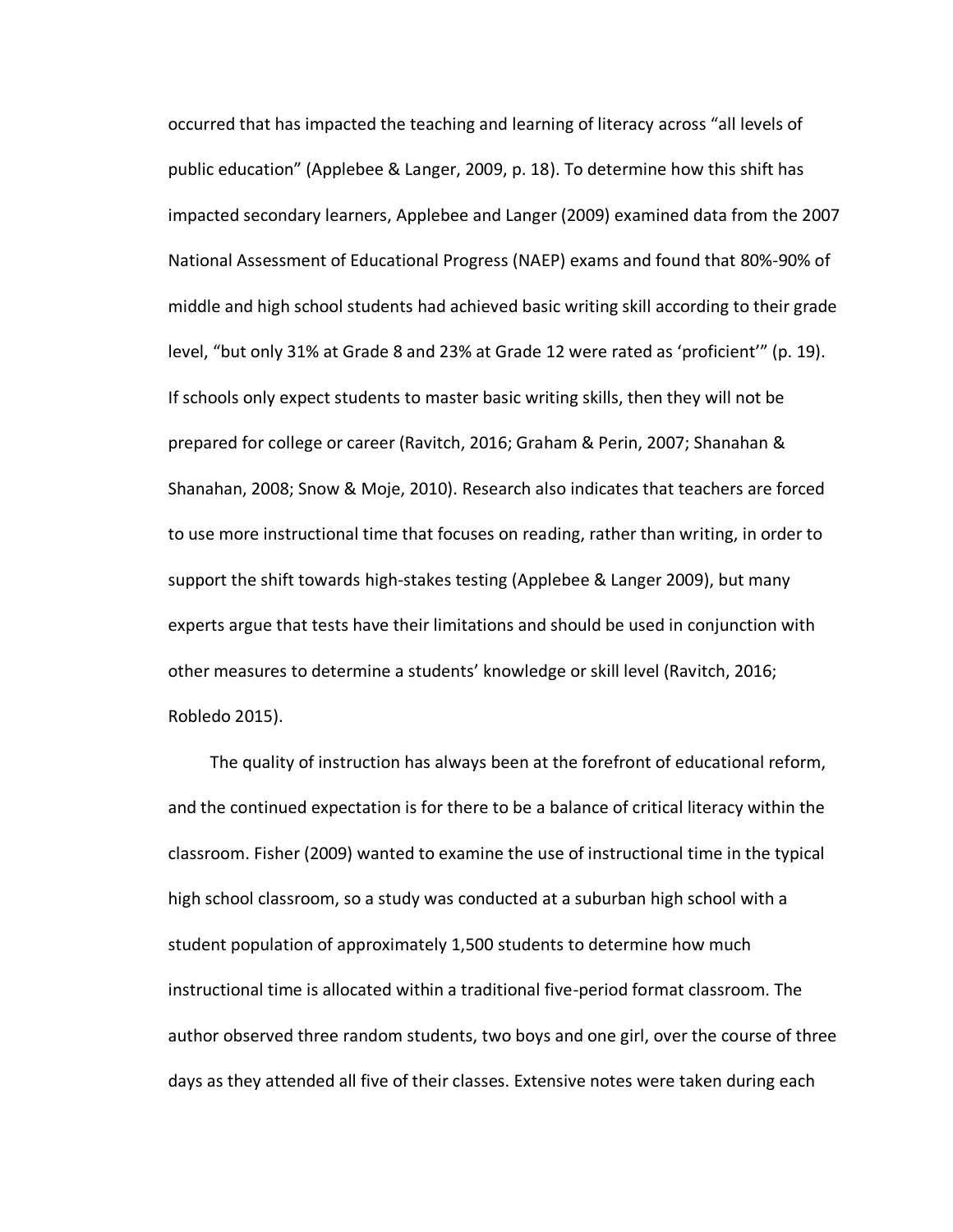observation focusing on what students were doing throughout the entire class time to better assess common teaching practices. The expected outcome was for students to be engaged in classroom activities that promote peer interaction, as well as reading and writing activities that encourage critical literacy. According to Fisher (2009), the majority of the time, about 48%, was spent in "listening activities, such as lecture and film" and although some students took notes, the expectation was for students to sit quietly and avoid disrupting "the flow of the classroom" (p. 171). In addition, only about 1.3 minutes per class was spent, on average, engaged in some sort of writing activity usually summarizing rather than practicing more advanced writing skills. The NAEP data, which not only measures student performance, but gathers background data about teachers' and students' perceptions of curriculum and instruction, reported similar findings stating that the majority of  $8<sup>th</sup>$  and  $12<sup>th</sup>$  grade students indicated that writing rarely takes place more than once a week within the English language arts classroom and even less frequently in other content areas and that most students are not writing extended papers at any length or with complexity (Applebee & Langer, 2009; Gillespie et al., 2014). Students will not develop strong writing skills unless they are given frequent opportunities to write (Applebee & Langer, 2009; Bangert-Drowns, Hurley, & Wilkinson, 2004; Fisher, 2009; Graham & Harris, 1997) and more importantly, engage with specific writing tasks associated with each core content subject area. As students transition into high school, literacy learning is often sacrificed for subject area content (Wendt, 2013), but it's critical for content-area teachers to "understand the rules for reading and writing in their disciplines and know how to teach those rules to students" (Snow &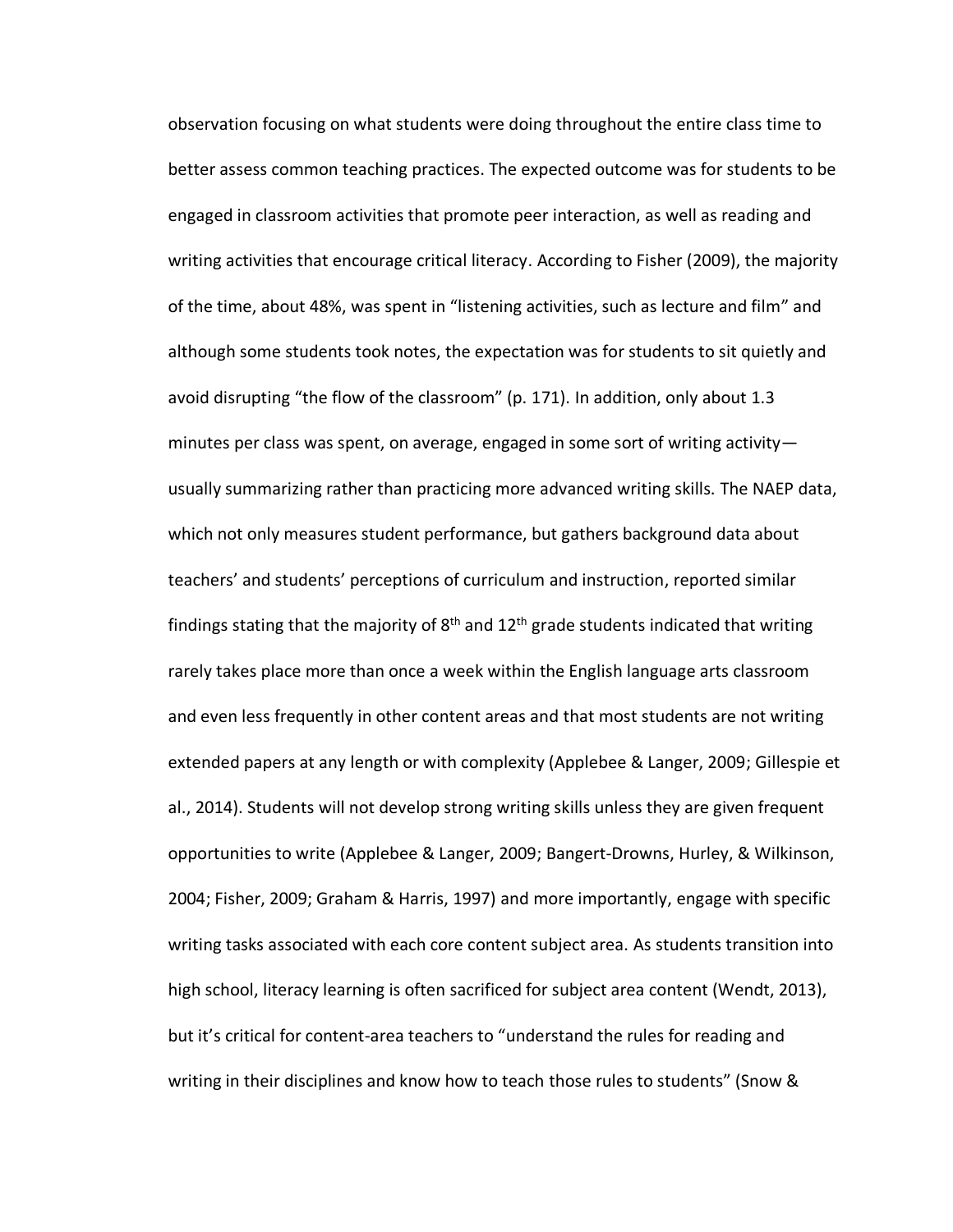Moje, 2010) since "content-area literacy is incomplete without the incorporation of writing" (Miller et al., 2018, p. 85).

#### **Benefits of Writing**

It is necessary for teachers to align the curriculum so that writing instruction and tasks are scaffolded appropriately from primary to secondary school. The expectation that students know how to be successful writers by the time they enter high school is a false assumption, and educators need to revisit how writing instruction is implemented within each content-area classroom at the high school level (Englert, 1992). As Shanahan and Shanahan (2008) point out, "…as students move through school, reading and writing instruction should become increasingly disciplinary, reinforcing and supporting student performance with the kinds of texts and interpretive standards that are needed in the various disciplines or subjects" (p. 57). In a meta-analysis study, researchers Bangert-Drowns et al., (2004) investigated variation in research findings about the benefits of writing-to-learn programs. The researchers analyzed 48 writing-tolearn studies, published between 1926 and 1999, that were conducted with students in K-12 schools and examined its effect on academic achievement in order to better understand the relationship between writing and learning. The studies selected focused on academic achievement comparisons of writing-to-learn interventions across core content areas and in a conventional instructional setting. Researchers wanted to investigate and try to understand how writing about subject matter content might improve the potential learning of that content. Overall, the findings suggest that focused writing instruction results in positive effects on content learning and academic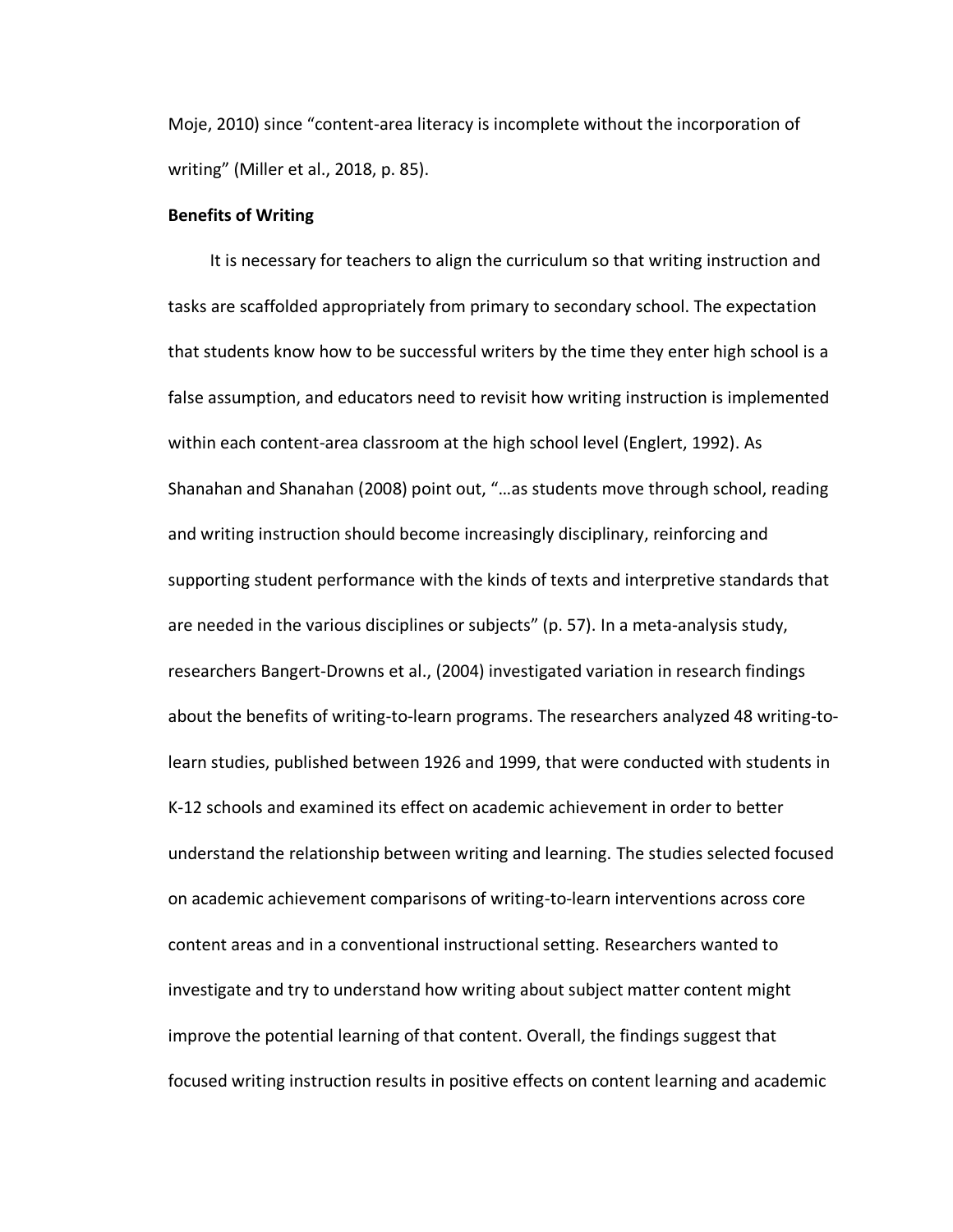achievement, especially when teachers encourage students to focus on metacognition and reflection as it creates "opportunities for students to evaluate their own understandings, confusions, and feelings about a topic" (p. 32). When teachers used writing prompts to assess student understanding of content, student achievement increased (p. 49) as the study confirms, "…writing so closely resembles learning and thinking that it is seen as a concrete manifestation of those cognitive processes…and according to this view, to write is to learn" (p. 48).

 There is a need for improvement in how schools are aligning instruction with standards with a special focus on what is happening in writing, including frequency, length, [and] types of writing tasks (Applebee & Langer, 2009; Bangert-Drowns et al., 2004; Fisher, 2009) and since content-area writing tasks are beneficial in improving a students' cognitive activity (Miller et al., 2018), it is essential that assigned writing tasks are directly connected to learning outcomes and not just assigned for the sake of assigning (Bangert-Drowns et al., 2004). Gillespie et al., (2014) conducted a national survey that generated a random sample of 9-12 high school teachers about their use of writing to support learning in the four core content areas (English, Social Studies, Science, and Math). Teachers were provided with 43 writing-to-learn activities and were asked how frequently they used each activity within their classrooms and the type of instructional situation that prompted each use. Results show that 82% of teachers reported using writing to support learning and that the most common writing activity used in the classroom was note-taking as "83% [of teachers] indicated their students used this writing activity during lectures [and] 42% during reading…" (p. 1060). The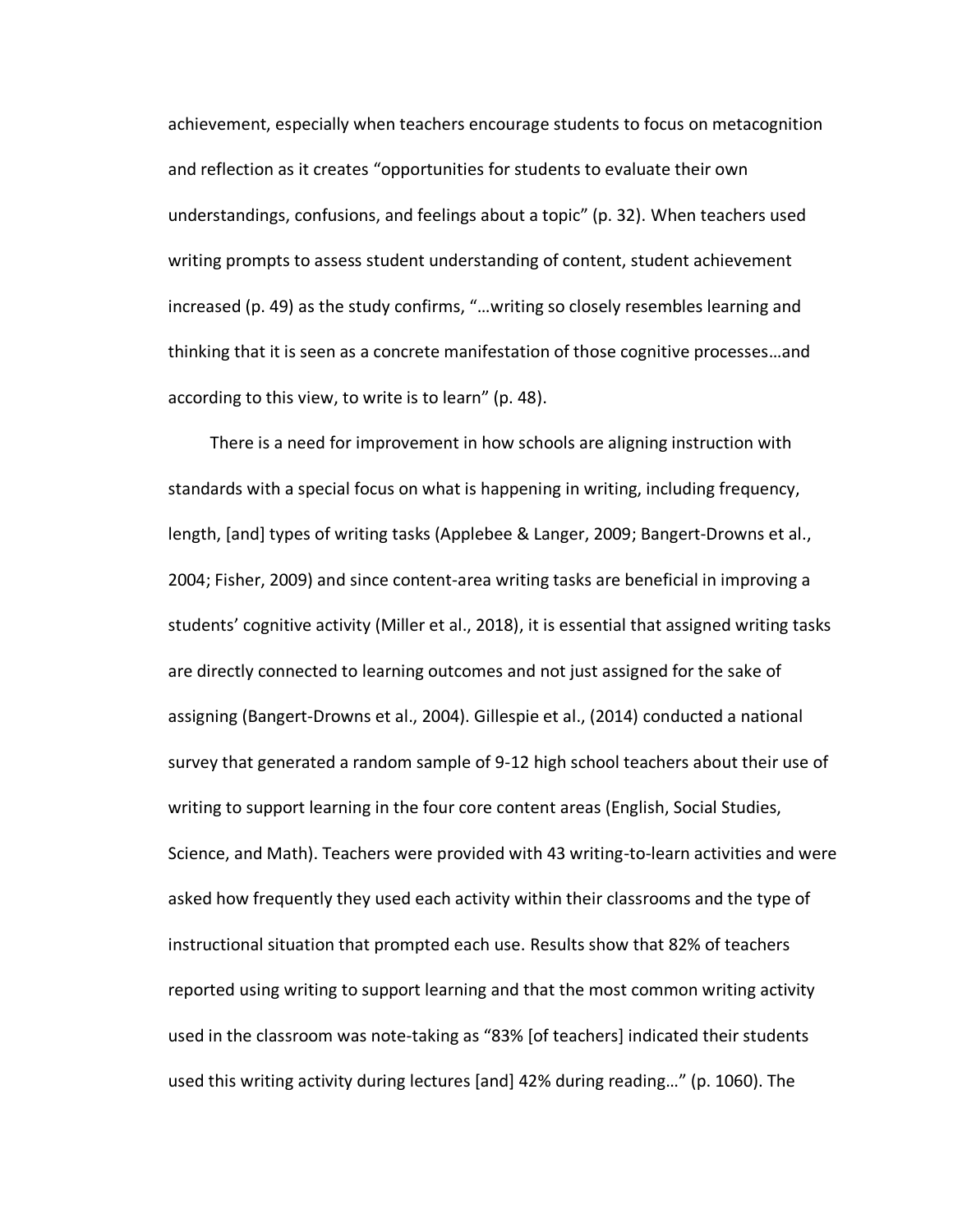study also found that there was a significant difference by subject area when it came to writing-to-learn activities and that most language arts and social studies teachers would encourage independent practice of the writing-to-learn activity and would even help students identify other situations where they could apply the activity, assess its impact or even extend instruction to better support student learning. "Overall, teachers' moderately agreed that writing to learn activities were effective in improving the learning of a wide range of students…" (p. 1065). Finally, the survey assessed the comfort level of teachers when incorporating a writing activity as a tool to support learning. Similar to other research studies, the results suggest that students need practice writing in all content area classrooms but that more lengthy and complex writing activities should be applied in other core classes to improve student learning and comprehension (Applebee & Langer, 2009; Bangert-Drowns et al., 2004; Fisher, 2009; Gillespie et al., 2014; Miller et al., 2018; Wong, 1997). Furthermore, Gillespie et al., (2014) believe that to be effective, writing-to-learn activities need to be explicitly taught and modeled for students more often, since their findings indicate it only happened 53% of the time. A similar conclusion was drawn from another qualitative study in which Miller et al., (2018) investigated how the incorporation of writing tasks into contentarea instruction benefits student learning and knowledge attainment. Researchers conducted a systematic review to explore the current research findings about writing instruction in secondary content-area classrooms. The studies collected and reviewed were published between January 1, 2000 and June 24, 2016 and the results suggest that the following key components be included to support domain-specific learning: all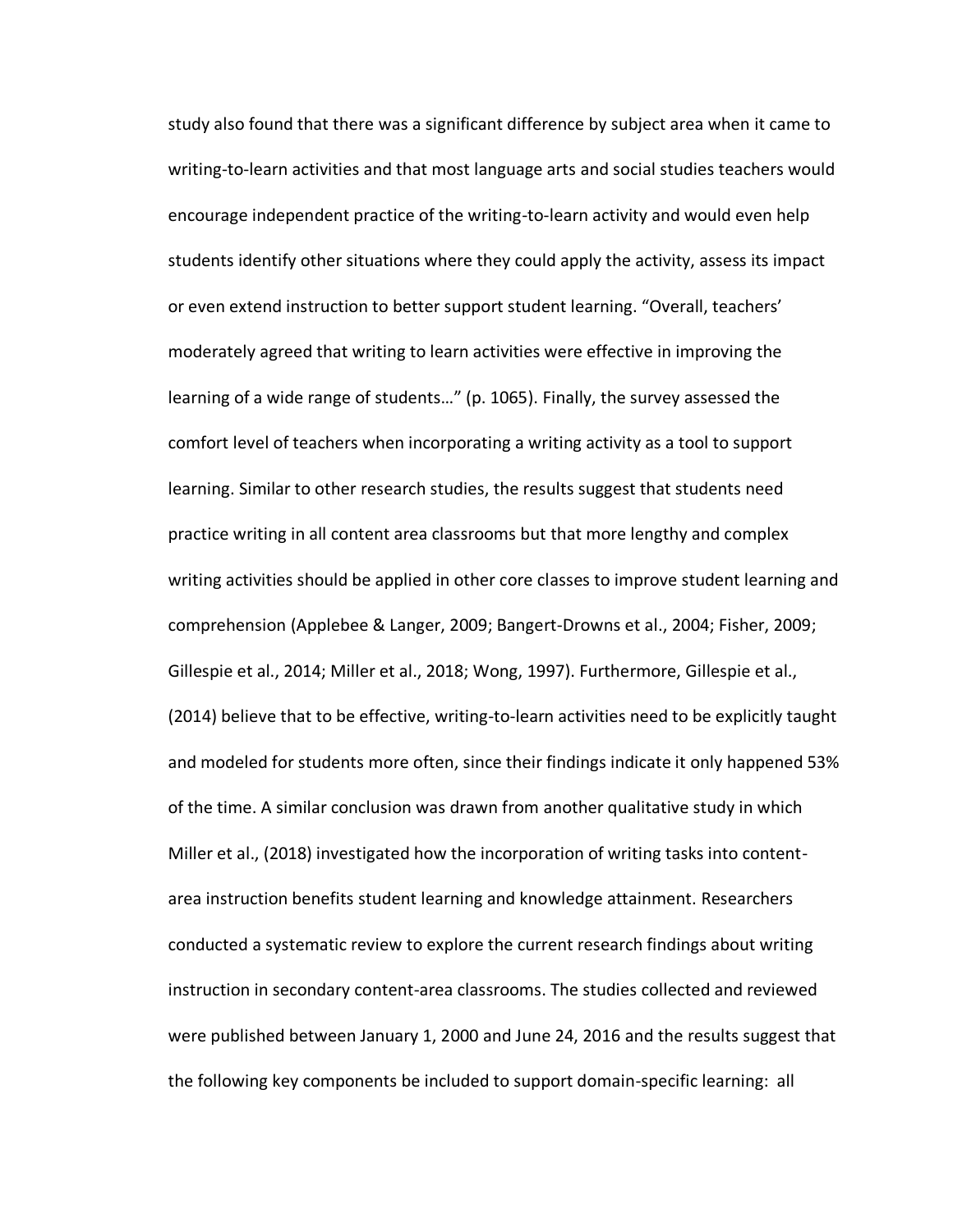teachers should model and encourage the use of prewriting strategies as an approach to completing assigned writing tasks; in addition, teachers should implement an inquirybased philosophy as they explicitly teach writing instruction as this improves learning and promotes independent thinking; and finally, writing tasks should be assigned regularly and be directly tied to student learning outcomes. Not only will teachers be able to better assess student understanding, but "when thoughtfully planned within an instructional setting that encourages cognitive acts, content area writing tasks positively impact a variety of students' learning outcomes" across disciplines and different types of learners (p. 115).

 To further support student learning and writing, teachers should explicitly teach and model writing strategies, as it prepares students for the deeper thinking needed to comprehend difficult concepts related to domain-specific information and content. Englert (1992) examined eight general education and eight special education teachers' instructional practices over the course of a year during writing instruction and found that when teachers modeled the writing process and taught specific writing strategies, then students were able to employ the use of these strategies during a gradual release towards independent practice. In addition, the modeling of strategies and the use of content-area vocabulary during the think-aloud instruction encouraged students to practice self-talk, which also supports comprehension of content as it encourages the use of tier II and tier III vocabulary needed to understand the specific subject matter. As Oppong-Nuako, Shore, Saunders-Stewart, and Gyles (2015) state, "disciplines differ most obviously in the content, but also in how the content is organized…" (p. 200) and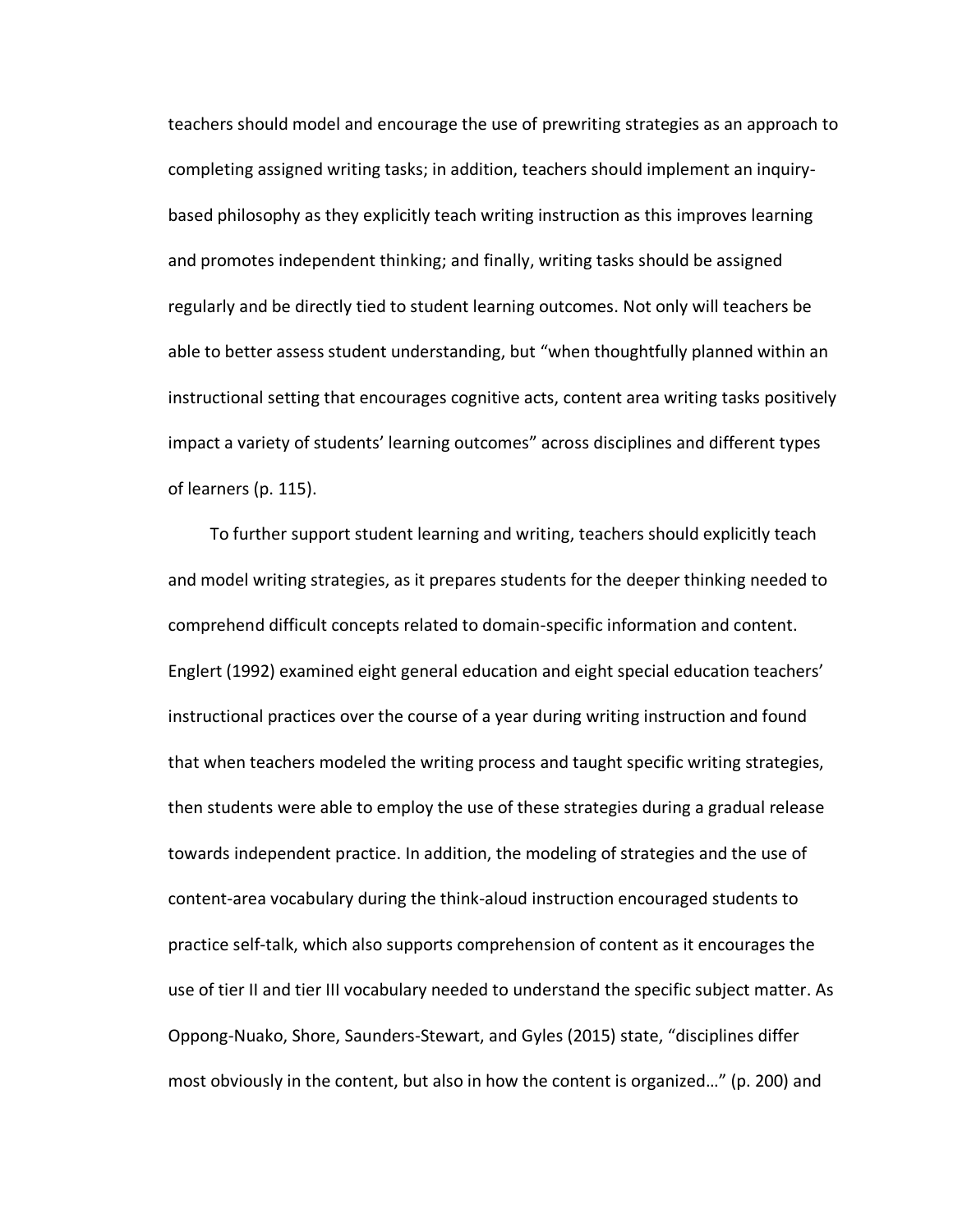explicit instruction of writing strategies with a clear purpose is essential, or the learning outcome will not be effective (Harris, Santangelo, & Graham, 2008; Snow & Moje, 2010). Although short, focused writing is important, Applebee and Langer (2009) believe that "extended writing is necessary to explore ideas or develop arguments in depth" (p. 26) and that more complex, process writing is necessary at the high school level and in all content-area classrooms since that is the demand students will face in postsecondary education (Englert, 1992; Fisher, 2009; Gillespie et al., 2014; Miller et al., 2018; Wong, 1997).

 It is critical that the learner feel confident when taking on writing tasks as their attitude often determines their success (Reeve, 2009), but there is a difference between writing-to-learn and learning to write—as both are critical in supporting and improving student learning. Wong (1997) conducted an intensive three-year long-term writing intervention focused on adolescents with learning disabilities (LD) and low achievement to determine if extensive and explicit writing instruction would improve student writing and increase a sense of self-efficacy in writing achievement. The results indicate that students improved significantly in the quality of their writing. When students are explicitly taught the steps of the writing process (planning, writing, revising, editing) and the frequency of writing opportunities is increased, learning outcomes improve (Applebee & Langer 2009; Bangert-Drowns et al., 2004; Englert, 1992; Graham & Harris, 1997; Harris et al., 2008; Miller et al., 2018; Troia & Graham, 2003). It is also beneficial throughout the writing process when students are encouraged to collaborate with their peers (Englert, 1992; Graham & Harris, 1997; Harris et al., 2008; Wong, 1997), when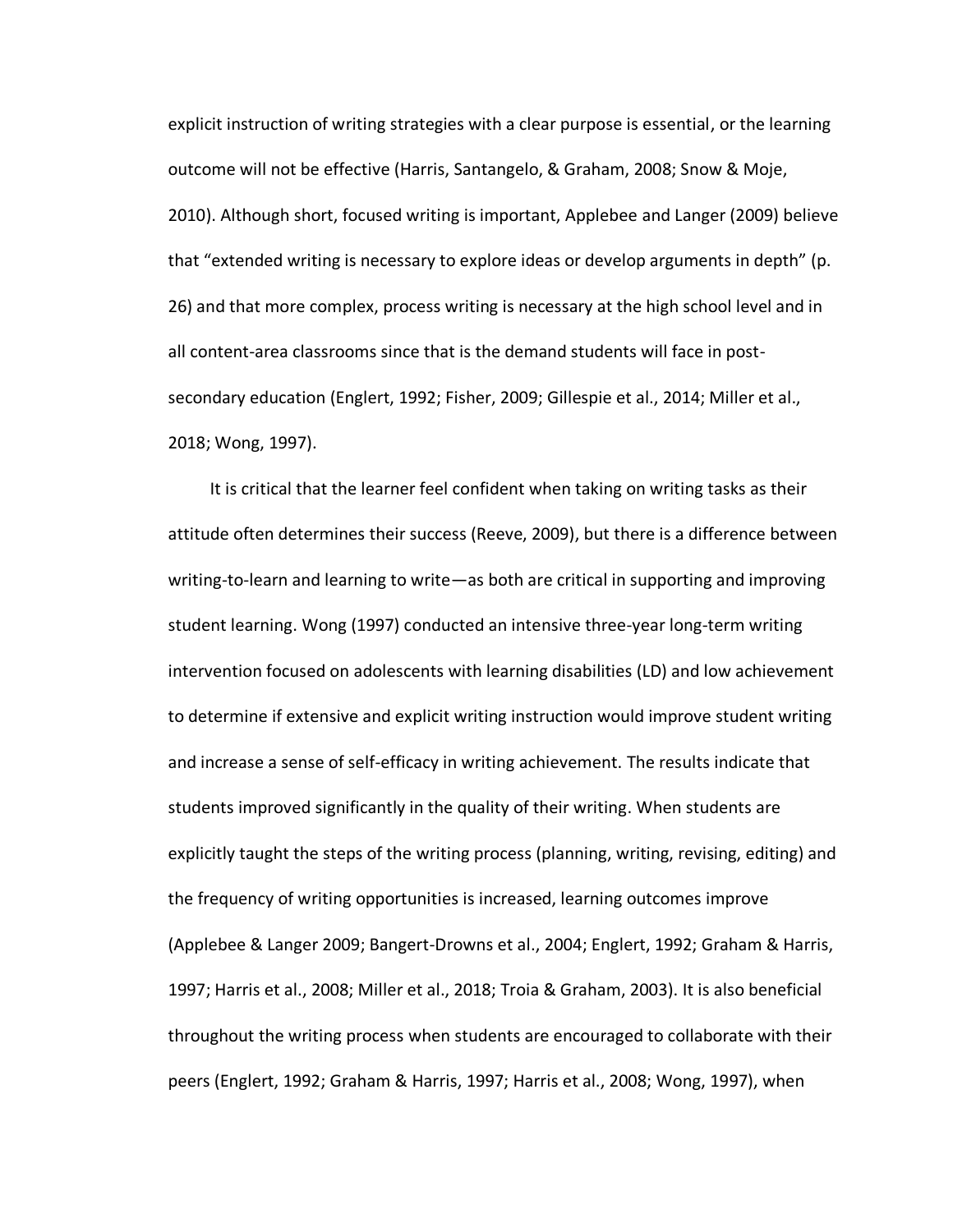teachers provide writing exemplars or graphic organizers (Englert, 1992; Graham & Perin, 2007; Wong, 1997), when students use word-processing technology (Graham & Perin, 2007; Wendt, 2013; Wong, 1997), and when they receive individualized feedback (Harris et al., 2008; Troia & Graham, 2003; Wong, 1997). If explicit and process writing instruction was implemented across all content areas, not only would students' general attitude towards writing improve, but it would better prepare students for assessments since writing tasks involve critical thinking and reasoning (Miller et al., 2018). In addition, teachers could use the assessment results to guide future instructional planning and provide students with new insight into "the larger disciplinary conversations [that occur] outside the classroom" (Miller et al., 2018, p. 105).

**Challenges of implementation.** According to Englert (1992), there is an "underlying assumption…that students…learn to write simply by being asked to write…" (p. 153) and although writing instruction is still prevalent in American schools, research has identified problems with the frequency of writing and in the length and complexity of writing tasks in content-area classrooms at the high school level (Applebee & Langer, 2009; Englert, 1992; Fisher, 2009; Gillespie et al., 2014; Miller et al., 2018; Wong, 1997). Some suggest that students should be given choice in what they write about in order to increase engagement and that they may be more motivated to write if they are given a genuine writing task aimed at a broader audience (Graham & Harris, 1997; Troia & Graham, 2003). Fisher (2009) argues that "learning to inform, entertain, and persuade through the written word is one of the most important things we can teach students" (p. 175). So why aren't more students writing in core classes? Some researchers believe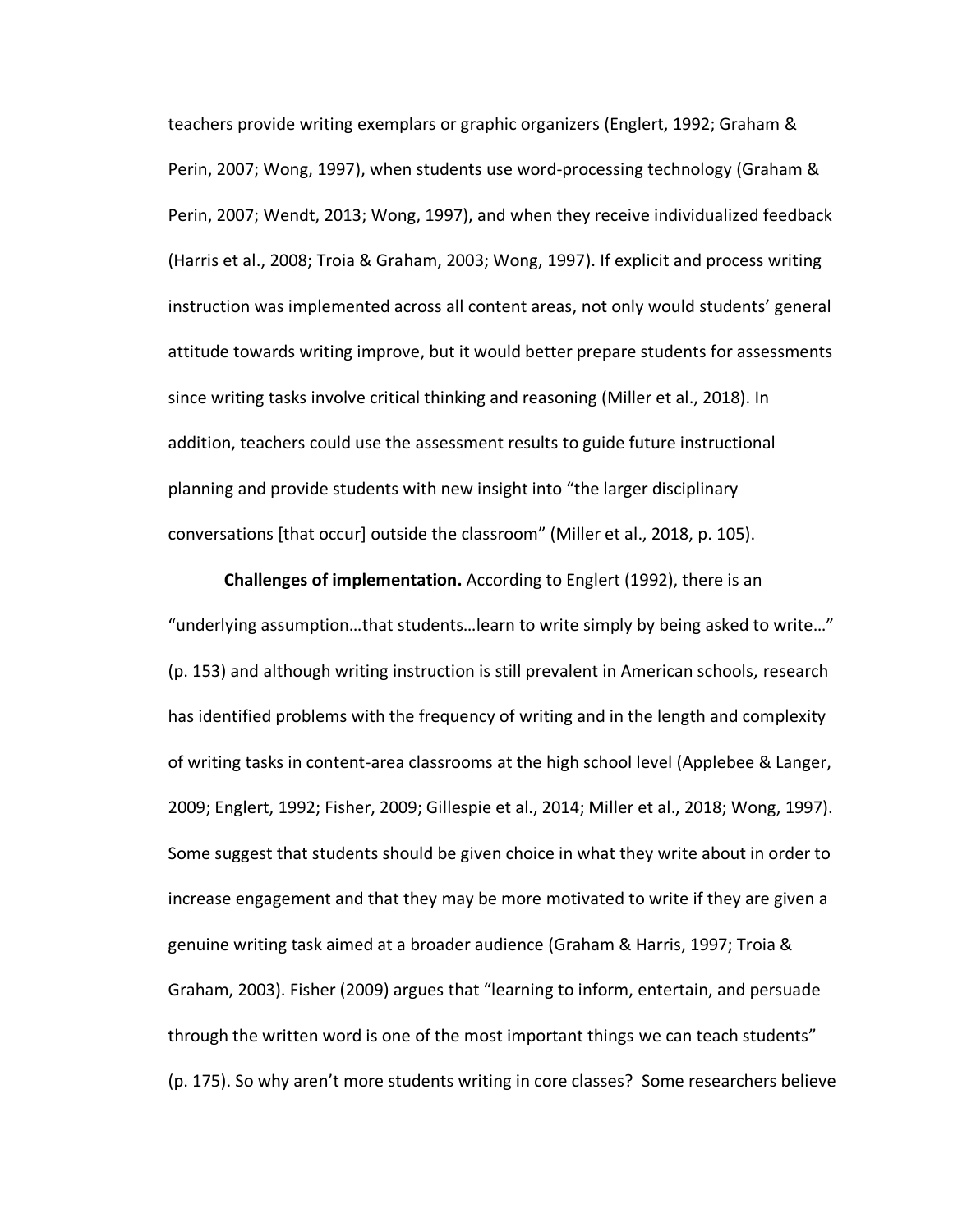that most teachers lack the knowledge and skill when it comes to writing instruction and feel underprepared to discuss the effectiveness of a particular writing strategy or to offer insight into when or where students might apply the strategy to other areas of learning (Gillespie et al., 2014; Troia & Graham, 2003). Graham and Perin (2007) conducted a meta-analysis review to identify effective practices for teaching writing to adolescents and found that many teachers lack the proper training when it comes to writing instruction, but when they were involved in professional development to better understand the writing process approach, "there was a moderate effect on the quality of students' writing" (p. 26). Teachers need not only a basic understanding of writing strategies but would benefit from more domain-specific training as well (Barry, 2002) since learning to teach literacy "requires sophisticated skills to embed thoughtful knowledge development practices [and] strategy instruction" associated with writing-tolearn activities within each subject matter area and being able to "differentiate that instruction to meet the varying needs of [every learner]" (Snow & Moje, 2010, p. 68).

**SRSD method.** One benefit of research is to provide teachers with an immediate and practical strategy that can be implemented within the classroom during instruction. Many strategies exist and using strategies intentionally is a conscious decision by the teacher to address a problem or achieve a goal (Snow & Moje, 2010); in this case, it is to increase writing instruction within content area high school classrooms and the primary goal for explicit strategy instruction "is to teach students specific skills, knowledge, or processes that they can use independently once instruction has ended" (Graham & Perin, 2007, p. 11). One such strategy called the Self-Regulated Strategy Development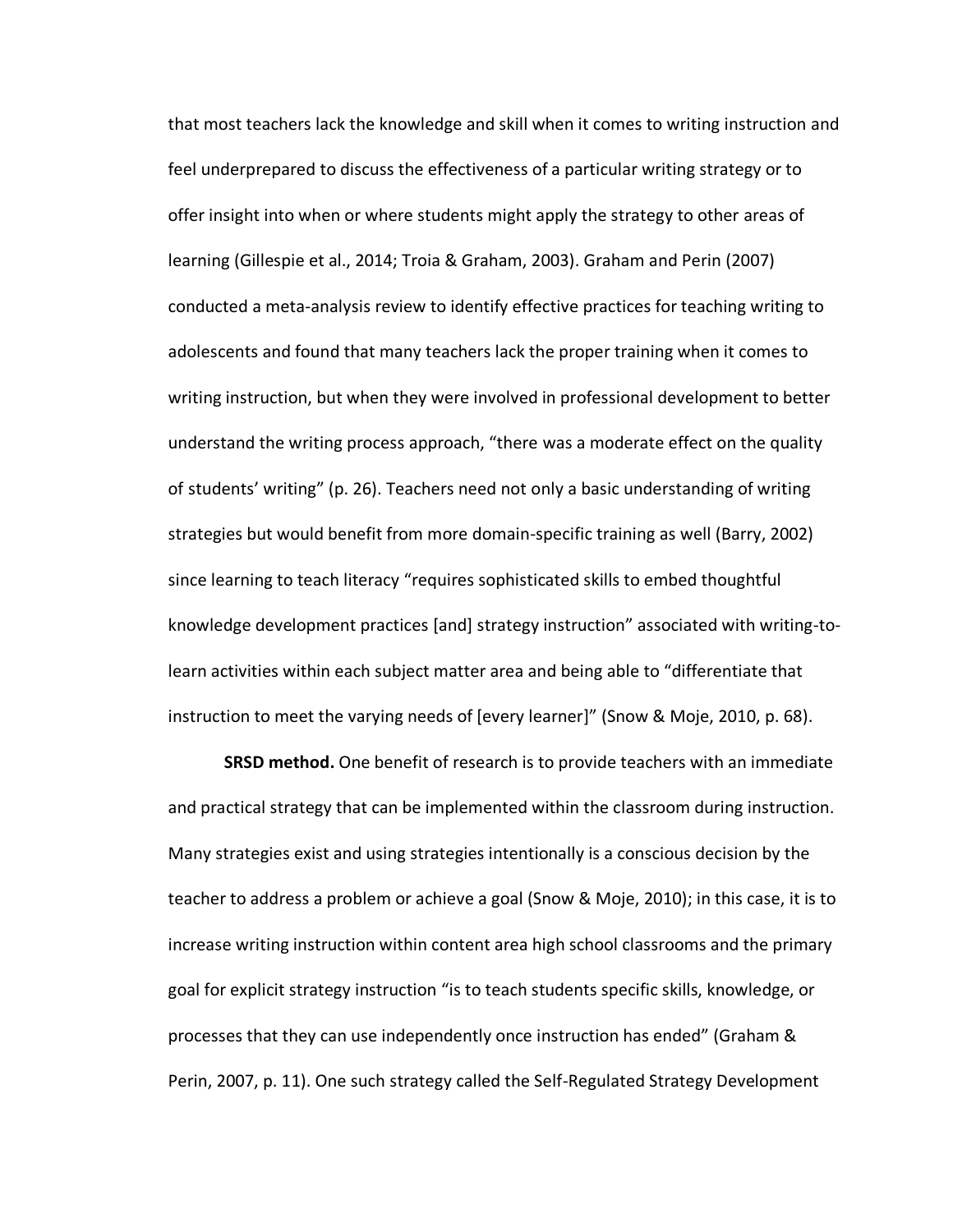(SRSD) is an instructional method for teachers to use within the classroom that focuses on explicitly teaching the writing process including planning, writing, revising, and editing and strives to support students "in the ongoing development of the abilities and strategies needed to monitor and manage their own writing (e.g., goal setting, selfmonitoring, using self-instructions, self-evaluating, and self-reinforcing)" (Harris et al., 2008, p. 397) as it relates to the idea that the process of writing is more important than the end product. SRSD instruction involves six stages where teachers explicitly model and teach specific writing strategies with the intent of guiding learning until students can self-regulate and practice the writing strategies independently—which is the end goal when teaching strategy usage (Alvermann, 2002; Englert, 1992; Graham & Perin, 2007; Harris et al., 2008). The stages are as follows: 1) developing or activating background knowledge and allowing students to reflect on their own level of writing skill; 2) discussing various strategy use and establishing student writing goals; 3) modeling for students strategies and selected types of self-instruction during the actual writing phase; 4) engaging in fun activities to promote memorization of writing strategies; 5) scaffolding support for students based on their individual writing needs and encouraging peer collaboration to further encourage independent practice; 6) transitioning into independent practice as students are encouraged to use selfinstructions and writing strategies independently. Even though the SRSD approach is flexible and teachers can shift instruction to support the individual, small group, or whole class depending on students' writing needs, it does require extensive class time and teacher training to implement its use effectively. But once implemented, the SRSD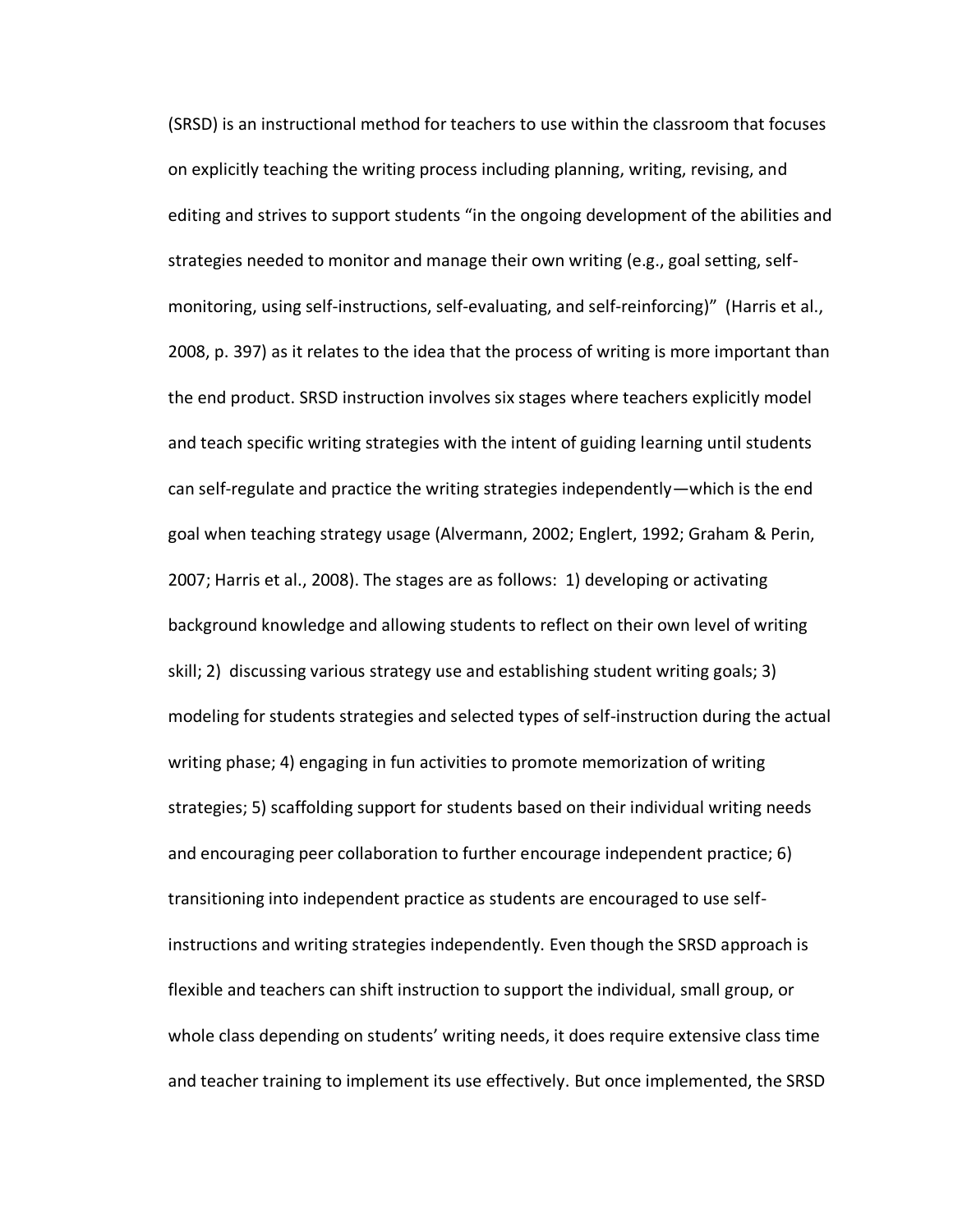instructional approach supports best practice techniques: extensive modeling of skills and strategies, use of scaffolding to support student learning, encouraging discussion and collaboration (teacher-student and student-student), and authentic writing practice to promote literacy (Alvermann, 2002; Englert, 1992; Graham & Perin, 2007; Harris et al., 2008; Troia & Graham, 2003).

#### **Inquiry**

Before teachers can consider the act of questioning as a method to support and advance student learning, the way a student learns must first be acknowledged. Critical thinking is a necessary cognitive function that supports the process of inquiry and deserves closer examination to determine a students' ability level.

#### **Critical Thinking**

We live in a time when there are many world issues that are constantly evolving, and there is a need for educated and learned individuals to evaluate complex scenarios and approach problems with serious effort to address these critical issues without jumping to conclusions in their search for answers (Noddings, 2015; Robledo, 2015). Trying to get students to engage in the process of their own learning can be difficult as schools have trained students to become passive learners where they sit quietly and listen as the teacher delivers content (Fisher, 2009; Johnson, 2018; Robledo, 2015). Parents should be asking "Does my child know how to be a critical thinker in order to be an effective learner?" (Johnson, 2018, p. 25) as according to developmental psychologist Jean Piaget's theory on cognitive development, adolescent learners have the ability to think abstractly and can show deeper thinking about concepts and ideas related to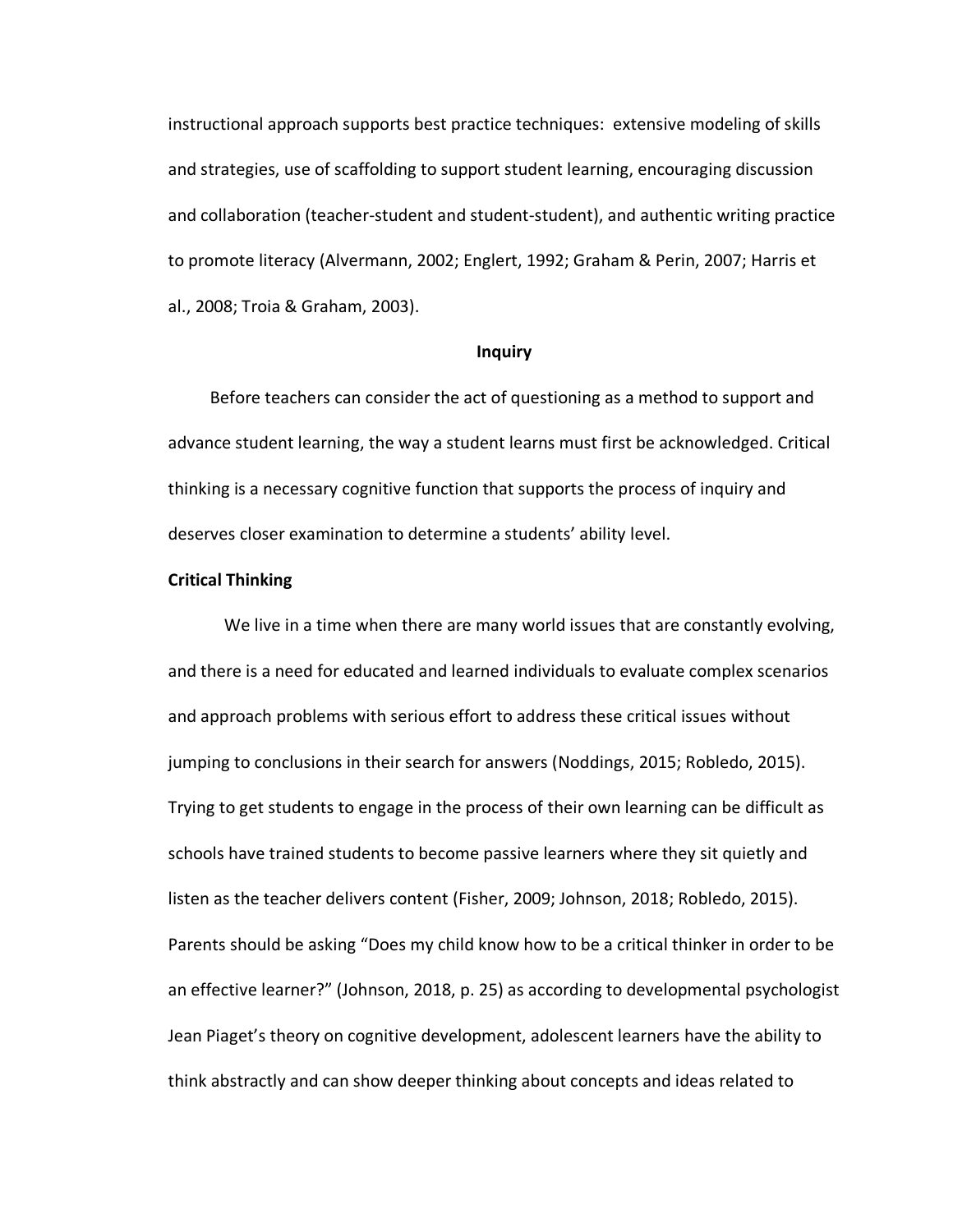subject-area content (Robledo, 2015). But as many educational reformers have called for schools to do a better job of teaching critical thinking skills, Willingham (2008) has reasoned that critical thinking cannot really be taught in isolation; instead, it requires teachers taking a different approach in the classroom related to student thinking about content. Critical thinking involves the act of thinking in connection to the building of domain specific knowledge. If students lack content area knowledge, then the act of thinking critically becomes incredibly difficult (Fisher, 2009; Johnson, 2018; Oppong-Nuako et al., 2015; Tuyay, Floriani, Yeager, Dixon, & Green, 1995; Wendt, 2013; Willingham, 2008).

 Critical thinking, Willingham (2008) argues, has to do with how the brain collects and sorts information and being able to absorb subject area information and make comparisons allows the learner to see the deeper complexities connected to certain topics and ideas. Once the brain can effectively sort incoming information and make sense of it, they can start seeing the "deep structure of a problem" (Willingham, 2008, p. 22). It doesn't mean students are able to immediately transfer their thinking and apply it to other subject areas, but that is something each content area teacher can address by encouraging metacognition and building domain-specific knowledge to improve learning (Alvermann, 2002; Bangert-Drowns et al, 2004; Fisher, 2009; Flick, 1998; Johnson, 2018; Levy, Thomas, Drago, & Rex, 2013; Matthews, 2018; Miller et al., 2018; Mokhtari & Reichard, 2002; Noddings, 2015; Oppong-Nuako et al., 2015; Robledo, 2015; Shanahan & Shanahan, 2008; Wendt, 2013; Willingham, 2008). Metacognition, being able to understand one's own thought process, can help students better identify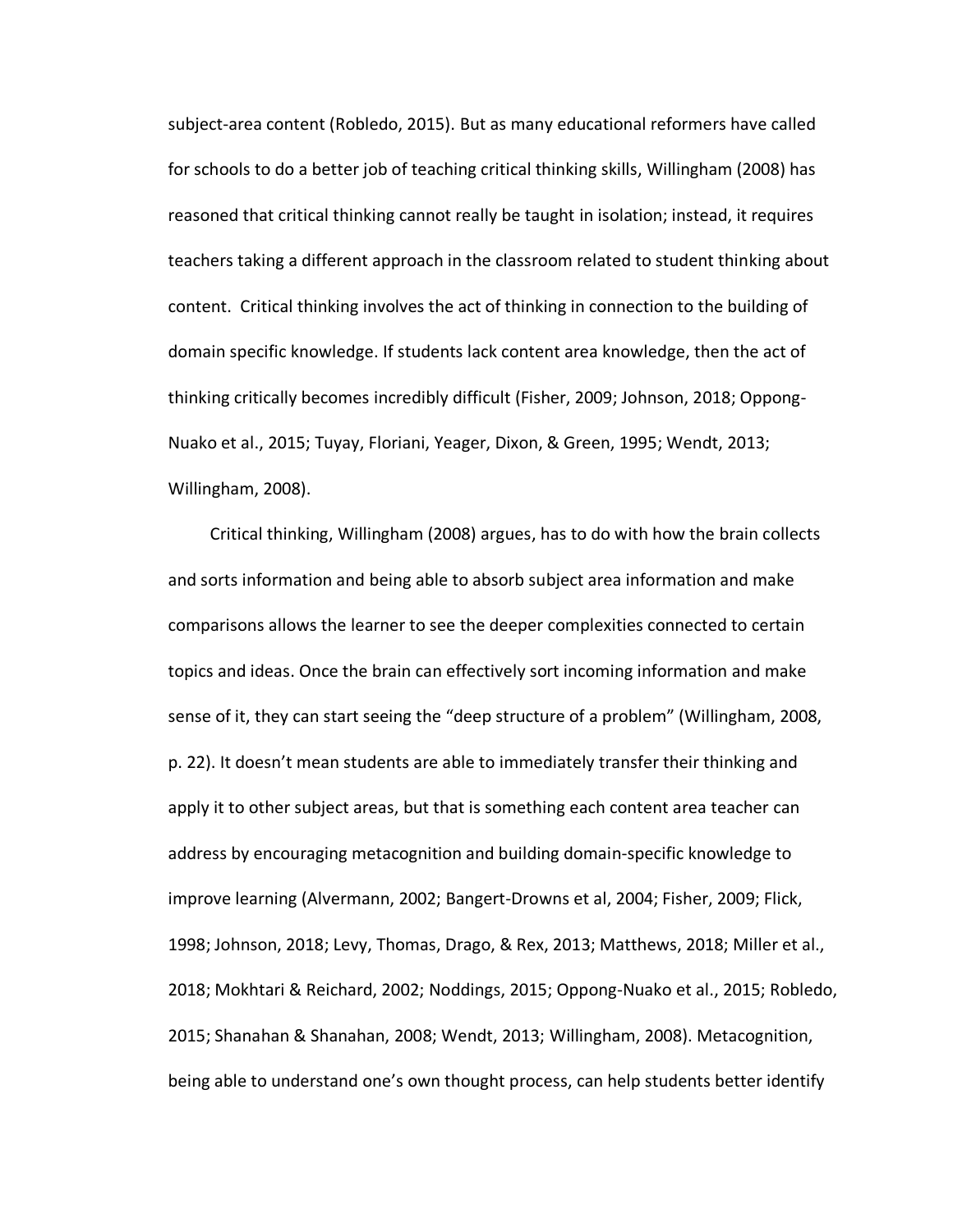what they know or what they don't understand which encourages critical thinking (Robledo, 2015; Willingham, 2008) and Mokhtari and Reichard (2002) agree stating, "Researchers investigating reading comprehension…have long recognized the importance of metacognition awareness in reading comprehension because it distinguishes between skilled and unskilled readers" (p. 249) and if students are unable to read deeply and think critically, then they remain surface readers who are unable to apply what they have learned (Fisher, 2009). Metacognition "is a crucial scaffold and precursor to improved learning" (Miller et al., 2018) and teachers can explicitly teach comprehension strategies that models and promotes higher-order questioning so students can learn to not only answer critical thinking questions but learn to ask their own (Englert, 1992; Johnson, 2018; Oppong-Nuako et al., 2015; Robledo, 2015; Shanahan & Shanahan, 2008) as "…it actually takes skill to come up with the right questions" (Robledo, 2015, p. 37).

 The use of Costa's Levels of Questioning can help students learn to think deeply and critically. Arthur Costa (2011) (as cited in Johnson, 2018) has simplified the levels of cognitive difficulty defined by Benjamin Bloom. Costa has only three levels of questioning: 1) Easy: knowledge-level comprehension questions (answers can be found right in the text); 2) Medium: analysis-level questions; 3) Challenging: questions that involve application, synthesis, and evaluation. Teachers should explicitly teach students these levels and show them how to identify which level of question is being asked (p. 81). The exploration of these types of questions by the teacher and students creates a context for the development of domain specific knowledge and understanding (Flick,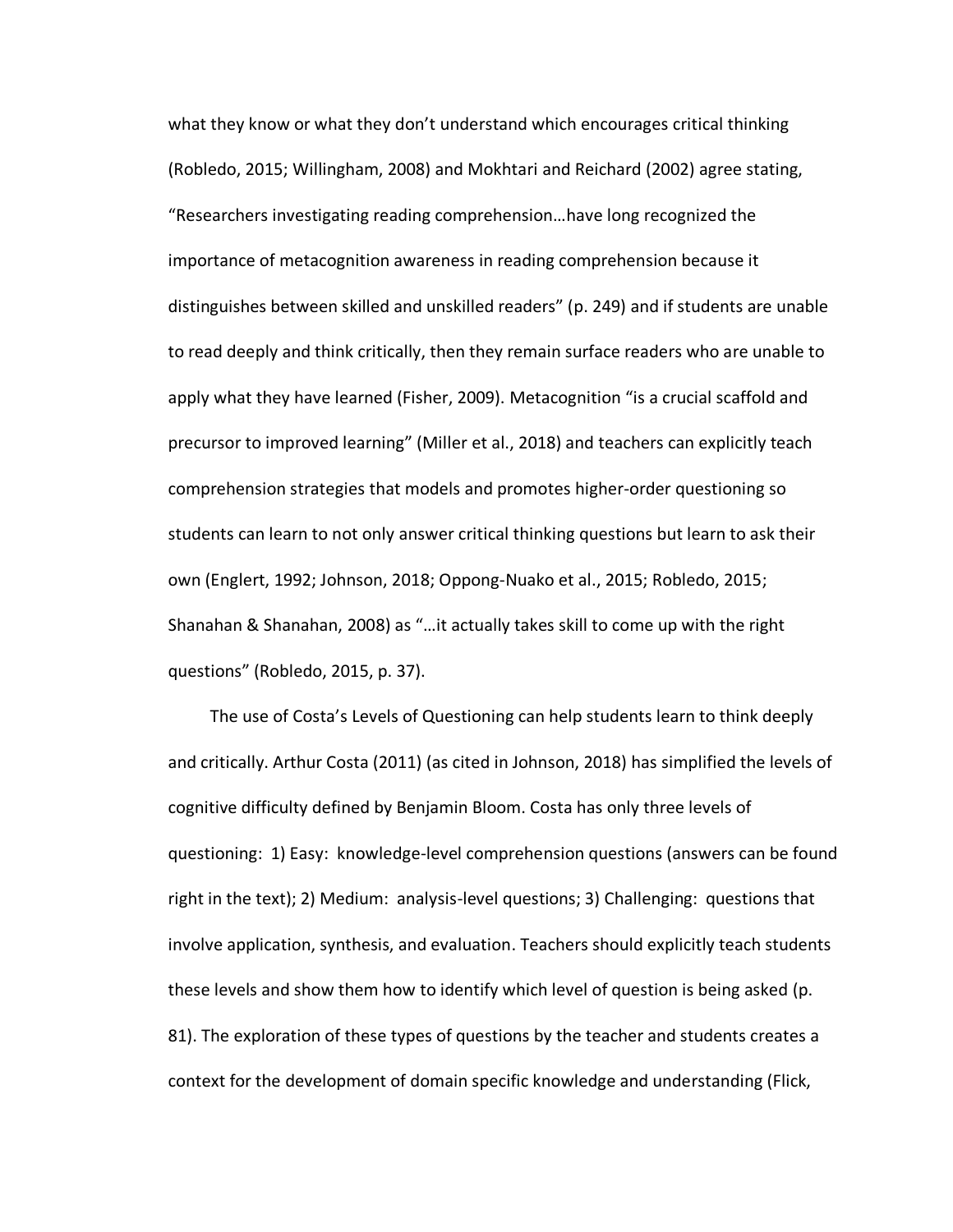1998) and such metacognitive strategies help "steer [a student's] thoughts in more productive directions" (Willingham, 2008, p. 23). If a teacher explicitly teachers the use of these higher order questions and promotes their use during classroom activities that involve reading comprehension and academic discussions, then learning will improve. As Matthews (2015) states, "it is not easy to teach students how to think, ask questions, and reflect,…[but once students learn] to grasp what questions to ask…they [are] in possession of a powerful tool" (p. 78).

**Student-centered classrooms.** In recent decades, teachers have been encouraged to move instruction towards a more constructivist approach which means facilitating activities where students are engaged and actively constructing their own knowledge about the topic they are studying (Santrock, 2011; Tuyay et al., 1995). The idea that students should be active learners stems from the teachings of educational psychologist John Dewey; having learners seek out new experiences, ask probing questions, and solve problems is the epitome of being a critical thinker (Crawford, 1999; Robledo, 2015; Santrock, 2011) and Fisher (2009) believes that the goal of educators is to encourage thinking and improve academic achievement and the way to do this is "to create learning environments that facilitate engagement" (p. 175). One instructional method used to incite curiosity is called *inquiry* (Johnson, 2018) and over the past two decades, educational standards have increased their focus on the importance of inquirybased learning (IBL) within the classroom (Crawford, 1999; Flick, 1998; Kang, Orgill, & Crippen, 2008; Levy et al., 2013; Oppong-Nuako et. al., 2015) but the belief is that "there seems to be an implicit assumption that [people know] exactly what *inquiry* is"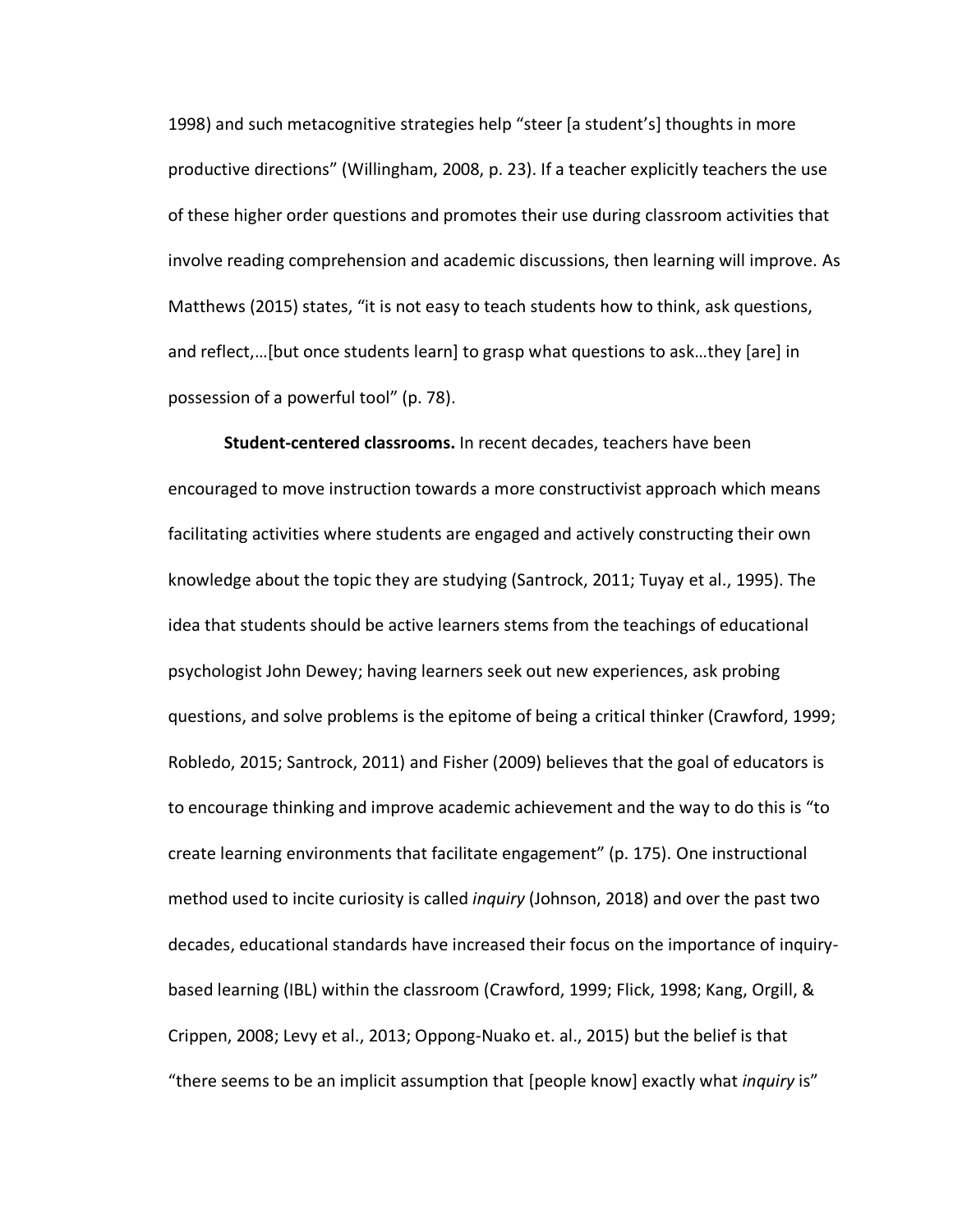(Levy et al., 2013, p. 387). Crawford (1999) contends that many teachers mistake inquiry as "merely providing students with a series of hands-on activities" (p. 176). Even across disciplines, the definition of inquiry can differ (Levy et al., 2013) and research has shown that "implementations are [often] confined to particular curriculum areas" (Tuyay et al., 1995). For example, the National Research Council (2011) states in their framework for K-12 Science Education that students should engage in practices that mirror the type of investigating scientists employ in their field of study; in the National Standards for History, (as cited in the National Center for History in the Schools, 1996), students need to become proficient in analyzing historical documents and be able to evaluate sources to detect bias (Levy et al., 2013). The Council of Chief State School Officers (CCSSO) (2010) encourages students in their Common Core State Standards (CCSS) to engage in "inquiry, critical analysis, and dissemination of material in ways that are meaningful, realistic, and evidence-driven…[and the Standards also require students] to demonstrate independence, build content knowledge, and engage in critical thinking about new material" (Wendt, 2013). But disparities exist across subject areas as Levy et al., (2013) found that *inquiry* is more loosely defined in the English curriculum and that according to the National Governors Association Center for Best Practices (2010) the term *inquiry* only appears four times and only when connected to research—"thus, it seems, that the meaning of inquiry in English language arts has shifted over time from inquiry as writing and critical thinking to inquiry as research" (p. 397). If teachers are to implement inquiry-based learning within the classroom, it is essential that educators not only know what inquiry-based learning looks like, but also how to incorporate it into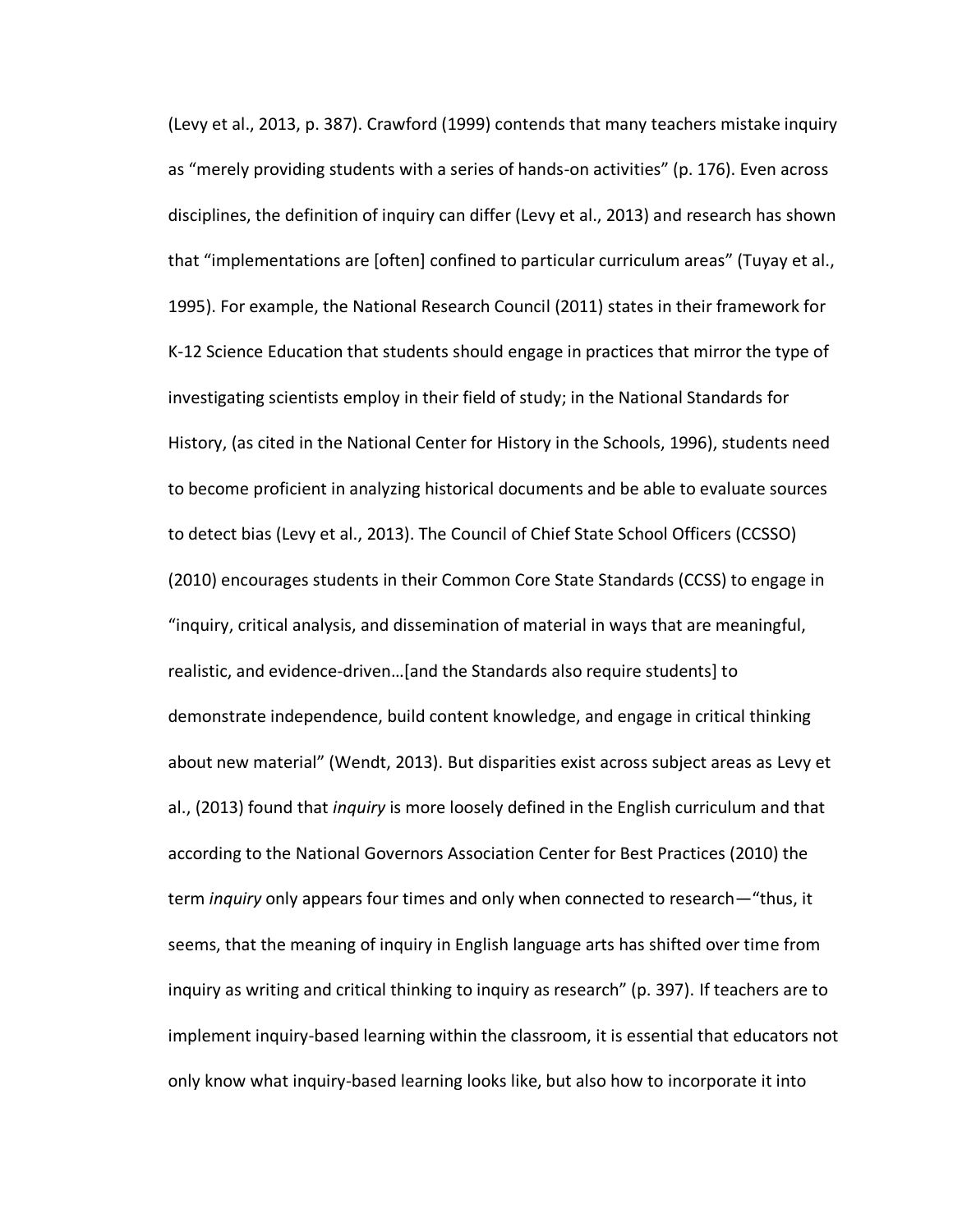their instruction (Crawford, 1999; Flick, 1998; Graham & Perin, 2007; Johnson, 2018; Kang et al., 2008; Levy et al., 2013; Miller et al., 2018; Oppong-Nuako et al., 2015; Shanahan & Shanahan, 2008; Tuyay et al., 1995; Willingham, 2008).

 In a study conducted by Kang et al., (2008), 34 high school science teachers were asked to complete a survey created by the researchers to determine if teachers could identify characteristics of inquiry. Participants, from a large urban school district, were attending a summer institute to develop their knowledge and skill of teaching inquiry to improve science learning for underachieving students. First, teachers were asked to write a narrative describing an ideal inquiry lesson used in their classroom. Next, participants were asked to respond to an open-ended survey containing short teaching scenarios that focused on various inquiry activities. Teachers were then asked to respond yes or no if the scenario was an example of inquiry and to explain the reasoning behind their choice followed by a description of how each scenario could be modified to better reflect an inquiry-based model of learning. The study found that teachers are often confused about what inquiry looks like and that most teachers believe if a classroom is student-centered and students direct the activities, then it is characteristic of inquiry-based learning. However, the results further revealed that more emphasis is placed on student answers or conclusions rather than on the students' ability to formulate questions—which is a stronger characteristic of classroom inquiry (Englert, 1992; Johnson, 2018; Matthews, 2015; Oppong-Nuako et al., 2015; Robledo, 2015; Shanahan & Shanahan, 2008). Ultimately, Kang et al., (2008) determined that "teachers are more able to recognize an inquiry activity than to design or implement one" (p. 351).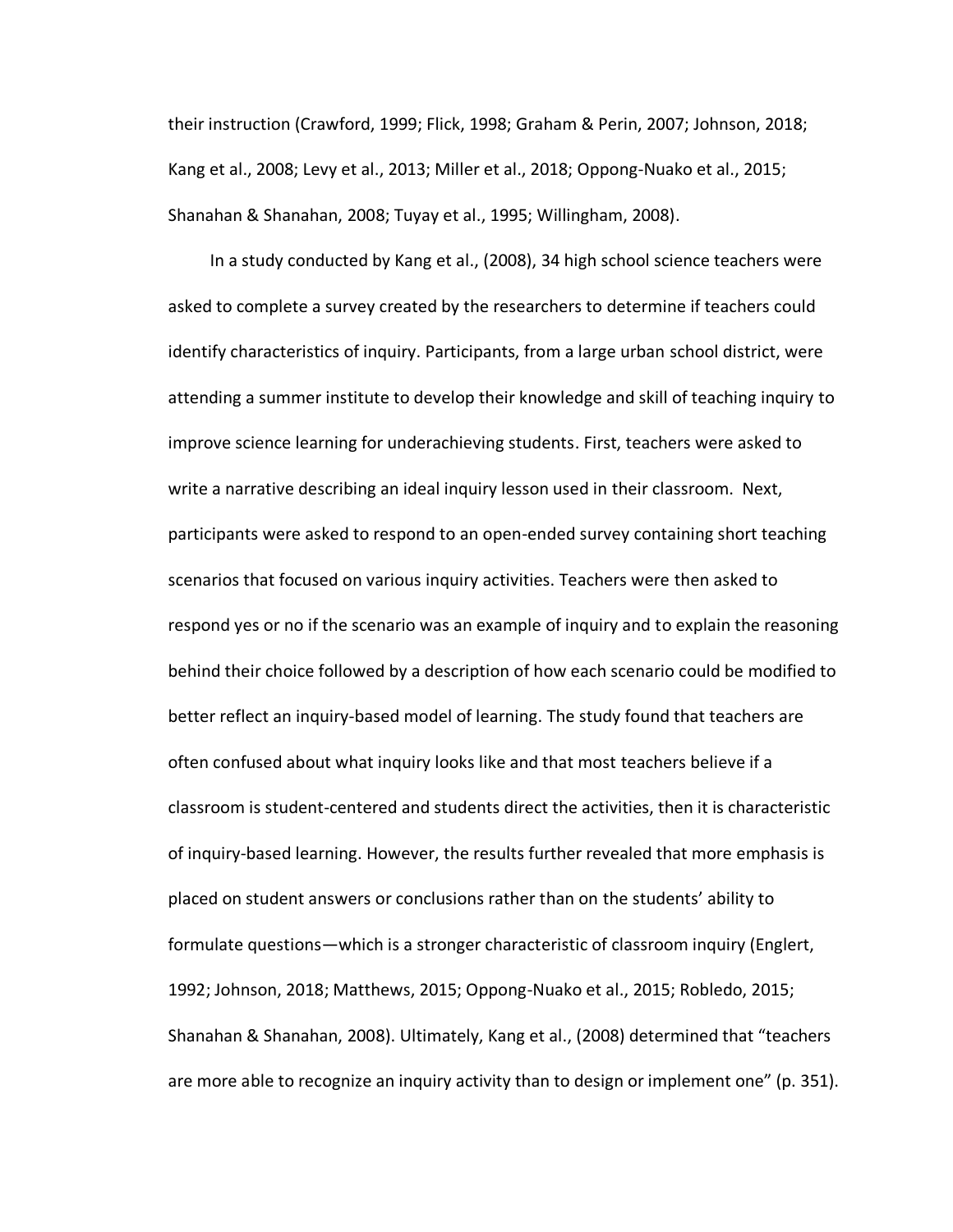One popular teacher misconception about inquiry is that it is separate from content, but in order for students to think critically, they need to have a strong foundational knowledge of content in the subject area being learned and they need to be able to ask and answer critical thinking questions related to content to further demonstrate their understanding of domain-specific material (Fisher, 2009; Johnson, 2018; Kang et al., 2008; Oppong-Nuako et al., 2015; Tuyay et al., 1995; Wendt, 2013; Willingham, 2008). Since science education is leading the research and discussion on how to best clarify the nature of inquiry, Flick (1998) organized a panel presentation to review how the purposes, practices, and benefits of inquiry-oriented teaching could be made more clear since current "knowledge about inquiry teaching has developed more from the perspective of how students behave and what they experience than from how teachers generate and manage those experiences" (p. 4). The panel agrees that instruction and content should be more closely aligned and that teachers should explicitly teach inquiry strategies that students can practice and apply to other lessons. The ideal situation for any student in a content area classroom should be one in which the teacher models the inquiry process of a professional in their specific domain, like that of a scientist, historian, mathematician, or writer, and students mirror and use these same strategies in order to think critically and extend their learning about each subject area as they learn to draw their own conclusions (Flick, 1998; Levy et al., 2013; Miller et al., 2018; Oppong-Nuako et al., 2015; Shanahan & Shanahan, 2008; Tuyay et al., 1995). Levy et al., (2013) argues, however, "that even when teachers do have strong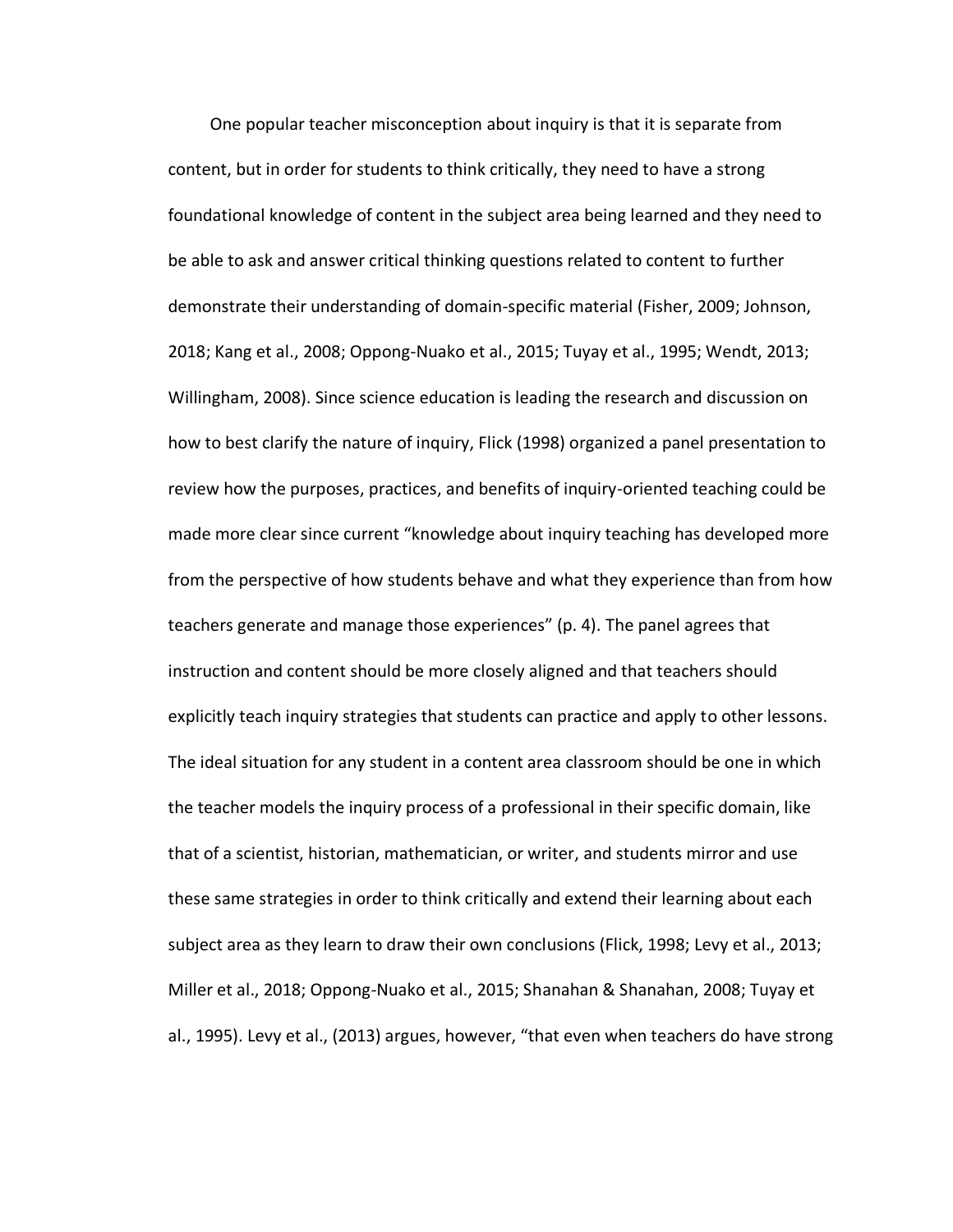knowledge [of their domain and its] methods, they are not likely to teach their students how to use these methods" (p. 393).

 Levy et al., (2013) shared insight into IBL using their own qualitative studies, each focusing on a different content area and each involving a different tradition of IBL. The study suggests that educators need to find a cross-disciplinary understanding of what inquiry is in order to successfully apply it to the classroom in support of student learning and engagement. When promoting IBL in the science classroom, author Kathryn Drago analyzed the discourse between curriculum designers and three middle-school science teachers as they shared feedback on how to improve IQWST (Investigating and Questioning the World Through Science and Technology), a project-based curriculum that each had piloted in an 8<sup>th</sup> grade chemistry classroom. The teachers identified various challenges, including the need to "[find] a balance between letting students explore phenomena yet skillfully guiding them toward building an understanding of cross-cutting concepts and core ideas in science" (p. 392), but in the science classroom, students often struggle with how to make sense of the data. Flick (1998) suggests that teachers should begin with laboratory experiments to promote inquiry-based learning as students connect scientific concepts with data collection. This shift will also encourage student discussion, which "is an essential—and often missing—element…[in] 'inquiry-oriented instruction'" (p. 13) and not only will students build content knowledge, but discussion can also inspire future inquiries.

 In the second study, author Brett Levy examined the historical inquiry methods used by preservice teachers during their coursework and student teaching seminars.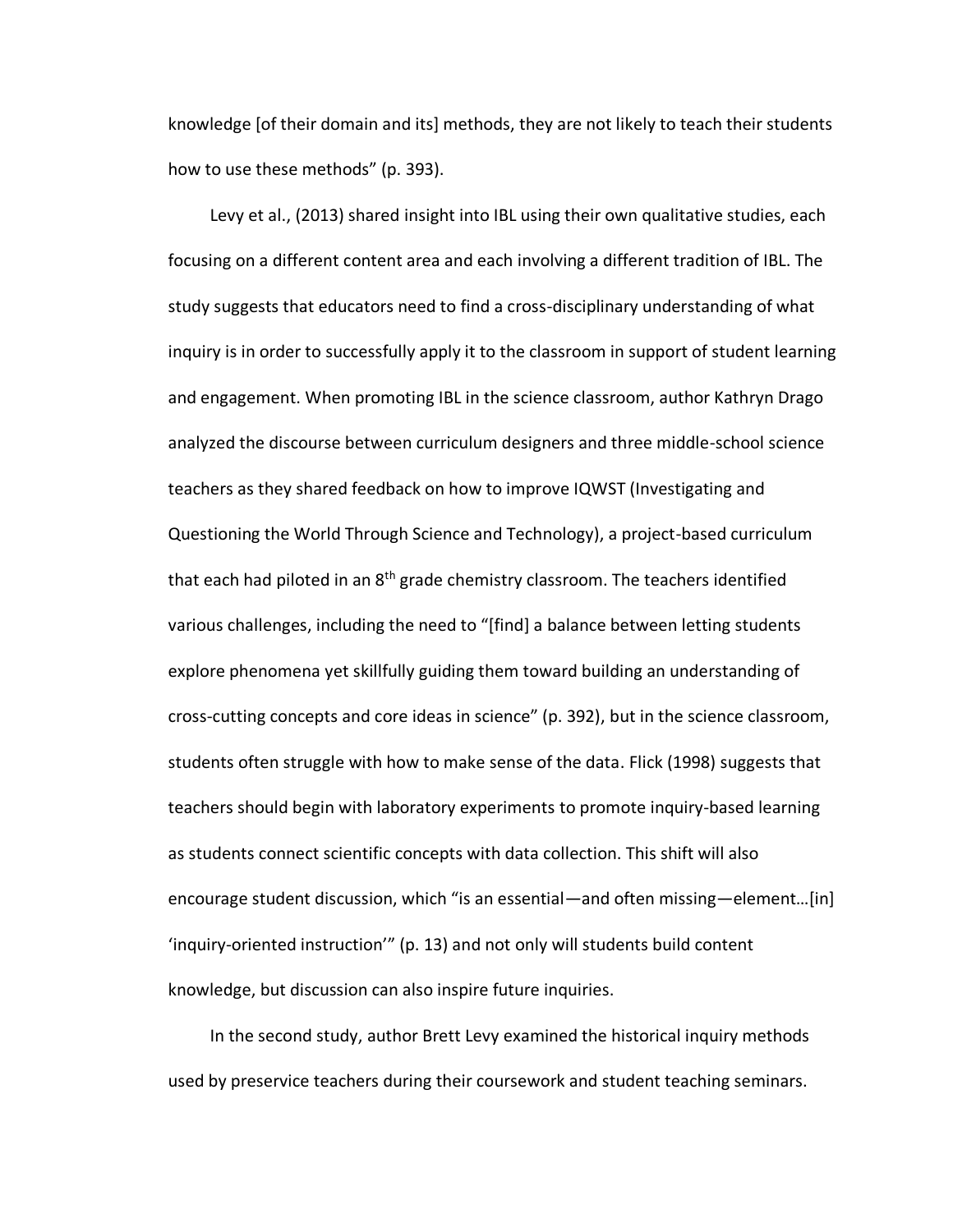The author acknowledges that historical inquiry, compared to other disciplines, share some commonalities but is ultimately, "a distinct form of academic inquiry" (Levy et al., 2013, p. 394). Students in an IBL history classroom are tasked with facilitating activities that mirror those of an actual historian, but teachers often lack the required skills to do so. The study found that by observing, planning, and participating in historical inquiry lessons themselves, they gained a better understanding of its benefits and how to teach it.

 Finally, author Ebony Elizabeth Thomas describes how English teachers in a professional development program inquire into their own pedagogy and practice in the hopes of developing a better understanding of the challenges and opportunities ELA educators face when it comes to inquiry. Thomas' study focused on seven high school teachers who participated in professional development to learn about discourse analysis. The results indicate that there is a need for inquiry-based ELA teacher education and professional development that focuses on incorporating academic discussion and learning around diverse topics and ethical issues (Levy et al., 2013) which could further enhance student motivation and promote critical thinking.

 Overall, all content-area teachers need to be prepared to engage their students in inquiry-based learning "not only *within*, but also *across* the disciplines…as today's students not only need to know what counts as knowledge of a particular field, and how to demonstrate understanding within disparate fields, but also about how to integrate and synthesize knowledge in an interdisciplinary fashion *among* several fields at once" (Levy et al., 2013, p. 387).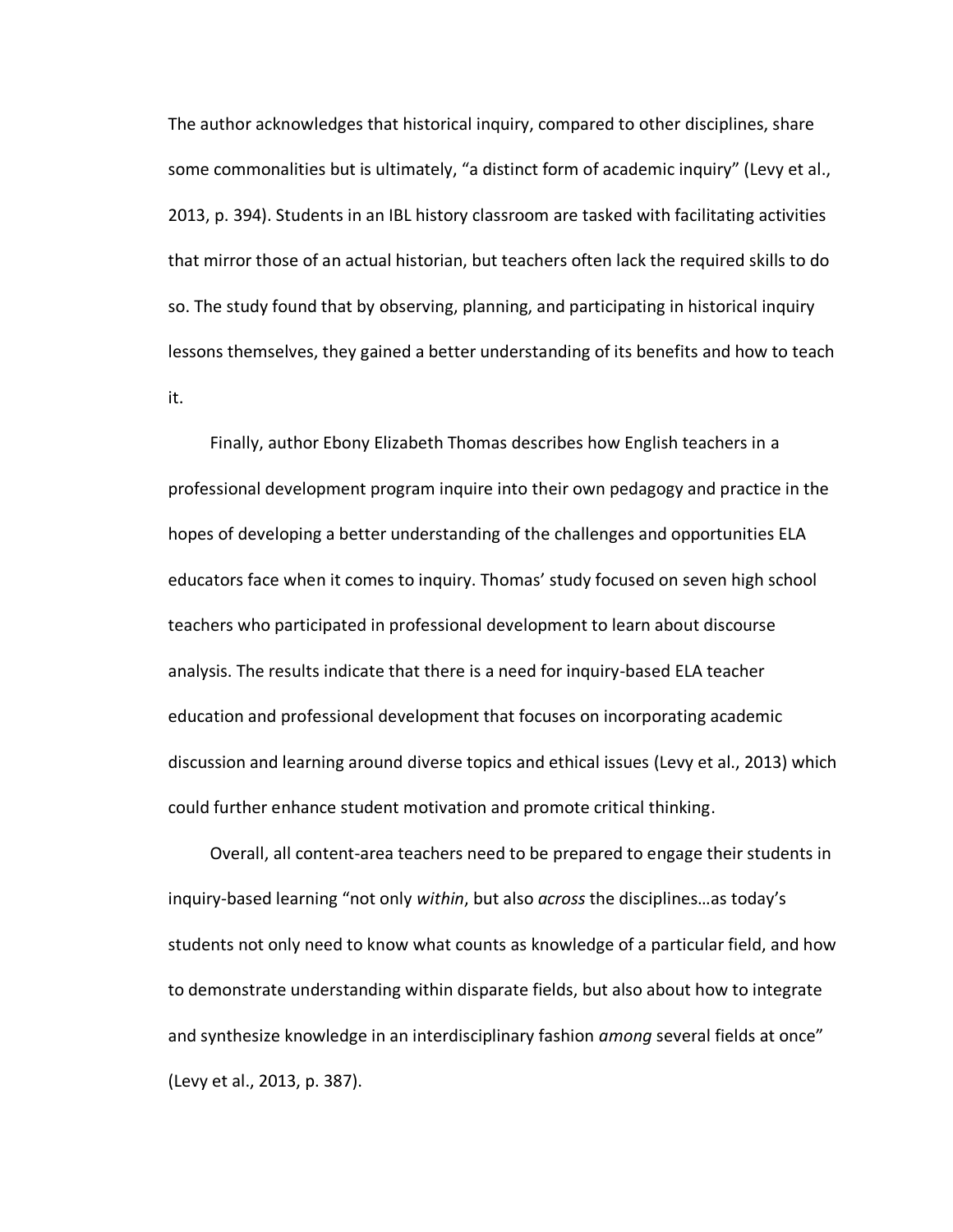**Inquiry-based classroom teaching.** When teachers can model critical thinking and encourage challenging conversations within the classroom, then students will be exposed to the type of thinking and analysis needed to support essential inquiry-based experiences and students would be better able to apply these inquiry skills to experiences outside of the classroom. Flick (1998) encourages teachers to decide what is to be learned through inquiry experiences and to clarify instructional goals for students. An inquiry-based learning environment "does not require an intensive analysis of, or differentiated instruction for every student…[instead]…nurturing, and developing students' inner motivational resources" should be the goal and prioritizing "the students' perspective during learning activities" is essential (Reeve, 2009, p. 147). According to Oppong-Nuako et al., (2015) "Learning and teaching environments can be described in terms of the presence or absence of inquiry, the amount or quantity of inquiry present, or the quality of the inquiry experience" (p. 198) and recognizes that "teaching both strategies and content at the same time is perhaps the greatest challenge for teachers in enacting inquiry-based instruction" (p. 201). The authors created a tool for teachers to use to measure the presence of inquiry in secondary classrooms. To do this, the study recognizes the work of Banchi and Bell (2008) that the extent of inquiry in classrooms exists across four levels: confirmation, structured, guided, and open. In confirmation inquiry, the teacher is the facilitator and students are given the questions and tasks to follow and complete in order to arrive at the known results/confirmed answer. In structured inquiry, students are given the questions and/or procedure to follow but are expected to produce their own explanations. With guided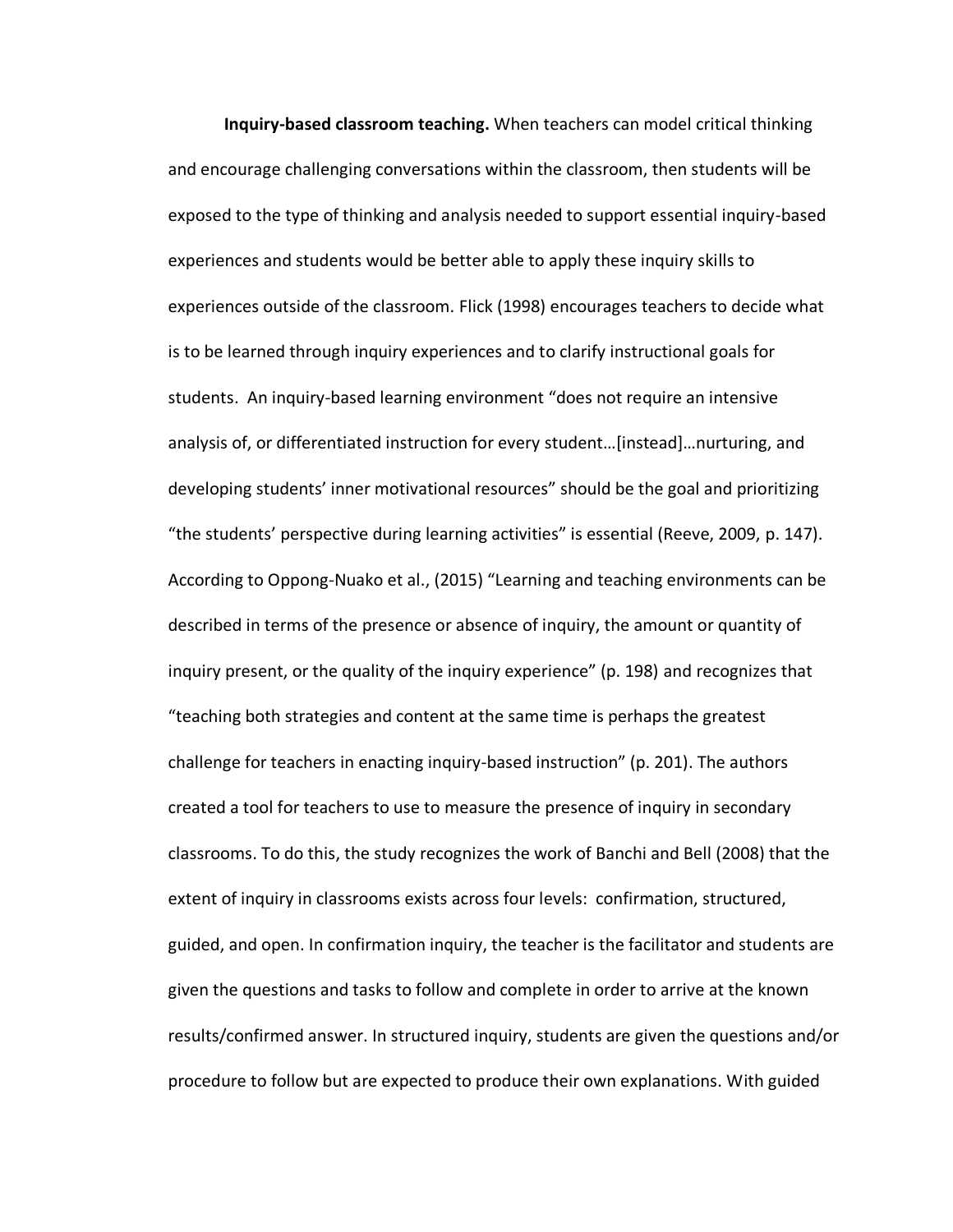inquiry, students are provided the questions, but are given more freedom in determining their own methods of learning and explanations with the teacher still assisting as needed—this is considered middle level inquiry. Open inquiry, one of the higher levels of inquiry, means the student is at the center of their learning and is given free reign over formulating their own questions to guide their thinking and research and in communicating their results. In order to measure inquiry-based teaching and learning, the study utilized, then modified, Llewellyn's (2004) *Rubric for Becoming an Inquiry-Based Teacher,* changing this "widely recognized tool" (Oppong-Nuako et al., 2015, p. 202) from a two-column checklist to a three-level rubric. Since the majority of research on inquiry in the classroom focuses on teachers and how they structure lessons and deliver content to better engage students, the authors of this study wanted to focus more on measuring student inquiry outcomes—how students perform in the classroom, how students process information, and how students demonstrate their learning. This study provides a practical tool, the *Three Level Rubric for Assessing Inquiry-Based Classroom Teaching*, for teachers to use to improve the inquiry experience in their classrooms—a solid step in the right direction to support student learning.

#### **Collaboration**

 One of the main goals in American education is to provide students with the best possible experience and to prepare them for continued education at the post-secondary level or for entering the workplace. Decisions must be made at the classroom level on how time will be allocated during instruction, and one of the most important skills that teachers can nurture and develop is the art of collaboration. Unfortunately, as students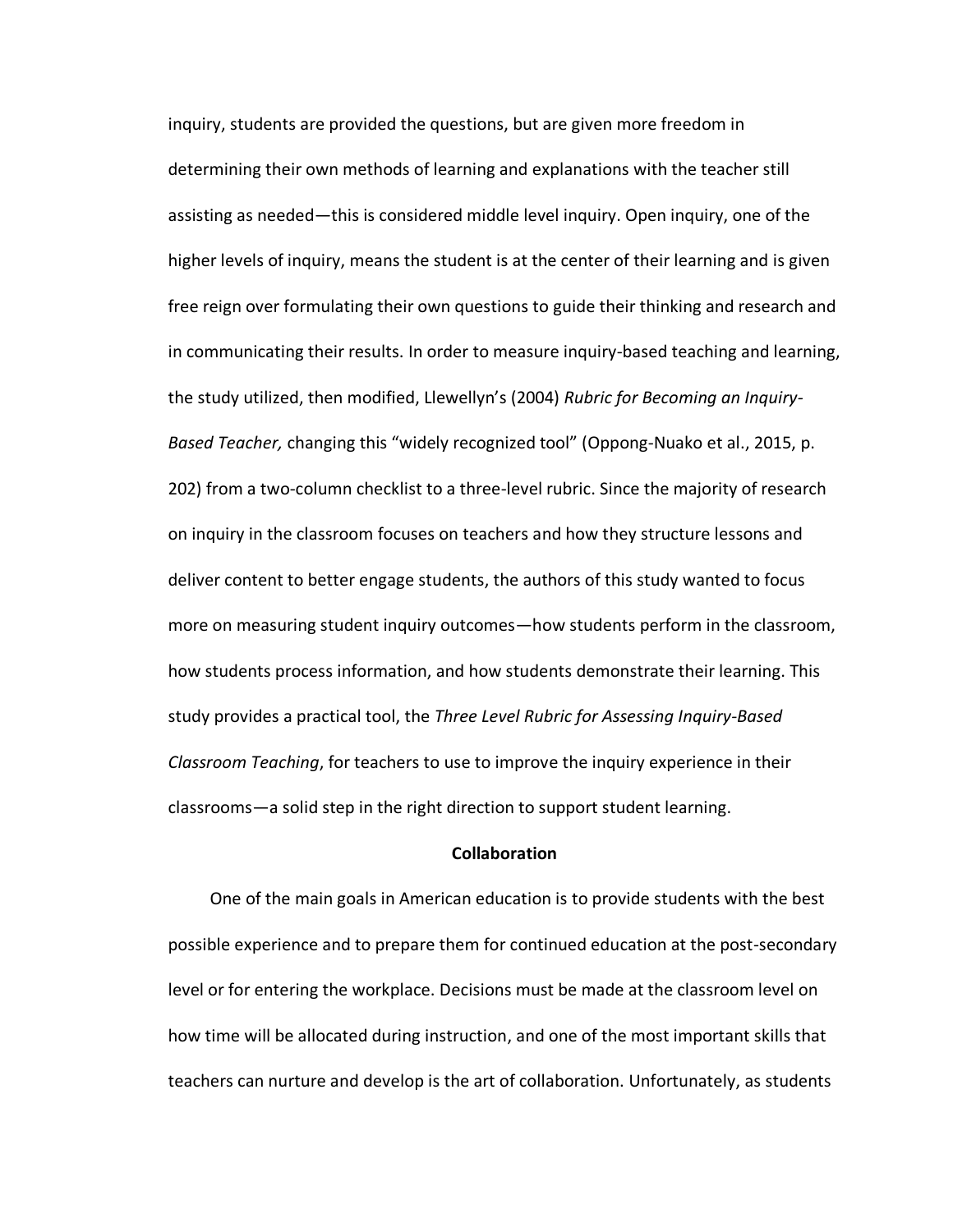move up into the secondary level, many content area teachers feel that delivering content should take a front seat due to time constraints and accountability issues involving state assessments which leaves less time for more student-centered activities and/or peer collaboration and discussion (Alvermann, 2002; Applebee & Langer, 2009; Ness, 2009; Ravitch, 2016; Robledo, 2015; Wendt, 2013). Johnson (2018), an assistant superintendent, once spent the day going through various high school classrooms as if he was a student and though his observations, found that in almost every classroom, teachers spent the majority of their instructional time delivering content and asking questions—with only a handful of the same students providing answers and spending days, weeks, or even months never interacting with their peers in a more meaningful way. Fisher (2009) experienced the same thing during his observations noting that approximately 17% of class time was geared towards classroom management and routines and discussion accounted for only 13% of class time. It was determined that instead of increasing student engagement and learning, "students [were] most often…passive recipients of content information…[and] were asked to listen and wait more than anything else" (Fisher, 2009, p. 173).

 As conversations continue around best practice for improving high school graduation rates, and schools continue to focus on how to best prepare students for post-secondary educational success, there is a growing interest in how to effectively determine academic achievement. Previous measures include examining cognitive factors, socio-economic concerns, peer relationships among others. Parker (2004) conducted a study to examine the correlation between higher levels of social and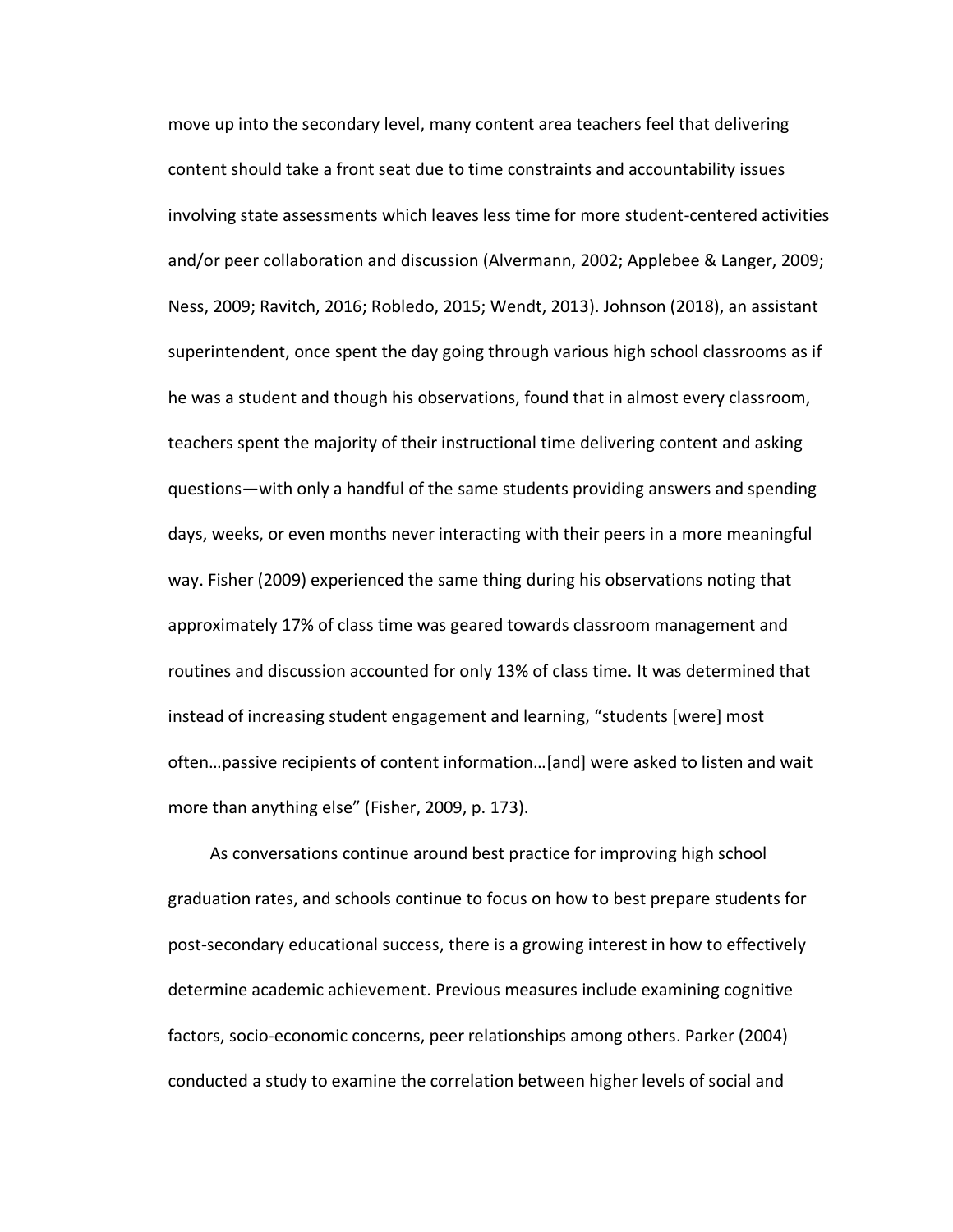emotional competency and academic achievement in high school students ranging in age from 14 to 18 years. Participants, consisting of 667 students (304 males and 363 females), in grades 9-12, from a predominantly white high school in Huntsville, Alabama, were recruited and asked to complete the self-reported Youth Version of the BarOn Emotional Quotient Inventory in the spring of 2002. In June of the same year, the students' overall GPA was calculated based on the courses taken during the academic school year and three category levels were determined by academic achievement: top 20%, middle 60%, and bottom 20%. The results of the study show that "overall [Emotional Intelligence] EI was found to be a significant predictor of academic success" (p. 1327). As expected, students who perform better academically tend to have better interpersonal skills as the study found that "successful students scored higher on interpersonal abilities compared to less successful students" (p. 1328) which may correlate to better self-advocacy and communication with peers and teachers. But students need practice in strengthening their communication skills and by increasing the opportunity of peer collaboration within the classroom, academic learning also improves (Alvermann, 2002; Englert, 1992; Fisher, 2009; Graham & Harris, 1997; Graham & Perin, 2007; Johnson, 2018; Matthews, 2015; Noddings, 2015; Oppong-Nuako et al., 2015; Parker, 2004; Robledo, 2015; Strom, Hendon, Strom, & Wang, 2019; Tuyay et al., 1995; Wong, 1997).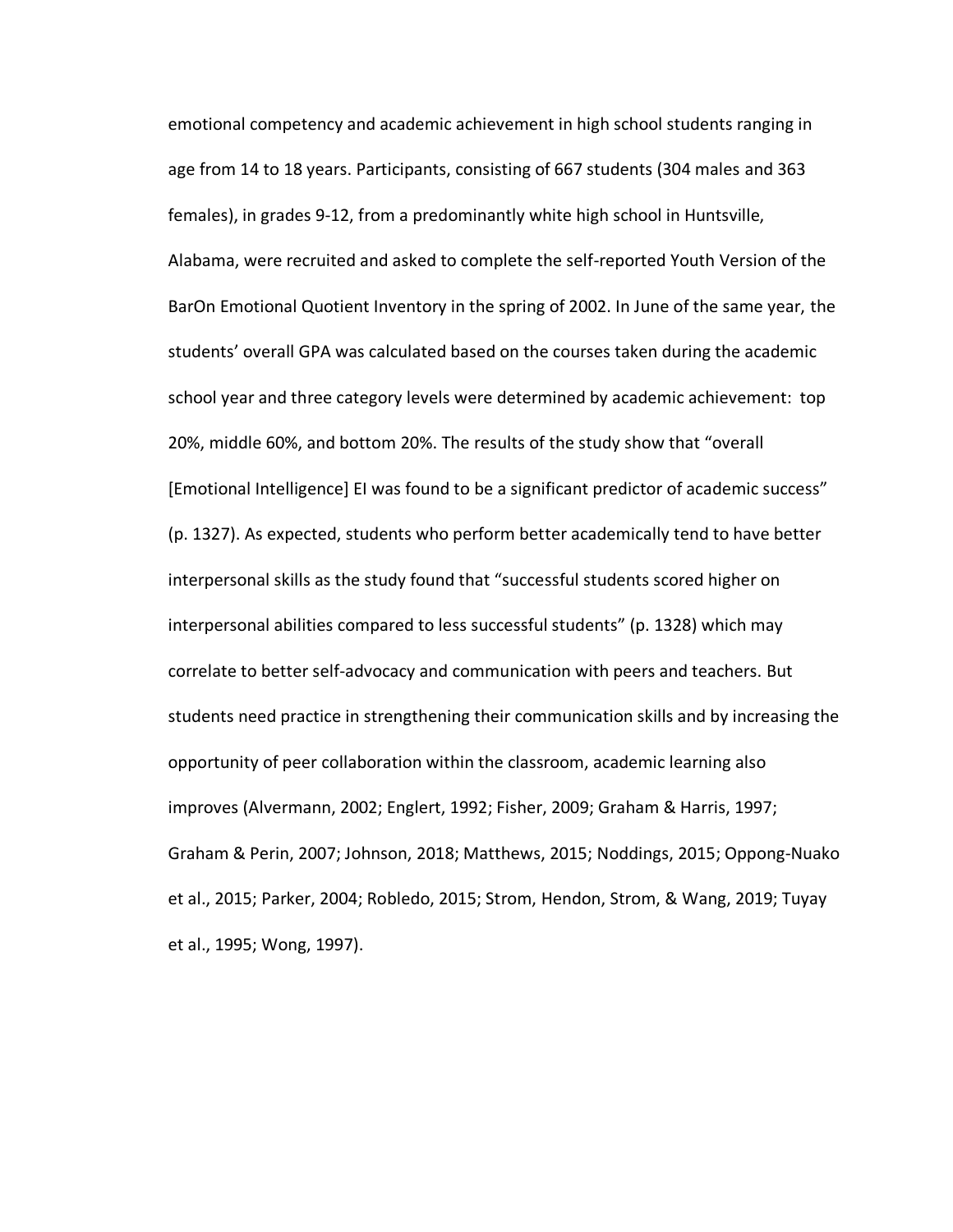# **Benefits of Collaboration**

When schools strive for creating successful students, they aim to establish clear goals around literacy instruction and stress that reading and writing should occur in all subject areas as a way to enhance learning and to promote literacy within the classroom, and teachers should consider all four components of effective literacy during instruction—reading, writing, listening, and speaking—which better prepares students for college and career opportunities (Miller et al., 2018; Snow & Moje, 2010). Bangert-Drowns et al. (2004) found significant improvement in learning achievement when students are given extended opportunities to write but only under certain conditions and evidence suggests "that self-reflective metacognition is more important than content-focused reflection and elaboration (p. 47). When students are encouraged to reflect on their understandings and share their confusions with their peers, it "yield[s] more positive effects" for the learner (p. 47). Learning is a collaborative and social activity and when students are given the opportunity to discuss their thinking and work with their peers, motivation increases, learning improves, and self-efficacy increases as students move towards being able to work independently (Alvermann, 2002; Bangert-Drowns et al., 2004; Englert, 1992; Fisher 2009; Graham & Perin, 2007; Harris et al., 2008; Strom et al., 2019; Tuyay et al., 1995; Wong, 1997).

 Conversations are essential in creating a positive learning environment and when trying to create a community of learners. Parker (2004) found that there is a more diverse ability level in high schools when it comes to measuring intrapersonal skills (selfawareness, self-regulation, motivation, empathy). As a result, teachers may want to be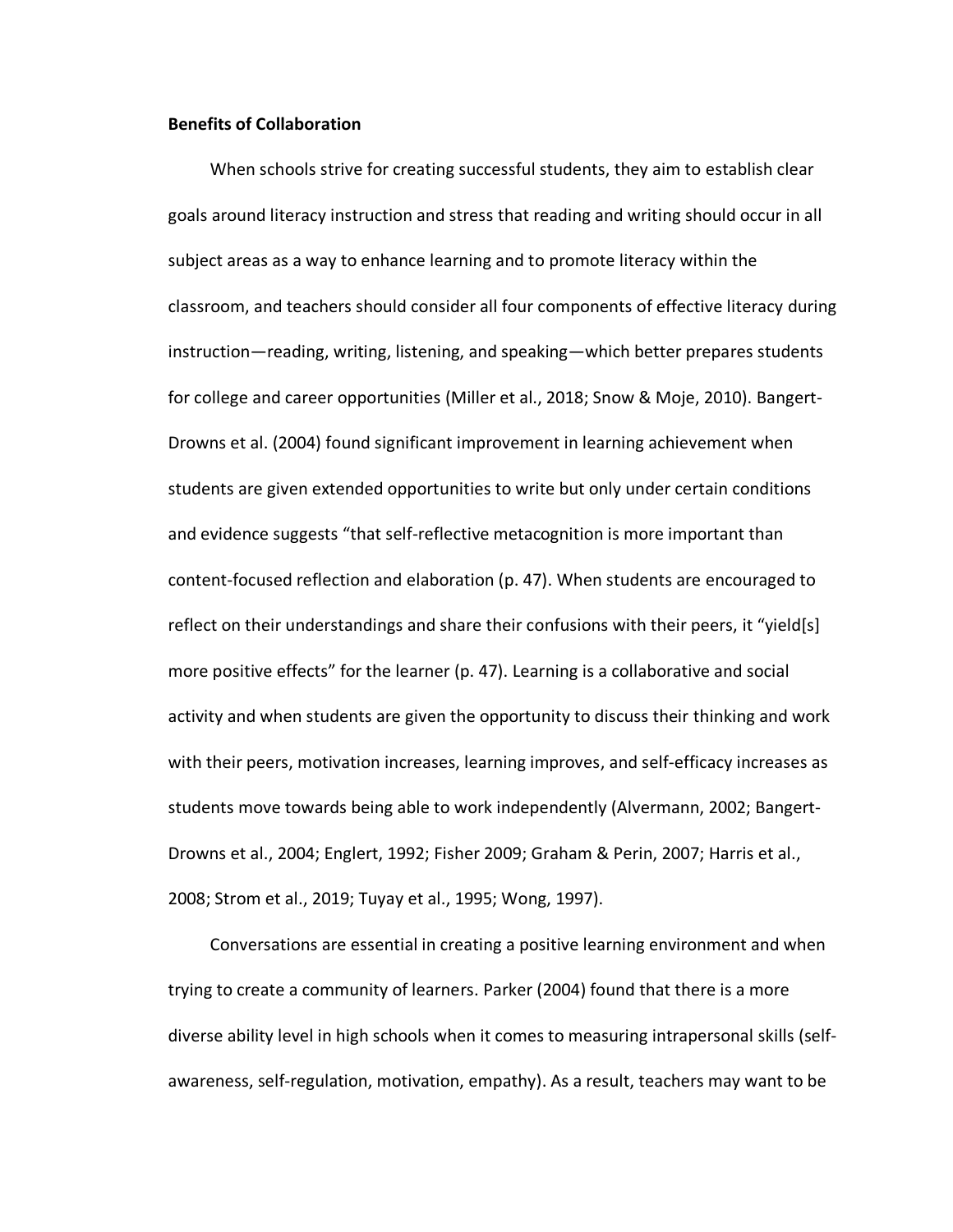more intentional when providing opportunities for peer collaboration in order to improve and strengthen these essential life skills. The results from Parker (2004), show that "grade 9 students scored lower on the intrapersonal, interpersonal, and total scales than the other three groups (grade 10, 11 and 12 students)…[and] also scored significantly lower on the adaptability and stress management scales compared to grade 11 and grade 12 students" (p. 1327). As adolescents mature and gain more life experience, their communication skills will improve, and they will become more selfaware, but providing more opportunity for small group work in the classroom may strengthen these skills even more quickly.

 There are many benefits to structuring a more student-centered classroom and providing increased opportunities for peer interaction. One important benefit is giving students practice in using domain-specific language and vocabulary which can increase student comprehension and learning—especially during peer-led discussions and writing workshops--as the student is able to make connections between important concepts and ideas and uncover areas of confusion or misunderstandings (Alvermann, 2002; Englert, 1992; Flick, 1998; Graham & Harris, 1997; Matthews, 2015; Noddings, 2015; Oppong-Nuako et al., 2015; Robledo, 2015; Strom et al., 2019; Tuyay et al., 1995). If teachers are willing to approach classroom learning as a collaborative effort, then maybe student motivation and engagement will increase which will lead to academic achievement.

**Tutorials.** Teachers often ask students to reflect on their learning during classroom instruction, and using strategies like Think/Pair/Share, Turn & Talks, Exit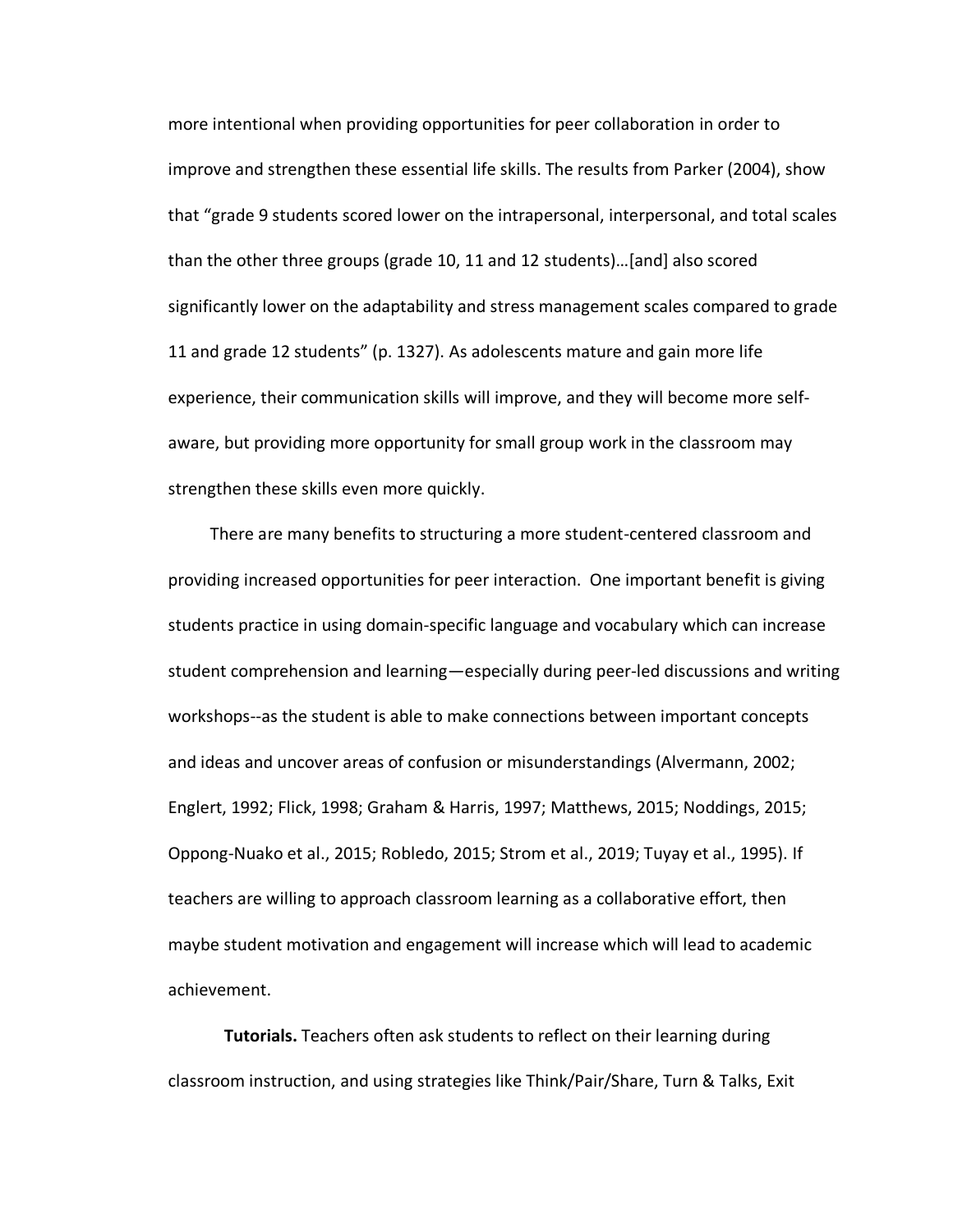Tickets, Summarizing, hand-signaling, journaling, etc. can be beneficial as it provides the teacher with a quick formative check for student understanding, but is there a more student-centered activity that can further guide student learning? One good way to assess understanding and learn material is to teach it. Most people believe they are good at assessing their own ability levels, and according to Robledo (2015) this is known as the Dunning-Kruger effect, in which "people who are more skilled will tend to underestimate their own abilities, whereas people who are less skilled will tend to overestimate their abilities (p. 20). It may be beneficial to seek feedback from others in order to truly check for understanding in a concept or idea. One of the most effective methods of assessing student comprehension or skill is through AVID's Tutorial Process. During the tutorial process, students will have previously identified a point of confusion (POC)—a concept or idea they may be struggling with in relation to a topic being studied in a specific content-area. The student records their thinking on a form called the tutorial request form and describes the steps involved in relation to their topic/POC. Students are placed in groups of 7 or less and take turns presenting their POC (often using a whiteboard to show their thinking and notes. The student presents their POC until they reach a point where they need assistance from their peers. Students practice Costa's Levels of Questioning as they ask the student presenter questions to guide the student presenter through the critical thinking process. All students take notes on the presentation which reinforces key concepts learned in class that can be later used for review. After the student clarifies their thinking on their POC, they write a summary of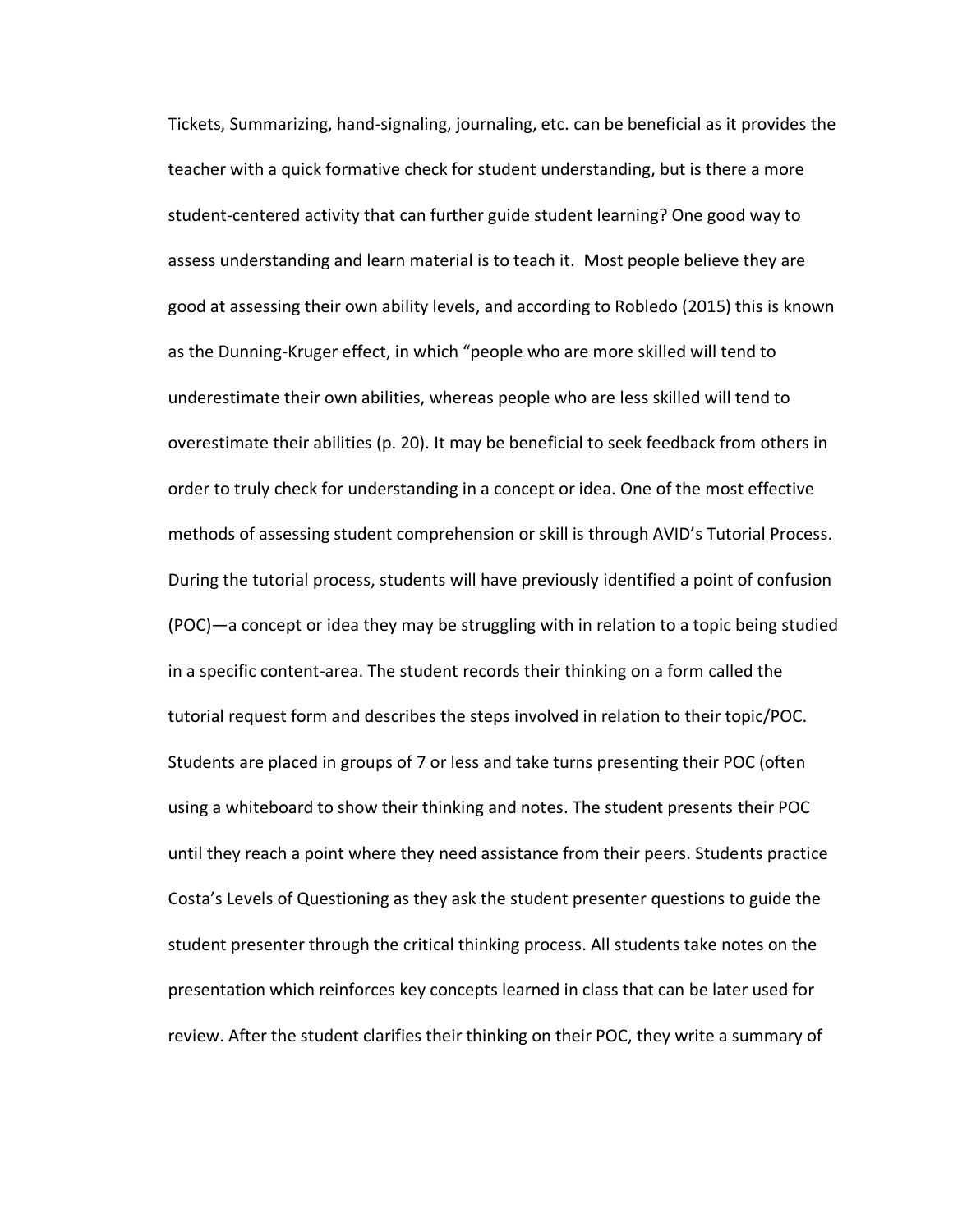what they learned as part of a reflection in understanding (Daws & Schiro, 2012; Matthews, 2015).

 Teachers can use tutorials as an intervention as they are able to assess each completed tutorial request form to guide instruction as it will identify gaps in learning. Tutorials also allow students to practice language and vocabulary specific to each content area leading to improved comprehension; tutorials support peer collaboration and mirror how adults collaborate in the workplace as well as in the postsecondary academic setting (Matthews, 2015). This type of collaborative teaching and learning will provide a "strong foundation for students to apply inquiry to learning environments both inside and outside of the school setting" (Levy et al., 2013, p. 404). In addition, the tutorial process promotes critical thinking as it is connected to content and gives students practice with the skill of inquiry and question-making (Matthews, 2015; Oppong-Nuako et al., 2015; Willingham, 2008) and since metacognition is utilized, it gives students an opportunity to evaluate their own understanding or identify areas of confusion which will enhance domain-specific learning (Bangert-Drowns et al., 2004; Matthews, 2015; Miller et al., 2018). Pursuing inquiry is AVID's greatest gift (Matthews, 2015) and tutorials help students navigate away from a fixed mindset as they learn that part of learning is admitting what you don't know (Matthews, 2015; Robledo, 2015;). "In any case, an important point [to] remember is that no matter our skill level, there is always room for improvement" (Robledo, 2015, p. 21).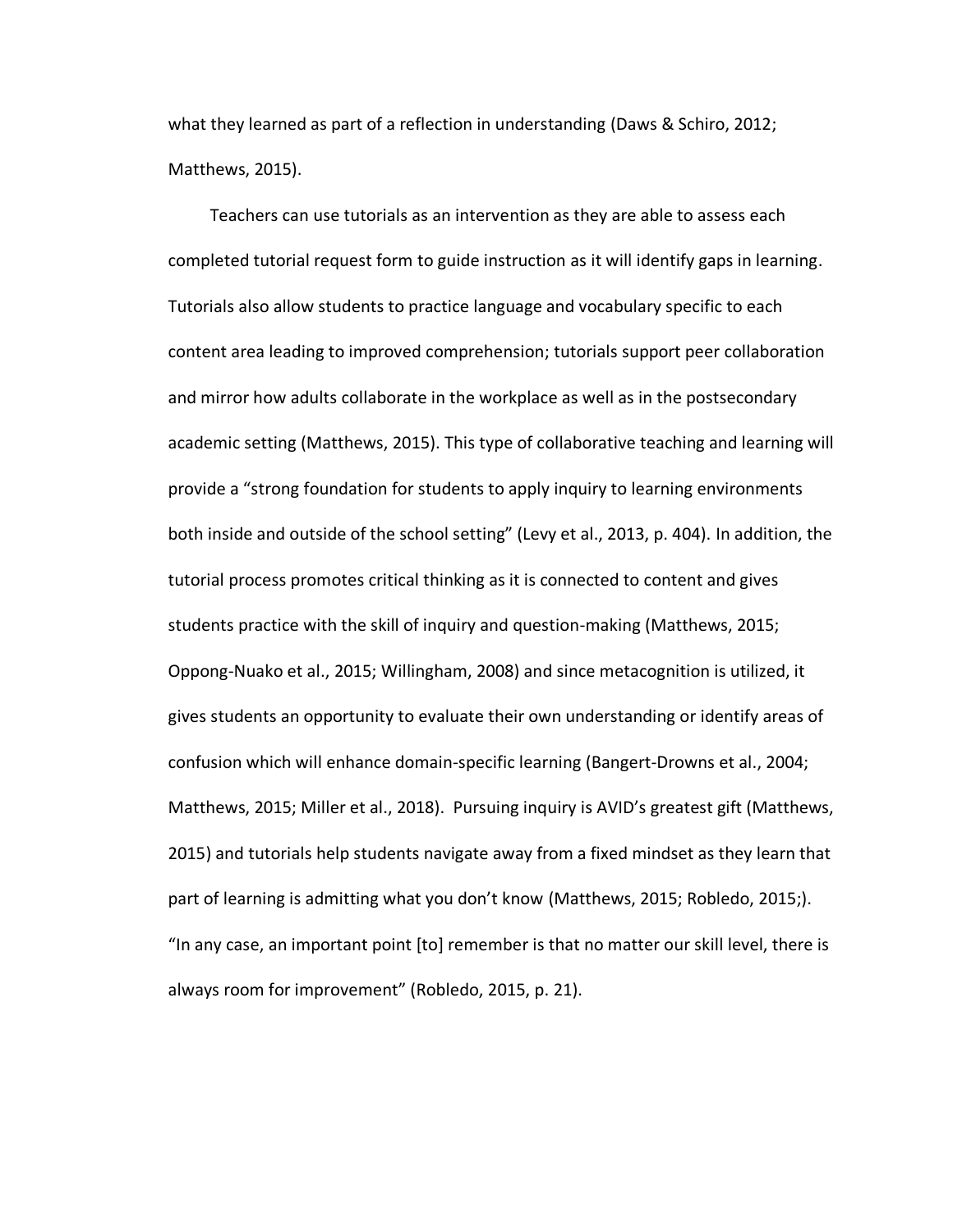### **Organization**

Organizational skills are abilities that allow for successful people to stay focused, to utilize time efficiently, and to contribute to achieving one's desired goals. It is often assumed that these soft skills that prepare students for life outside of an academic setting have already been learned, but secondary teachers should never assume that students know how to be organized and successful, especially at the high school level (Bakunas & Holley, 2004). Often, in education, we prioritize the teaching of content and disregard opportunities to help students develop a good work ethic or strong organizational habits (Ravitch, 2016; Robledo, 2015). Learning how to be organized takes time, effort, and practice but is a critical skill that every student should be aware of and a skill that every teacher should instill in all learners in order to prepare them for success both inside and outside the classroom (Bakunas & Holley, 2004; Langberg, Epstein, Urbanowicz, Simon, & Graham, 2008; Matthews, 2015).

 According to Bakunas and Holley (2004), teachers should "teach organizational skills in two broad categories: (*a*) organizing supplies, and (*b*) organizing behavior" (p. 92). Teachers often have many opportunities within the classroom to teach about the importance of various organizational skills, they just need to be more intentional about it. Often these moments are imbedded within standard classroom routines (like supply lists and/or course material set-up) and it's essential to make students aware of the fact that there is a structure and order to school and it requires students to behave a certain way inside of this academic setting—which is often "at odds with students' preferences and natural inclinations" (Reeve, 2009, p. 150). Certain behavioral issues can sometimes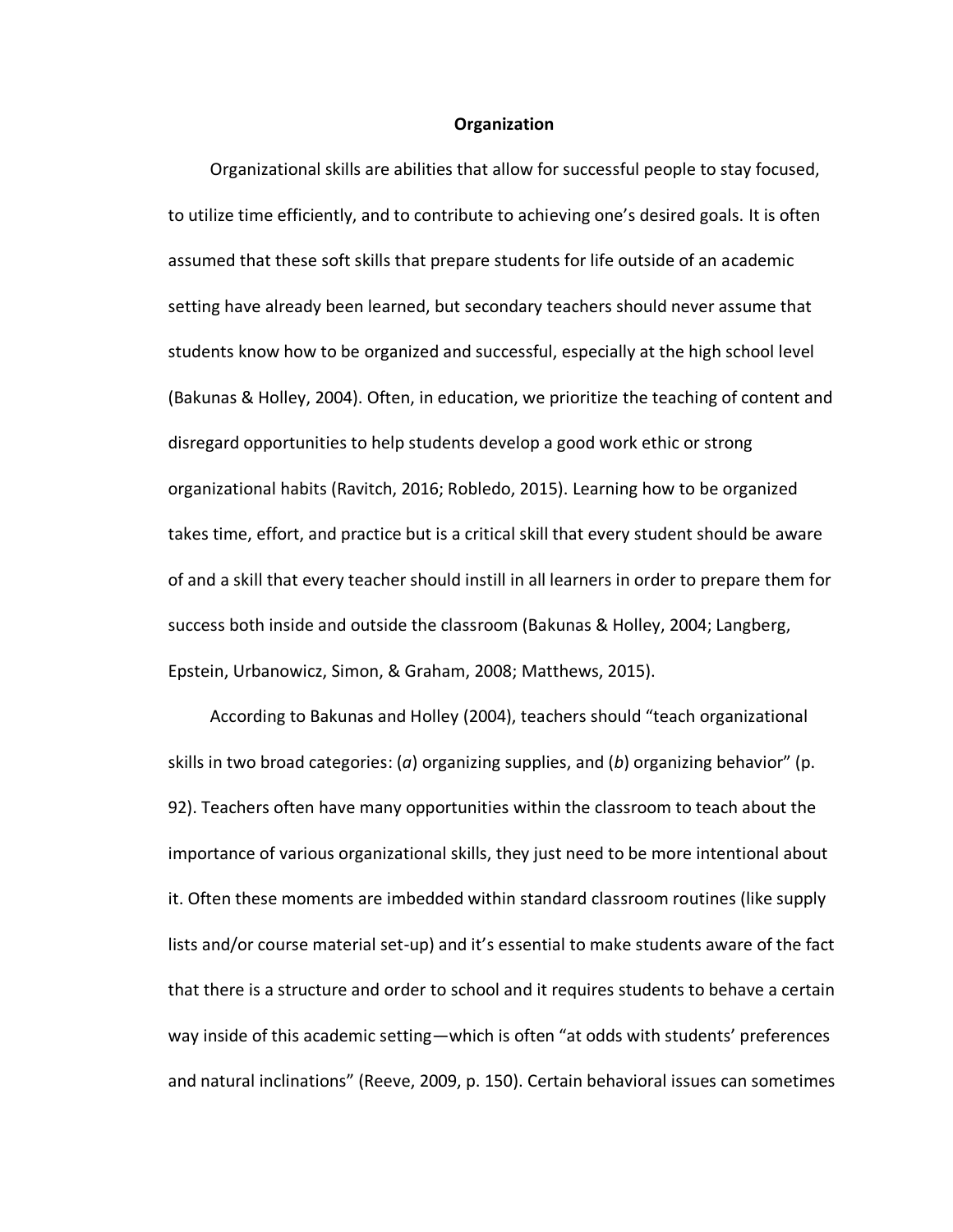cause students to miss important information which could negatively impact their academic learning (Langberg et al., 2008) but teachers can enforce and teach academic skills "to help them navigate and succeed in the school environment" (p. 408). Examples may include the physical organization of supplies such as the use of a book bag and/or binder to organize class material and the use of a planner to track assignments, homework, or other activities (Bakunas & Holley, 2004; Langer et al., 2008).

 Langberg et al., (2008) conducted a study to determine if a homework management intervention program for children with ADHD could not only improve the organizational skills of students but ultimately enhance their academic performance as well. Students first worked with their counselors to establish an organized system for their bag, binder, and locker and were given organizational supplies to help them keep track of class materials and resources. An organizational checklist was used to track the students' progress for the duration of the 8-week intervention program including at the 8-week follow-up appointment. Intervention specialists conducted a homework and planner check and received 55 minutes of intervention group time that focused on work completion and study skills. The results show that students improved their organizational skills when closely monitored during the 8-week program and dropped only slightly when students continued following the tenets of the program independently. Overall, their planning skills improved by 35% and their academic performance showed a small increase in overall GPA which indicates that organizational skills can and should be taught but more importantly, the "study suggests that relatively minor and targeted interventions, homework management and organizational skills,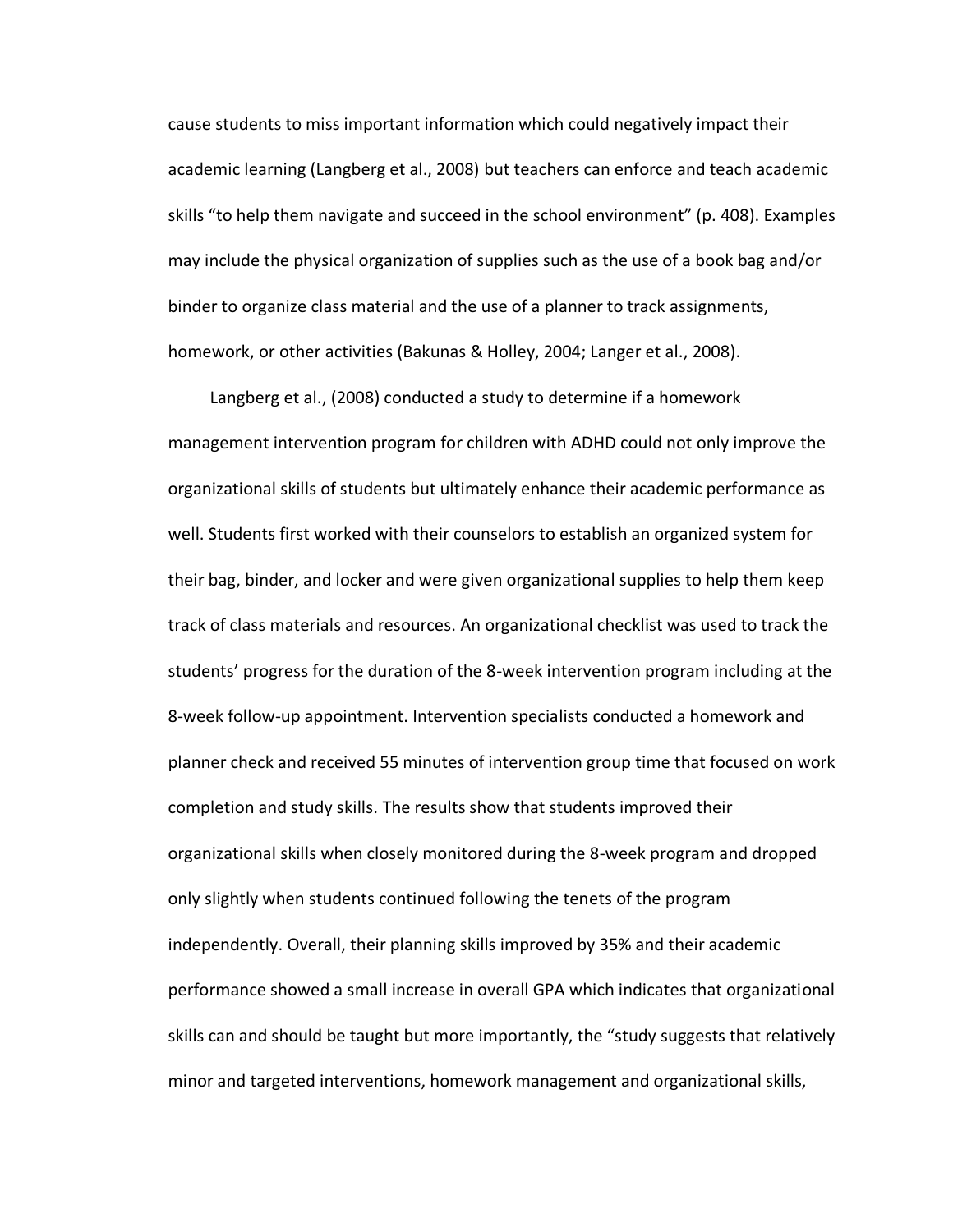have the potential to improve overall academic performance" (p. 415). Teachers should feel encouraged to take class time to teach students how to organize their supplies and could even model how to set-up each section of a binder that can be used to organize each class. Teachers can motivate students to take an active interest in staying organized since "by involving them, you increase the likelihood that they will comply" (Bakunas & Holley, 2004, p. 92). Teachers can even take it a step further by "allocating ten to fifteen minutes once a week for cleanup and reorganization" (p. 93) which may increase instruction time as many students will come to class prepared and ready to learn. Other organizational strategies such as color-coding materials by class and filing loose papers immediately will cause students less anxiety as it will cut down on potential missing work (Bakunas & Holley, 2004; Langer et al., 2008) which ultimately leads to improved academic achievement.

**Planners.** Just as it is important to teach students how to organize their supplies, teachers should also instruct students in how to organize their behavior. One way to do this is to encourage students to keep a daily agenda notebook/planner to record class assignments and due dates. Bakunas and Holley (2004) believe that "assignment notebooks are the foundation for any organizational effort" (p. 94) and are an organizational skill that all successful adults practice. Teachers can illustrate this point by sharing examples from their own life on how they stay organized and can further promote the benefits of organization by allowing class time to encourage students to record assignments or due dates on a consistent basis. To help with this, teachers can start with a daily spot-check of their completed agenda notebook and eventually taper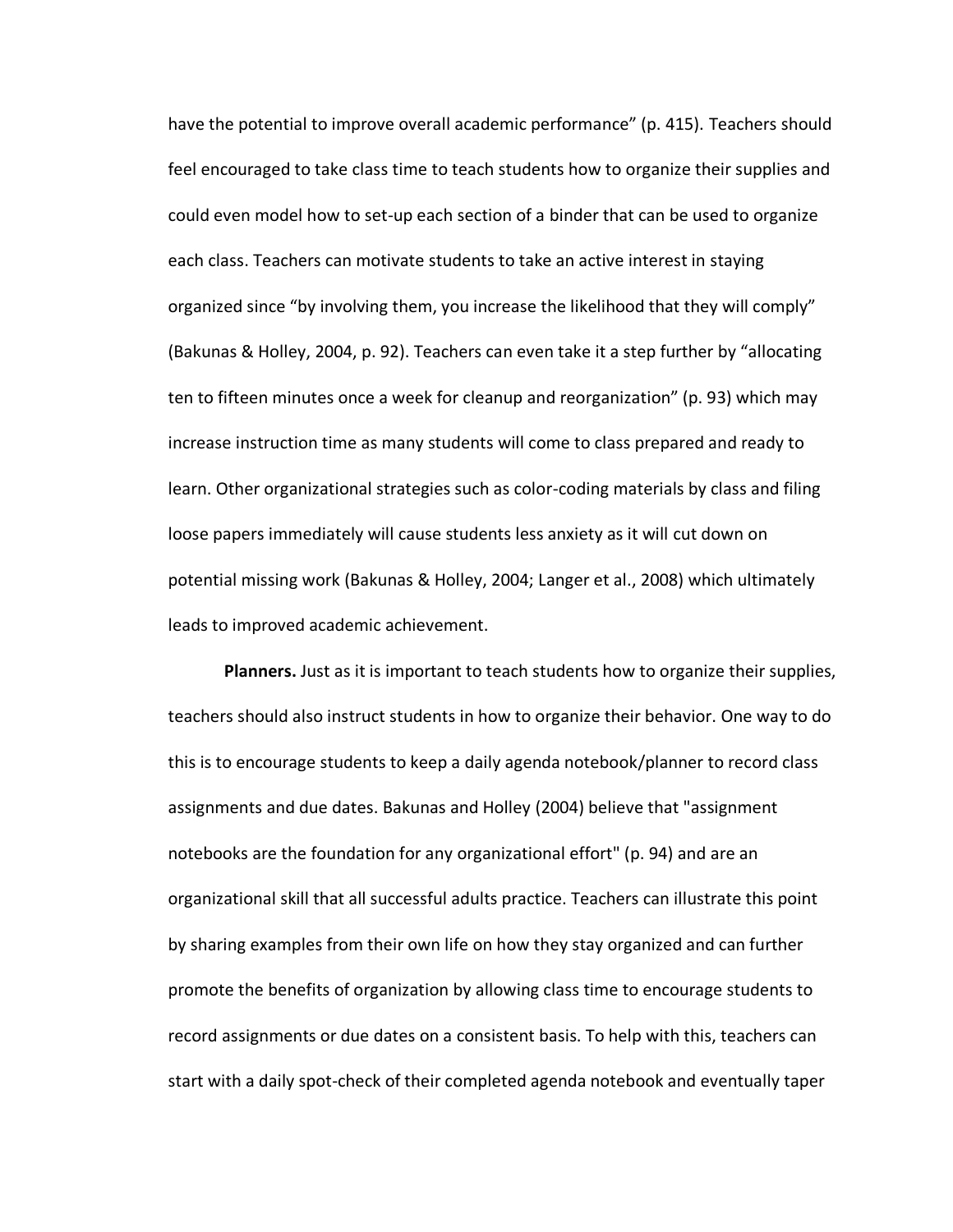off, as "continuous checking followed by intermittent and then random monitoring will help create a long-term habit" (p. 94).

 Planning is another life-long skill that will serve students well and is often one of the most important skills of all. Since many students will be assigned various long-term projects over the course of their academic career, teachers should take time at the start of each project to teach students about the planning process. The first step would be to introduce the project and explain its purpose. A whole-class discussion could take place that involves students in identifying the steps needed to complete the project as well as any important steps. Students should record and number the steps in their agenda notebooks so that important deadlines or due dates can be recorded as well. Finally, students should be taught how to create a tentative schedule that considers any unique scheduling conflicts a student may have that could jeopardize the timeline of the project. Bakunas and Holley (2004) believe that "the approach will result in improved motivation, which in turn will increase the likelihood that the project will be done on time [and] improved quality [will be] a natural by-product of the approach" (p. 94). Understanding the importance of planning and organizing is a critical first step in this skill base; providing practice during class "will help them transfer this crucial organizational skill to additional areas of their lives and make it a permanent feature of their behavioral repertoires" (p. 95).

**Note-taking.** Another skill that should fall under the task of the teacher is to explicitly teach students effective note-taking skills. When done right, note-taking helps "students to review, consolidate, and retain information" (Bangert-Drowns et al., 2004,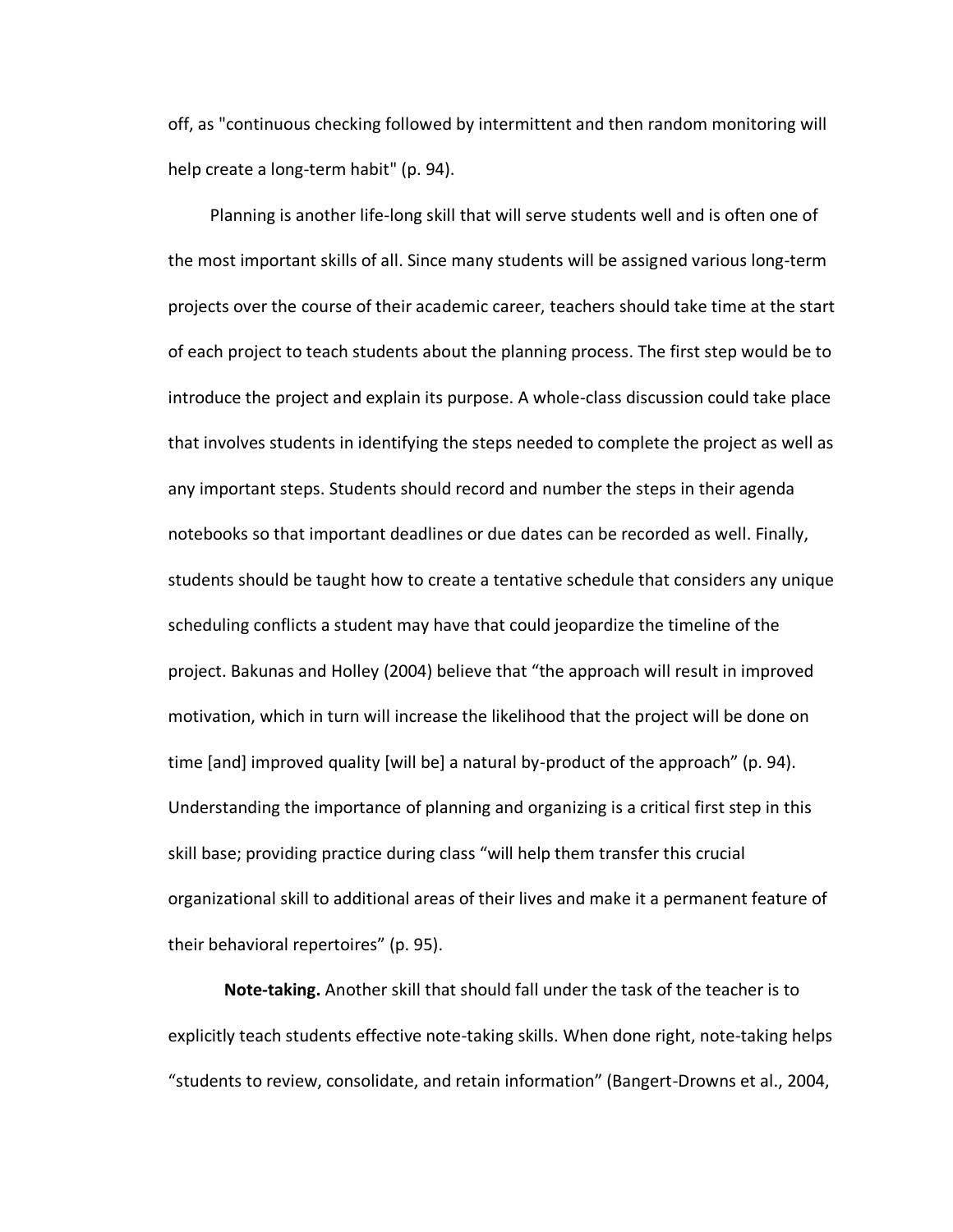p. 31) and can have a profound effect on learning and academic achievement as it fosters retention and deepens learning (Bangert-Drowns et al., 2004; Gonzalez, 2018, September 9; Harris, 2014, February; Iris Center, 2020; Johnson, 2018; Matthews, 2015). Teachers often assume students know how to take notes, so they don't formally teach note-taking during school (Connelly, 2020; Gonzalez, 2018, September 9; Harris, 2014, February; Iris Center, 2020; Matthews, 2015), but "notetaking is a complex skill that many college students and adults fail to develop" (Bakunas & Holley, 2004, p. 93) and learning how to take focused notes is a skill that will serve students well into adulthood.

 To begin, teachers should remind students that not every detail is important and should provide instruction that shows the difference between general and specific details (Bakunas & Holley, 2004; Connelly, 2020; Gonzalez, 2018, September 9; Harris, 2014, February; Iris Center, 2020). Teachers should encourage students to take notes on a consistent basis as sporadic note-taking will not reinforce good habits and if done consistently, students will have the added benefit of practicing their active listening skills which "will greatly improve [their] immediate learning [and support] full engagement with the content" (Connelly, 2020, p. 8). The key to successful note-taking is to have a good organization system which may include the following elements to aid in taking notes quickly and efficiently: date and label notes clearly; use abbreviations, keywords, and symbols—especially in classes with challenging vocabulary and/or technical language, create a key to help in condensing information, and allow time for review and to interact with your notes daily as part of your reflection process to check for understanding and review for upcoming assessments (Connelly, 2020; Gonzalez,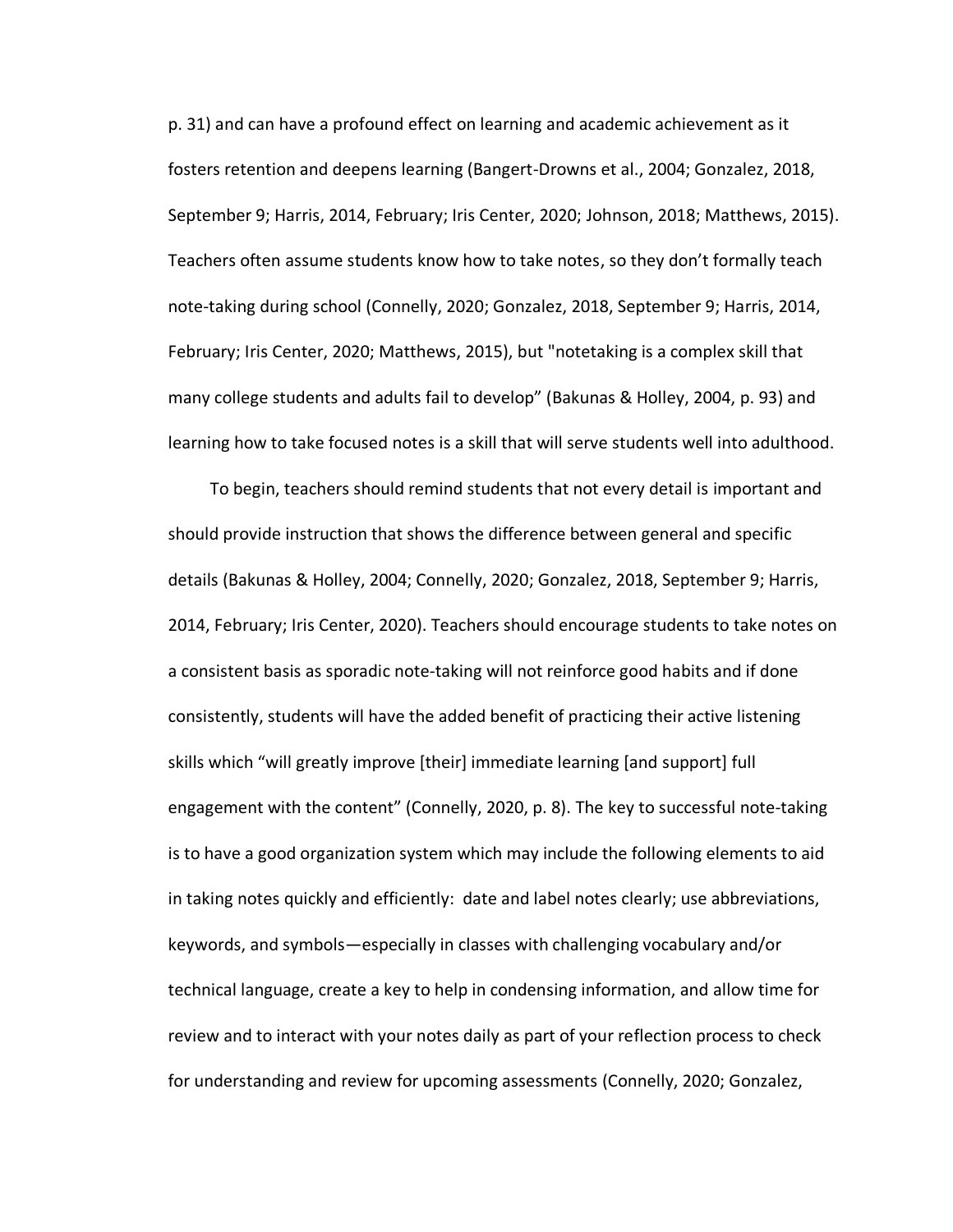2018, September 9; Harris, 2014, February; Iris Center, 2020; Johnson, 2018; Robledo, 2015). Using the Cornell method of notetaking is encouraged as it is a straightforward way of organizing your notes, has been proven to be effective in emphasizing only the most important information or key details, and encourages critical thinking and engagement in the material, which helps students remember what they read (Connelly, 2020; Gonzalez, 2018, September 9; Johnson, 2018, Matthews, 2015). Teachers can also instruct students in how to properly set-up a Cornell-style note using their own paper by dividing it into three sections. The right side of the page is for taking notes; the section on the left is for writing down keywords, phrases, essential ideas, or questions for review or to record personal reactions/connections which encourages active listening and helps to further engage in the material (Connelly, 2020; Harris, 2014, February; Iris Center, 2020). Finally, the bottom section of the page is for the student to reflect on their learning by writing a summary which could be the most important task as it "will solidify your understanding of your notes and help cut them down further" (Connelly, 2020, p. 26).

 Harris (2014, February) suggests further engaging with the notes by chunking the notes by topic, adding to the notes using sticky notes to clarify or paraphrase sections, creating visuals to capture main concepts, generating questions in the side margin to quiz yourself, including key vocabulary and definitions to support content area learning, and connecting your notes to an essential question to capture the purpose for that day's learning. The key for teachers is to emphasize the importance of daily review of notes to support retention and reflection of material over time (Bangert-Drowns et al., 2004;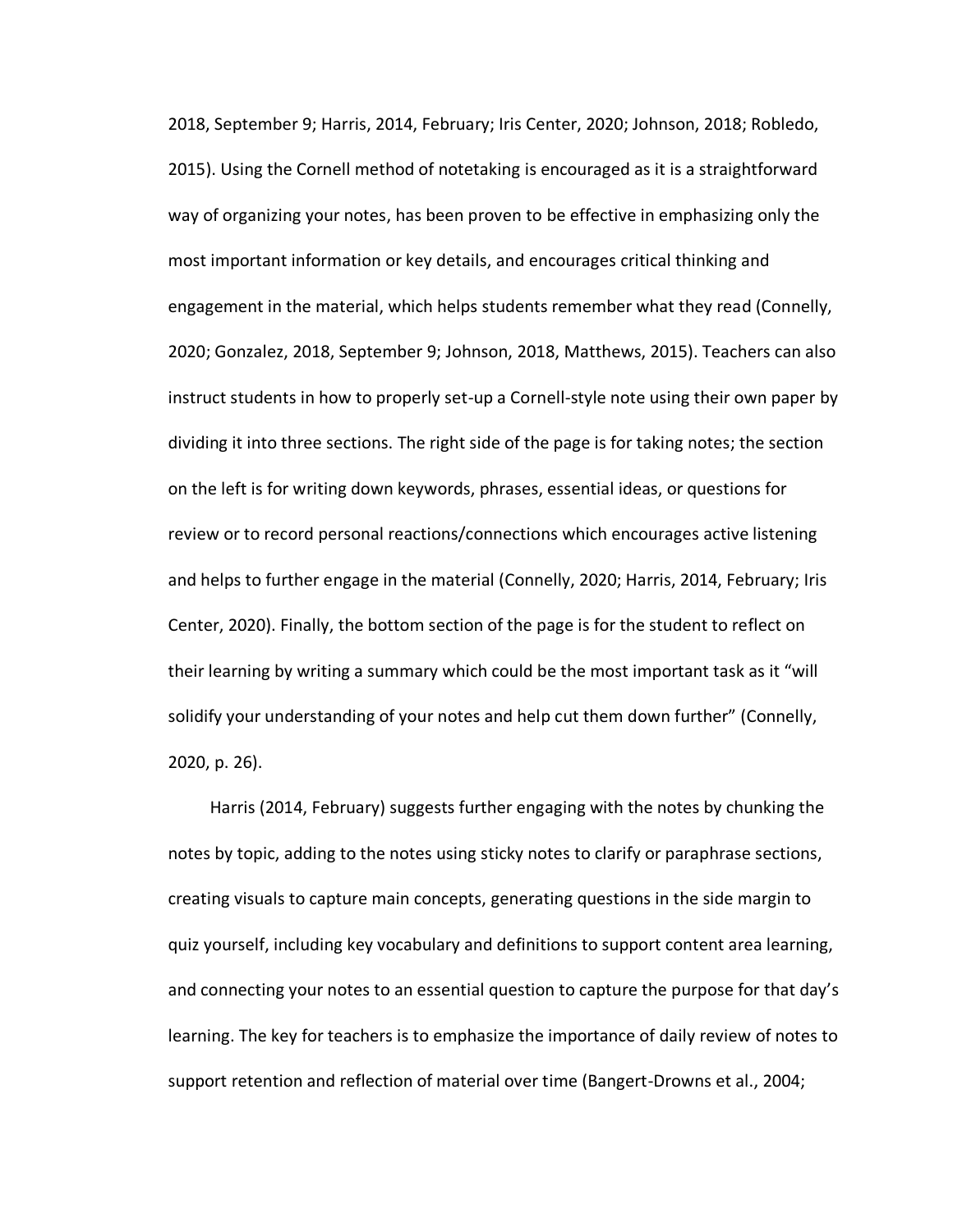Gonzalez, 2018, September 9; Harris, 2014, February; Robledo, 2015). By interacting with your notes on a daily basis, you alleviate The Curve of Forgetting—a foundational rationale for effective notetaking created by Hermann Ebbinghaus which outlines the following guideline for effective note review: Day 1: review notes for 10 minutes and interact with them by chunking sections, writing questions, highlighting key concepts/ideas, etc.; Day 2-7: skim notes each day for five minutes and add to notes using post-its, draw visuals, paraphrase sections, and review with peers to identify gaps in learning; Day 7-30: continue to review and add notes; Day 30: Brain will commit information to long-term memory (Harris, 2014, February). If students interact daily with their notes, they will avoid knowledge loss; the retention rate continues to decrease over the course of the month when you don't review your notes--ending with only a 2-3% rate of retention (Harris, 2014, February).

 The key for teachers is to provide ample opportunities to take notes, review and discuss them with a peer, and to add to notes when needed. Teaching students effective note-taking methods and study skills will support student learning and improve academic achievement (Alvermann, 2002; Bakunas & Holley, 2004; Bangert-Drowns et al., 2004; Connelly, 2020; Gillespie et al., 2014; Gonzalez, 2018; Graham & Harris, 1997; Harris, 2014, February; Iris Center, 2020; Johnson, 2018; Matthews, 2015; Mokhtari & Reichard, 2002; Noddings, 2015; Reeve, 2009). Helping students create order in their academic world will help them develop good organizational habits and teach them how to value order. "Order makes possible what is important in life and in education" (Noddings, 2015, p. 151).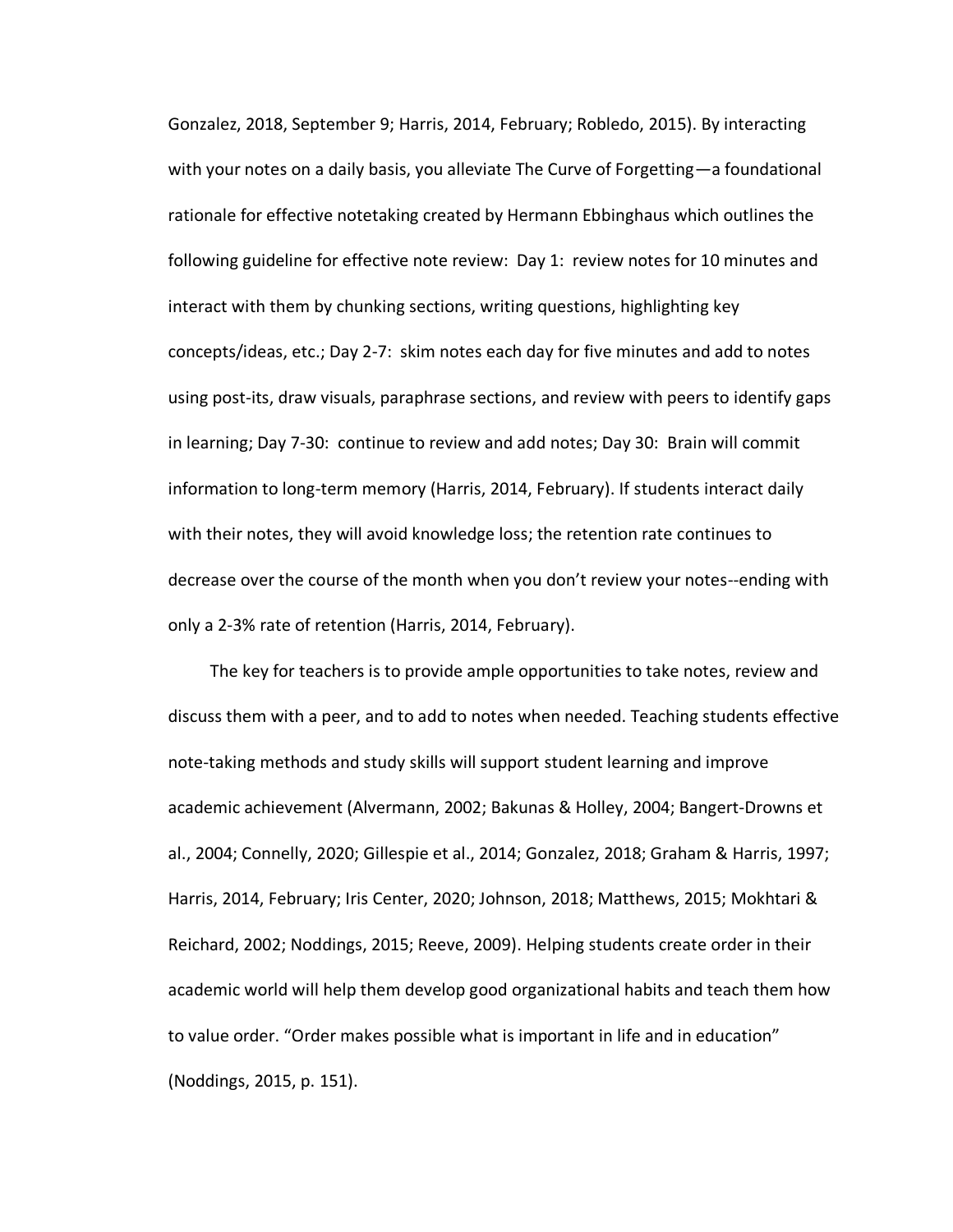#### **Reading**

According to American College Testing (ACT), college readiness can be defined as "the level of achievement a student needs to be ready to enroll and succeed--without remediation--in credit-bearing first-year postsecondary courses" but less than a third of students graduating from high schools across the nation can even meet these minimum standards (Johnson, 2018, p. 1). Despite the need to prepare students for the demands of postsecondary education or success in the workforce, policy reforms are geared towards elementary schools and funds are funneled into literacy intervention programs rather than on supporting our older students at the middle or high school level (Alvermann, 2002; Johnson, 2018; Shanahan & Shanahan, 2008; Snow & Moje, 2010). This neglect in later literacy development, according to Snow and Moje (2010) is referred to as "the *inoculation fallacy* — the fallacy that an early vaccination of reading instruction protects permanently against reading failure" (p. 66) and that no further effort is needed to support more advanced reading skill (Shanahan & Shanahan, 2008).

 This type of educational reform, while providing important intervention for struggling young readers, has done a great disservice to many of our older students who end up passing through high school with just adequate or basic literacy skill achievement (Alvermann, 2002; Shanahan & Shanahan, 2008) and data shows the impact it is having on our nation's youth. According to the National Assessment of Educational Progress (NAEP 2007), scores have slightly increased for 4th graders, but have not improved at the 8<sup>th</sup> or 12th grade level; PISA (2003) finds that although U.S. children perform fairly well in international comparisons at the 4th grade level, their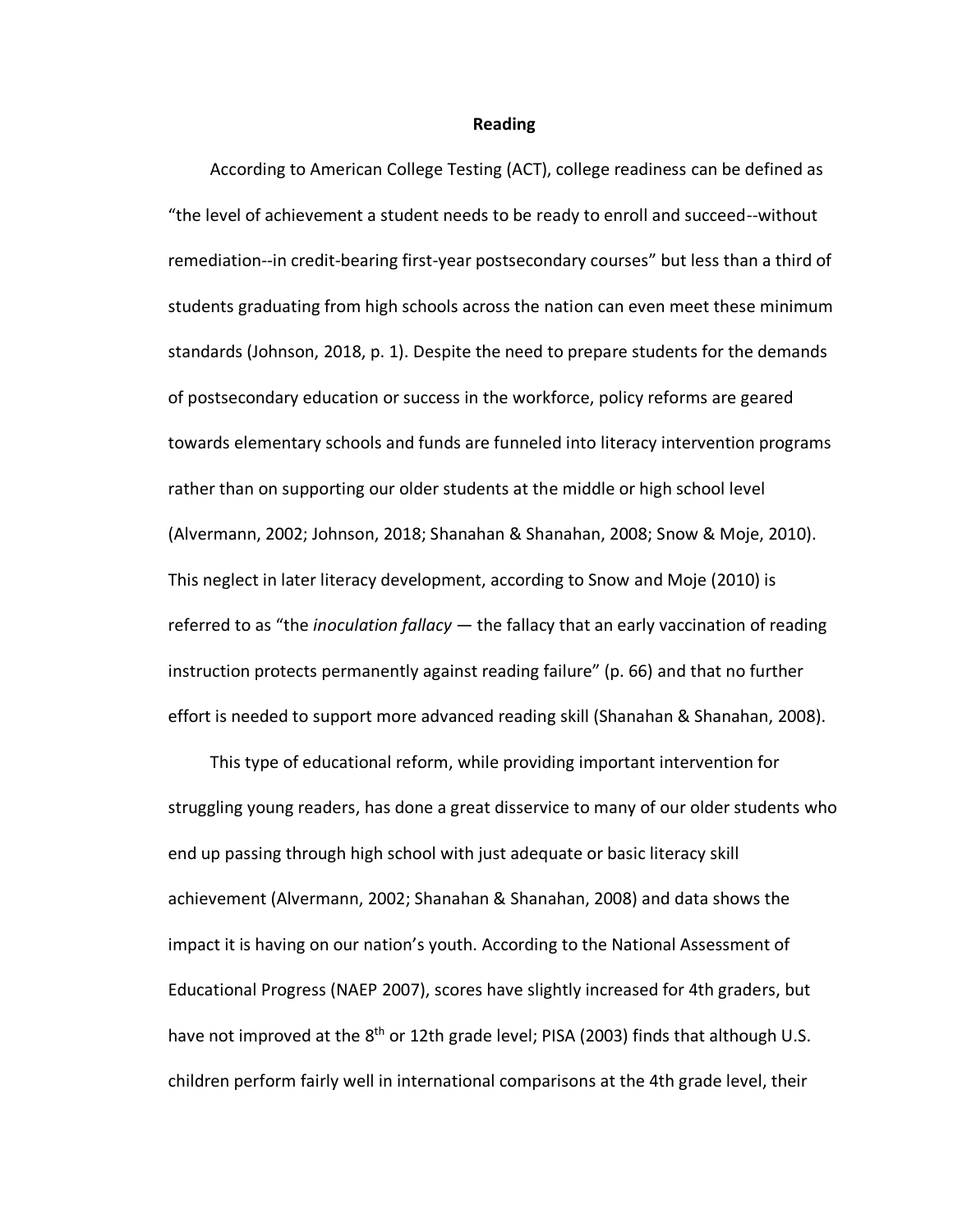ranking falls off sharply by 10th grade (Snow & Moje, 2010). In fact, according to the Department of Education (1999b) fewer than 3 percent of 8<sup>th</sup> grade students and fewer than 6 percent of grade 12 students can read at an advanced level (Alvermann, 2002).

## **Need for Advanced Literacy**

 Teaching basic literacy skills may be sufficient at the grade school level, but in order to be successful in high school and beyond, students need to develop more advanced literacy skill and need to be able to not only read but be able to analyze and comprehend complex texts and be able to communicate effectively in meaningful ways (Alvermann, 2002; Barry, 2002; Johnson, 2018; Ness, 2009; Snow & Moje, 2015; Wendt, 2013). Fisher (2009) confirmed the lack of reading that occurs at the high school level when he observed students spending the majority of class time as passive learners; students rarely engaged with texts or their peers—instead, most reading assignments were completed outside of the class as homework. Many teachers have argued that pacing issues, curriculum concerns, and the demands of state standardized testing has caused them to prioritize content during instructional time (Alvermann, 2002; Barry, 2002; Gillespie et al., 2014; Ness, 2009; Stewart & O'Brien, 1989; Wendt, 2013) and indeed, many content area teachers are hesitant about having to teach reading comprehension as they believe they lack the training or even that it's the job of the English teacher or reading specialist (Ness, 2009; Snow & Moje, 2010; Shanahan & Shanahan, 2008; Stewart & O'Brien, 1989; Wendt, 2013). It is this same lack of selfefficacy and motivation that our students most likely feel when faced with having to read and analyze complex texts within content-area classrooms, but Fisher (2009) states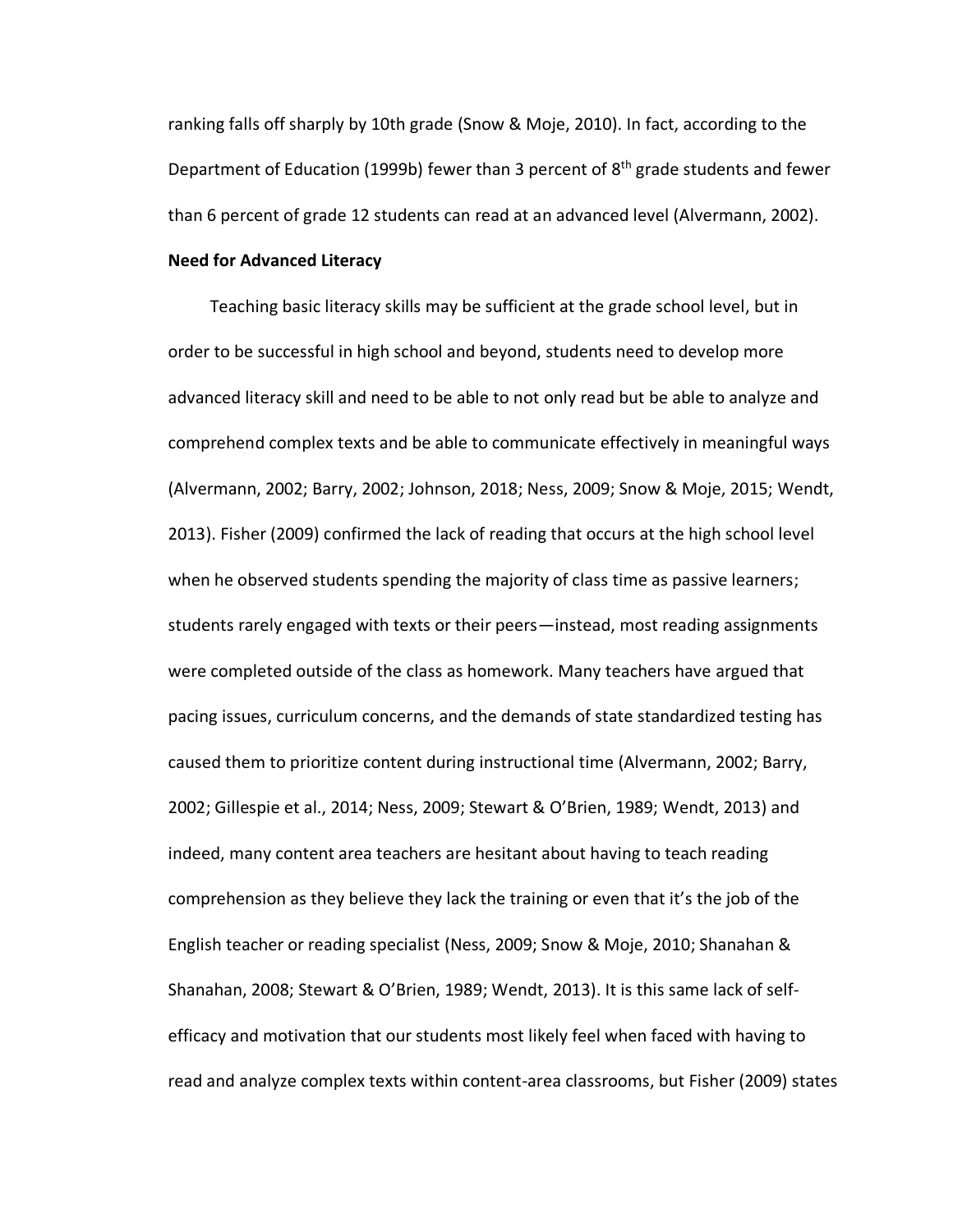that if students are not explicitly taught comprehension strategies during reading instruction, then students "remain surface readers who process a series of words but do not read deeply enough to develop the understanding necessary to apply what they learn" (p. 173).

 To determine how often secondary teachers explicitly teach and incorporate reading comprehension strategies within routine classroom instruction, Ness (2009) conducted a study where researchers closely observed the instructional routines of four middle school teachers (two science and two social studies) and four high school teachers (two science and two social studies) at two public schools in rural Virginia. For the researcher to see evidence of reading comprehension instruction, the teacher not only had to explicitly teach the specific strategy to students and model it but also explain the strategy's purpose and when it should be used. The results indicate that out of a total of 2,400 observable minutes of instruction, only 82 minutes (3%) of reading comprehension instruction occurred across all eight secondary classrooms. Even though the teachers understood the value of reading, very little explicit reading instruction or strategy use was evident in their classrooms. Ness (2009) believes many see it "as an instructional add-on, rather than a way to promote students' understanding and retention of content" (p. 73). Since so many students enter high school lacking not only basic but more advanced reading skills, schools must align instructional time with the goals of literacy to improve academic achievement in content area literacy (Fisher, 2009) and it should be the goal of every teacher "to increase the precision with which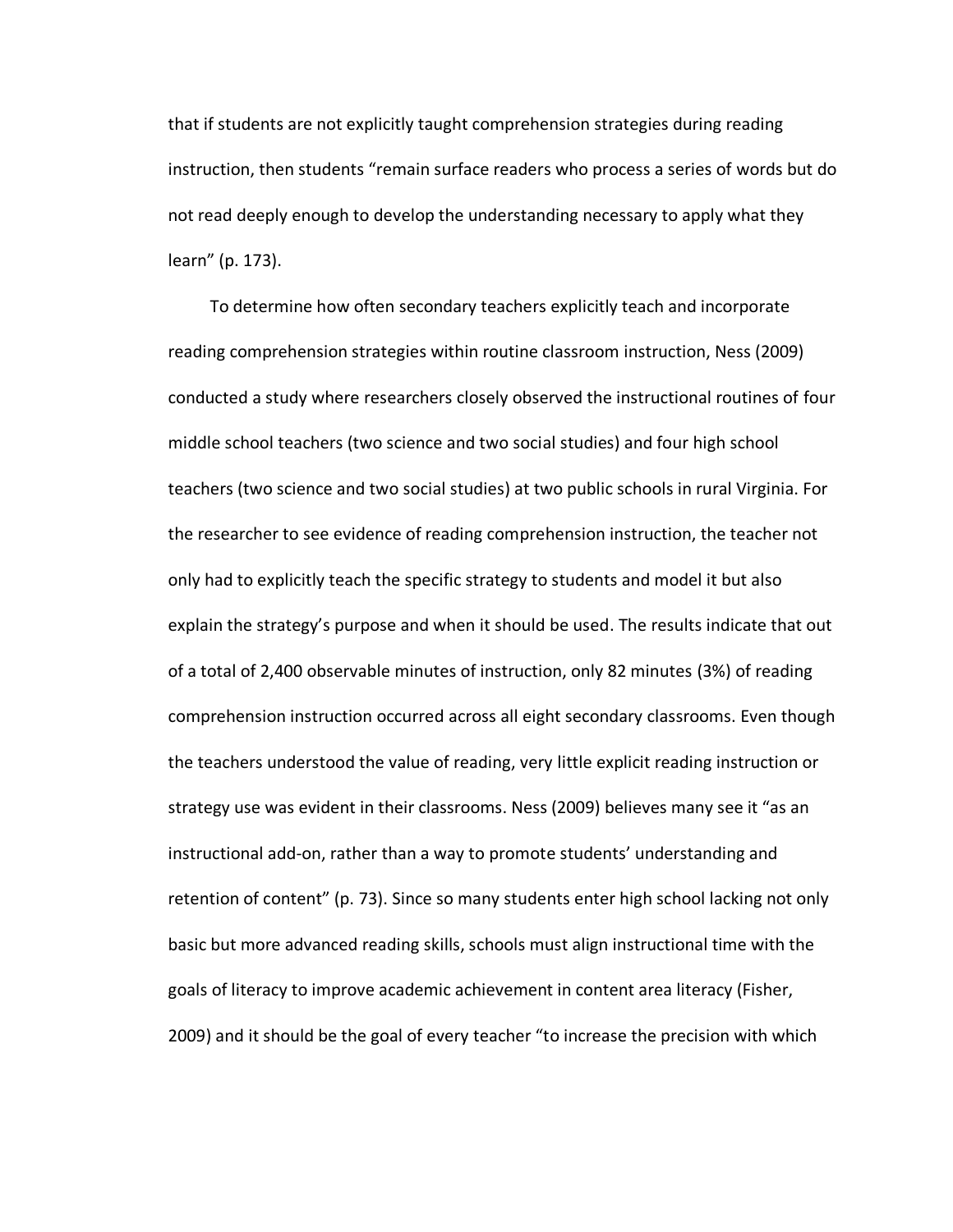they teach, taking into account what students know, what they need to know, and how to use time to close the gap between the two" (p. 175).

**Strategy instruction.** In order to be effective, literacy instruction must address self-efficacy and engagement and teachers must ensure that students have appropriate background knowledge and practice employing strategies when reading a variety of texts to help them manage their own learning and comprehension (Alvermann, 2002; Bangert-Drowns et al., 2004; Englert, 1992; Fisher, 2009; Johnson, 2018; Miller et al., 2018; Mokhtari & Reichard, 2002; Oppong-Nuako et al., 2015; Reeve, 2009; Willingham, 2008). When explicitly teaching strategy instruction, the classroom becomes more inquiry-based and student learning outcomes improve (Miller et al., 2018) but if the goal is to increase students' awareness of their use of reading comprehension strategies, then it would be beneficial for the teacher to get a baseline of what students know about their own comprehension processes when engaged with complex texts to better guide instruction. An inventory tool was created by researchers to assess the level of learner awareness when involved in reading and includes a revised list of 30 strategies that measure three comprehension factors used before, during, and after reading. These three factors include: Global Reading Strategies (13 pre-reading strategies geared towards a more generalized approach to reading); Problem-Solving Strategies (8 fix-it strategies that students can utilize when they have trouble navigating a text); and Support Reading Strategies (9 items that involve practical strategies that readers use both during and after reading). Mokhtari and Reichard (2002) believe this tool, called the MARSI (Metacognitive Awareness of Reading Strategies Inventory) can be used by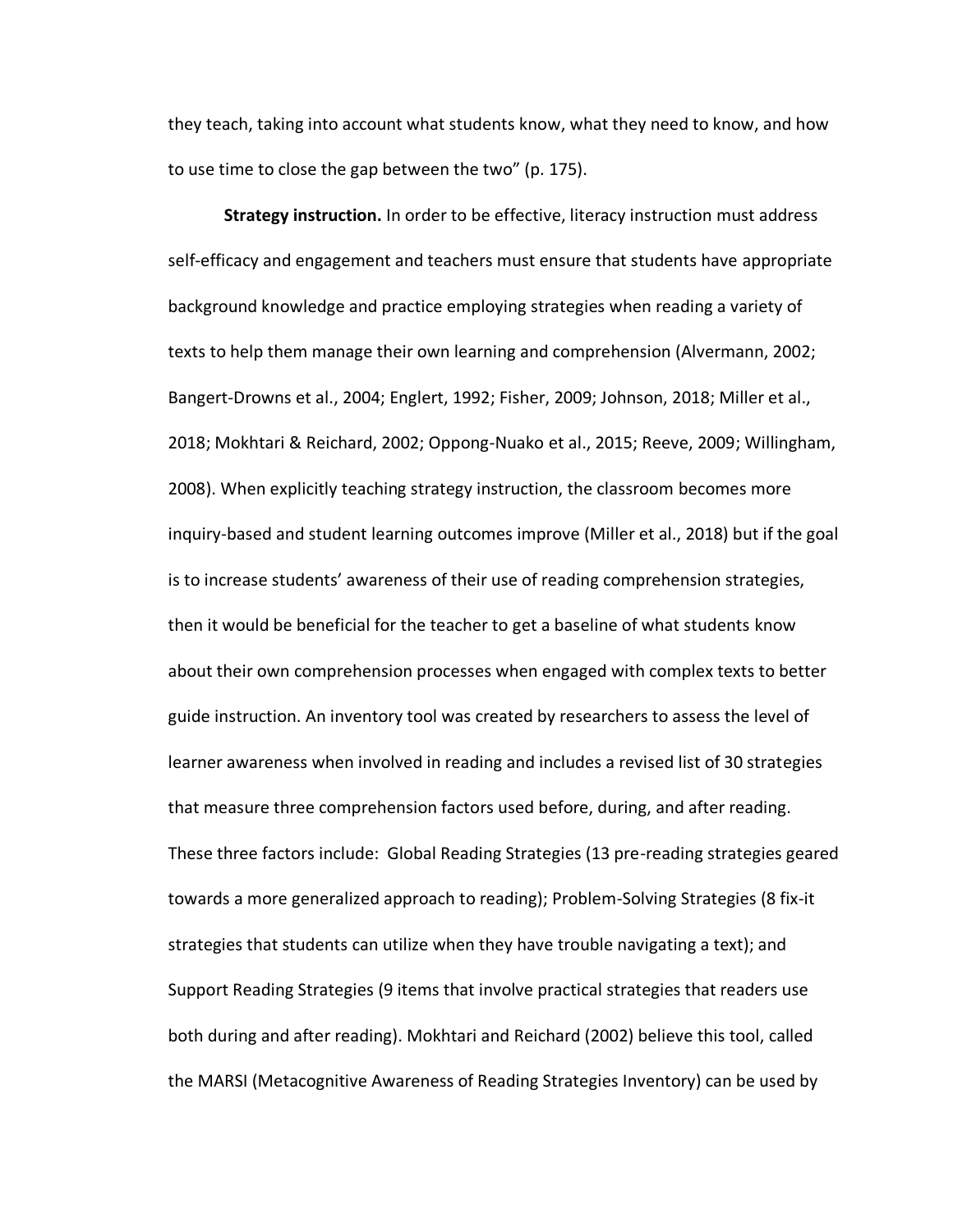teachers at the secondary level to check for reading strategy use as an instructional guide and/or intervention tool. The inventory can be administered to the whole class or to individual students within 10-15 minutes and when completed, students self-score based on the rating scale provided as they read and respond to each statement. A rubric is used to determine if and how often students use various reading strategies and scores fall into one of three categories: high, moderate, or low. Depending on a student's score, the MARSI could be a useful tool for both teacher and student as it brings awareness to the reading comprehension strategies used in content area classrooms and may indicate where more explicit teaching and modeling of more strategy instruction is needed. When attempting to teach strategy instruction, it is important that the teacher has an in-depth understanding of the strategies (Barry, 2002) since they are trying to steer a students' thinking in more productive directions in order to help them regulate their thoughts (Willingham, 2008).

**Domain-specific literacy.** Since the deeper thinking that needs to happen in content area classrooms involves asking more questions about *how* or *why* a text has specific meaning rather than asking surface level questions like *what* does the text mean (Alvermann, 2002) it would be beneficial to facilitate classroom discussions about various texts with the intent of gradually releasing students to practice this type of thinking independently (Englert, 1992; Miller et al., 2018). "Activities that model comprehension through discussion and that give students practice analyzing text, using academic language, formulating and critiquing arguments, and trying on perspectives get closer" to the more advanced literacy skills needed in domain-specific classrooms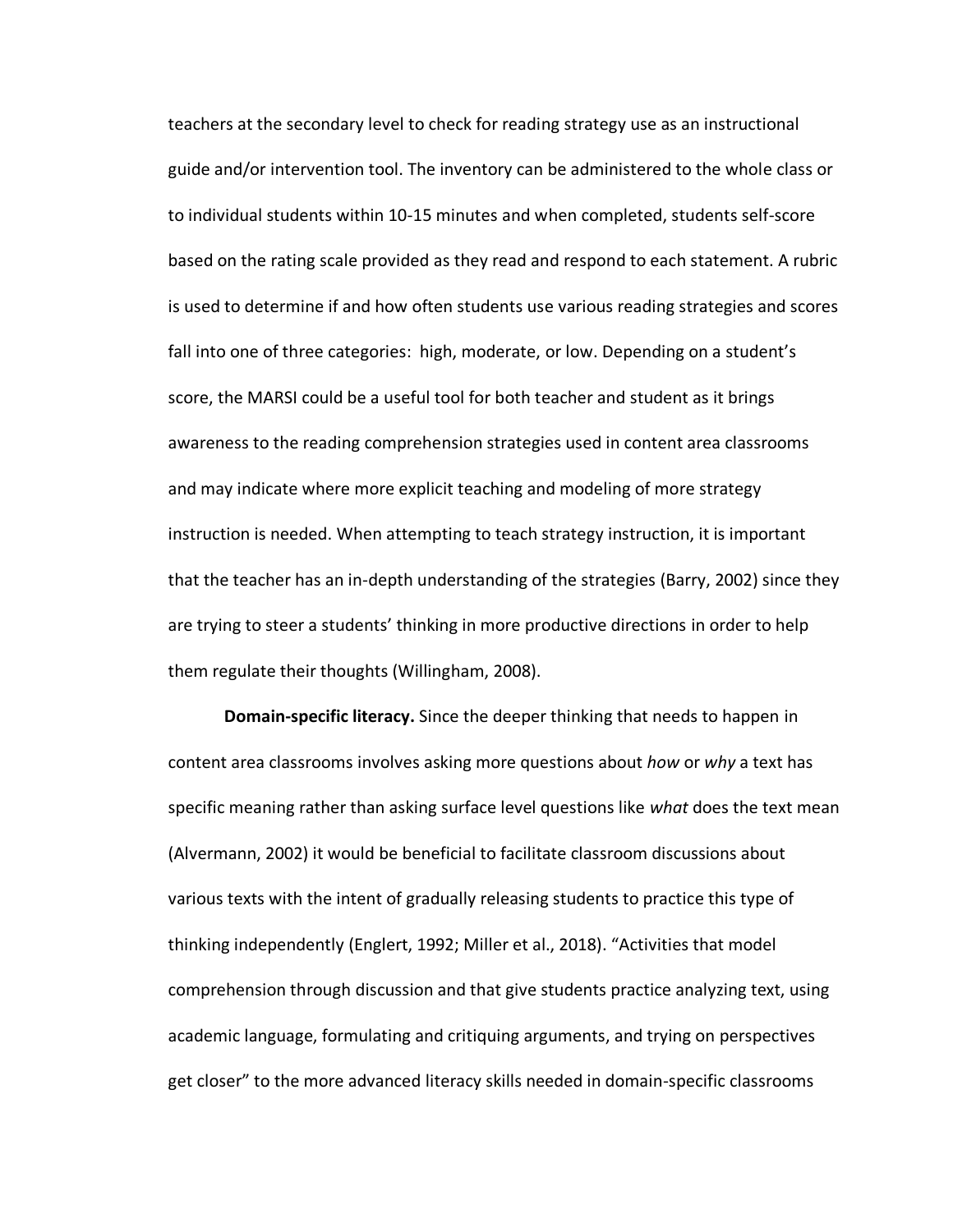(Snow & Moje, 2010, p. 67). Students should be given opportunities to discuss and collaborate with others as part of the critical thinking process when analyzing text. Teachers can encourage student interaction and discourse by asking a critical thinking question first, then allowing students to volunteer answers, building off each other's thinking to connect and make meaning from the text (Englert, 1992; Harris et al., 2008; Tuyay et al., 1995). Some teachers might question how this type of instructional approach could translate into other subject areas, since "texts in [other] content areas have different structures, language conventions, vocabularies, and criteria for comprehension" but Snow and Moje (2010) believe that even though adults would recognize these differences, adolescents don't and they would "benefit from being let in on the secret" (p. 67). Knowing that each subject area is organized differently, it is essential that content-area teachers not only understand their disciplines, including how to read and write—mirroring what professionals do in each subject area—but that they expose students to these unique literacy practices for their specific content area (Alvermann, 2002; Oppong-Nuako et al., 2015; Shanahan & Shanahan, 2008; Snow & Moje, 2010; Wendt, 2013). "It's shame that as a society, we often focus strictly on the content that is to be learned, rather than the process of learning itself" (Robledo, 2015, p. 4).

 When asking students to engage in reading and analyzing domain specific texts, it is important to have them engage in multiple reads, sometimes for a different purpose, but just the act of reading and rereading is not enough to support comprehension or critical literacy. Shanahan and Shanahan (2008) wanted to determine the domain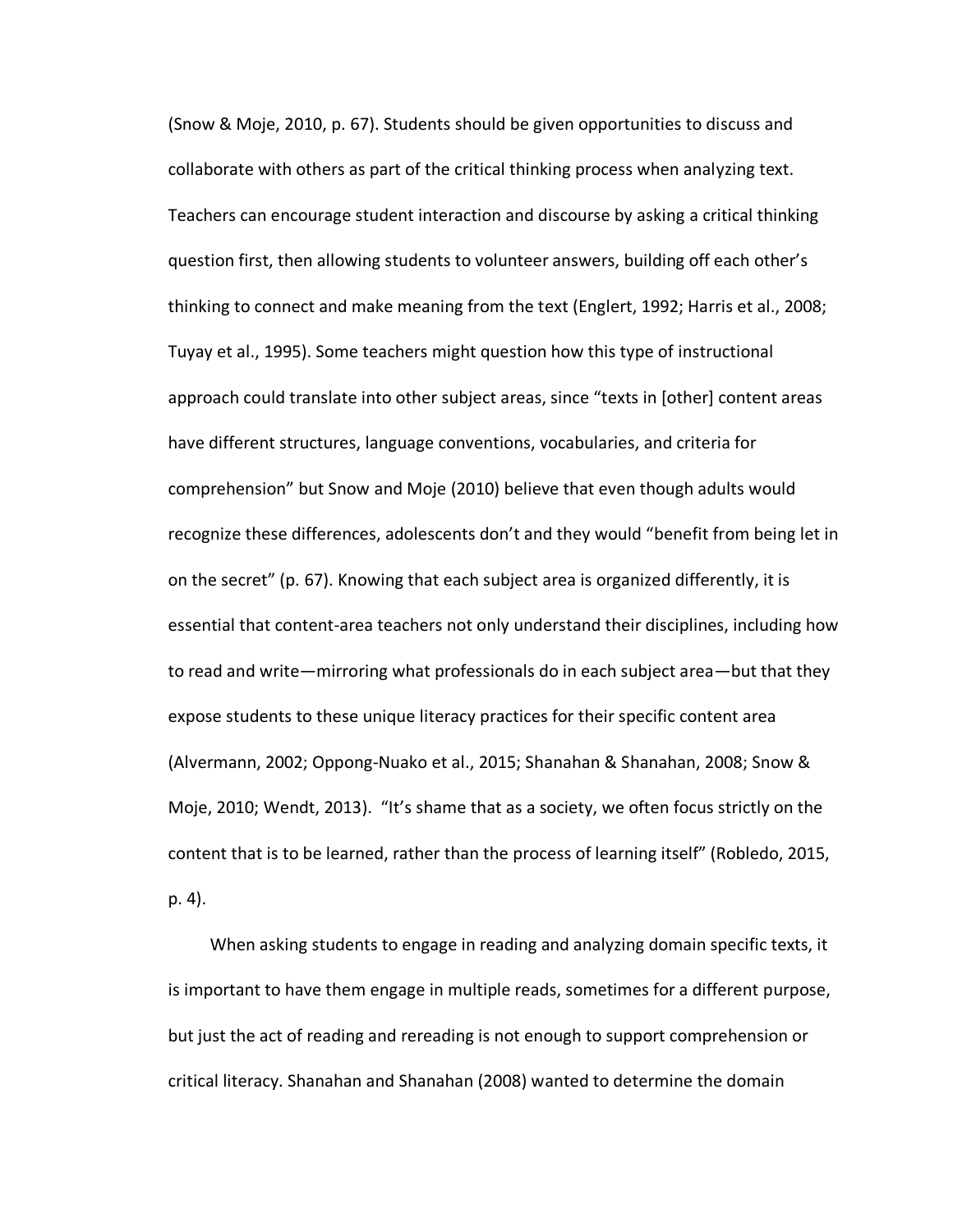specific reading strategies and skills needed for student success at the secondary level, so the study examined research conducted during the Carnegie literacy project which focuses on developing reading comprehension strategy instruction in the disciplines of Chemistry, History, and Mathematics. Teams were created for each discipline and consisted of two research experts (university professors), two experienced teacher educators who prepared preservice teachers, two high school teachers from diverse urban high schools in and around Chicago who taught in each discipline, and two literacy experts (authors). The goal of the three-year project was to first identify advanced appropriate reading skills to support each domain, help students to learn these skills, and finally implement them into urban high schools as well as teacher preparation programs. During the first year of the project, the team recognized how vastly different reading in each discipline was and determined a possible reading strategy focus for each area. In math, it is critical that students practice both close reading and rereading strategies as "math reading requires a precision of meaning" (p. 49) but unfortunately, students often read too quickly or skim the text to gain only a general understanding. Mathematicians must read closely in order to discover any possible errors, as their work must be error-free. The level of vocabulary used in texts was often challenging as words had both general and specific meaning that students would need to be able to decipher, and memorization of content-specific words was often the only way to gain understanding of each word's meaning.

 In chemistry, students must be able to understand various text structures/features and be able to make sense of and transfer information between "alternative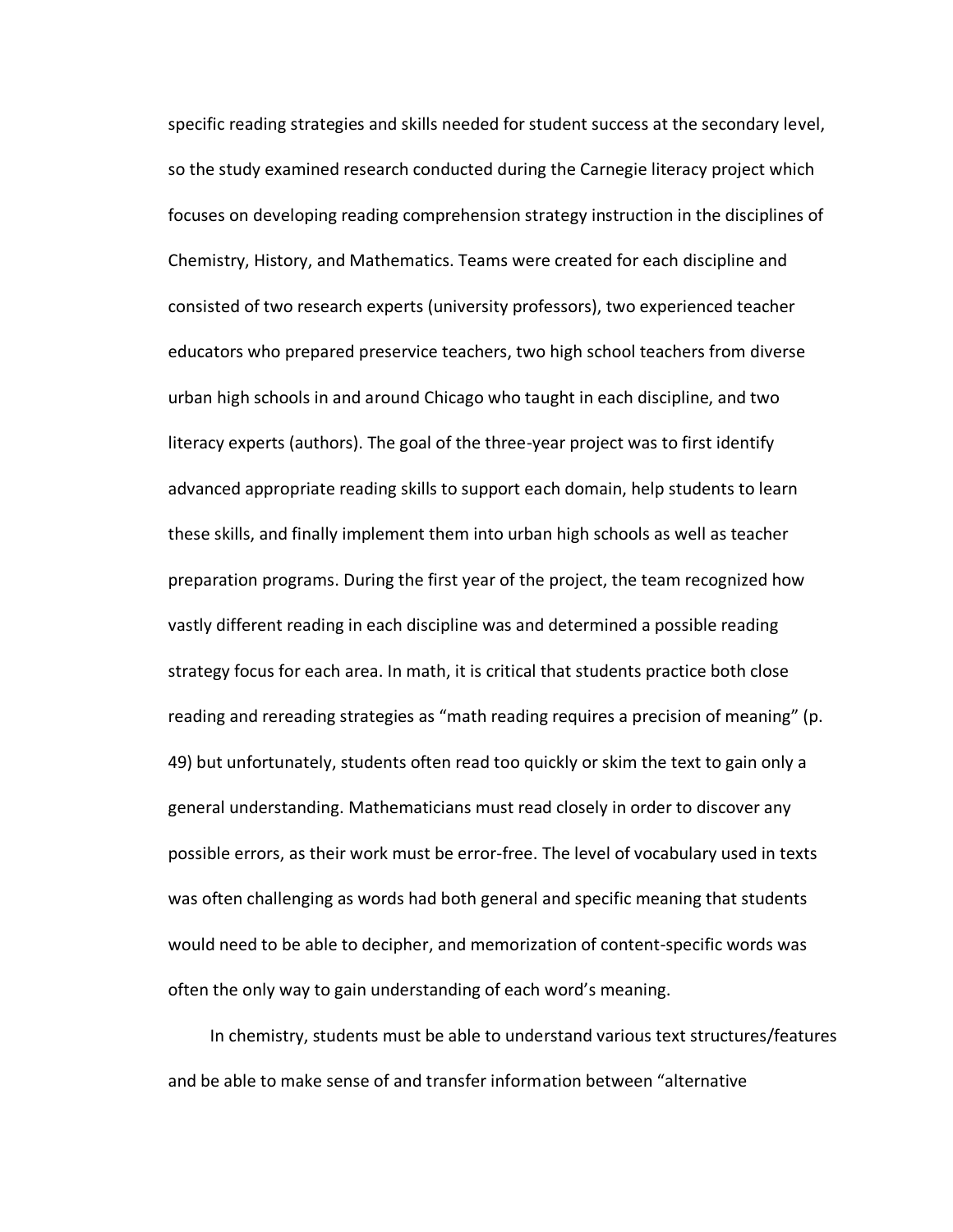representations" (p. 49). Since chemists build knowledge through different forms of experimentation, reading about different processes first then having to transfer the information or visualize it would be a difficult task for students without explicit teaching of this skill. Just like math, domain-specific vocabulary can be challenging in chemistry, as it involves technical terms that are abstract and unfamiliar to the typical high school student.

 The type of reading skill in history, however, involves assessing author/source credibility and understanding not only the author bias but recognizing reader bias as well. Most students are taught that information is factual, but really it is an interpretation made at a particular moment with sometimes an outdated view or understanding of the information. Historians must read critically, evaluate the source, and compare the information to other texts which is not how most students in high school history classes are taught. Instead, the focus is on building content area knowledge of events, people, and/or situations in order to be able to grasp the challenging vocabulary present in complex historical texts.

 Teachers could support students' reading comprehension by explicitly teaching students how to take effective notes that best supports their domain and how different styles of note-taking can be effective depending on its use and purpose (Bakunas & Holley, 2004; Gonzalez, 2018; Harris, 2014, February; Iris Center, 2020). Not all students know how to take effective notes so it should become part of the regular classroom routine (Bakunas & Holley, 2004; Gillespie et al., 2014; Gonzalez, 2018; Harris, 2014, February; Robledo, 2015). When focusing on improving the literacy skills of students in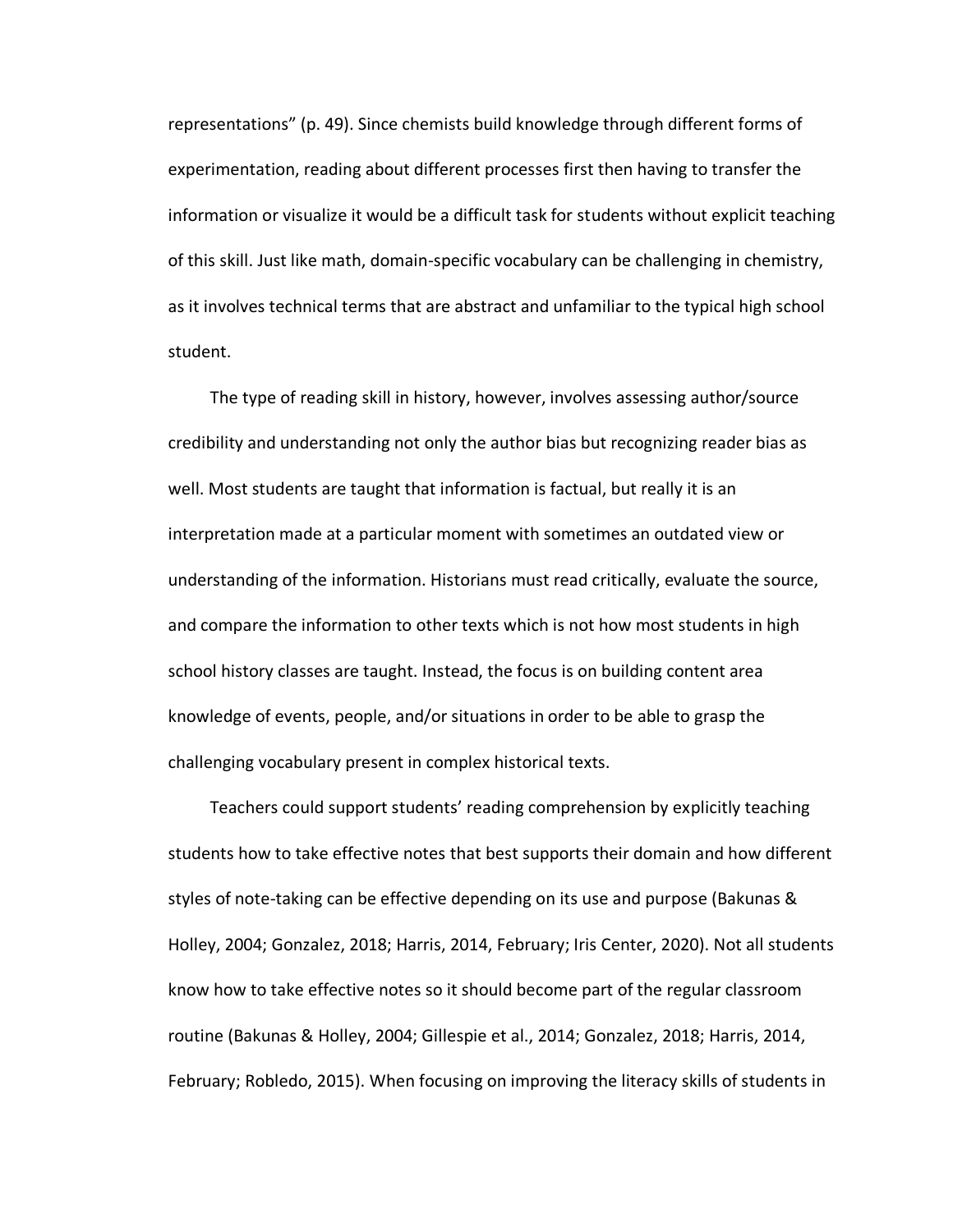chemistry, math, and history—domains usually devoid of explicit reading strategy instruction and/or practice—Shanahan and Shanahan (2008) suggest that the following note-taking methods be employed to support advanced reading strategies in each of the following content areas: **science**: structured summarization strategy was found to be useful: notetaking involving a graphic organizer used to summarize information learned but also supported content-specific elements/properties; **math**: mathematics structured notetaking involving three-column notes where students would record the "big idea" in the first column, the explanation/definition in the second column, and the third column would contain an example or visual to illustrate the "big idea." The notes could then be used for review for tests. **History**: Strategy 1: history-events chart (notetaking) to answer the questions of who, what, when, where, why, and how in order to summarize the events. Students could then determine the relationships between events to establish likely connections (this strategy addresses a disciplinary problem in reading history). History strategy 2: multiple-gist strategy: students read a text and summarize it, then read another text and incorporate the first summary into the second summary, etc. Summaries must stay the same length and students must compare/contrast each summary using appropriate vocabulary.

 There is a need for expanded literacy instruction in the upper grade levels but these literacy skills are difficult to master in high school because these skills are rarely taught in the disciplines—instead, teachers may focus more on general reading strategies--if they are taught at all (Alvermann, 2002; Shanahan & Shanahan, 2008; Snow & Moje, 2010; Wendt, 2013). This may be due to their over focus on teaching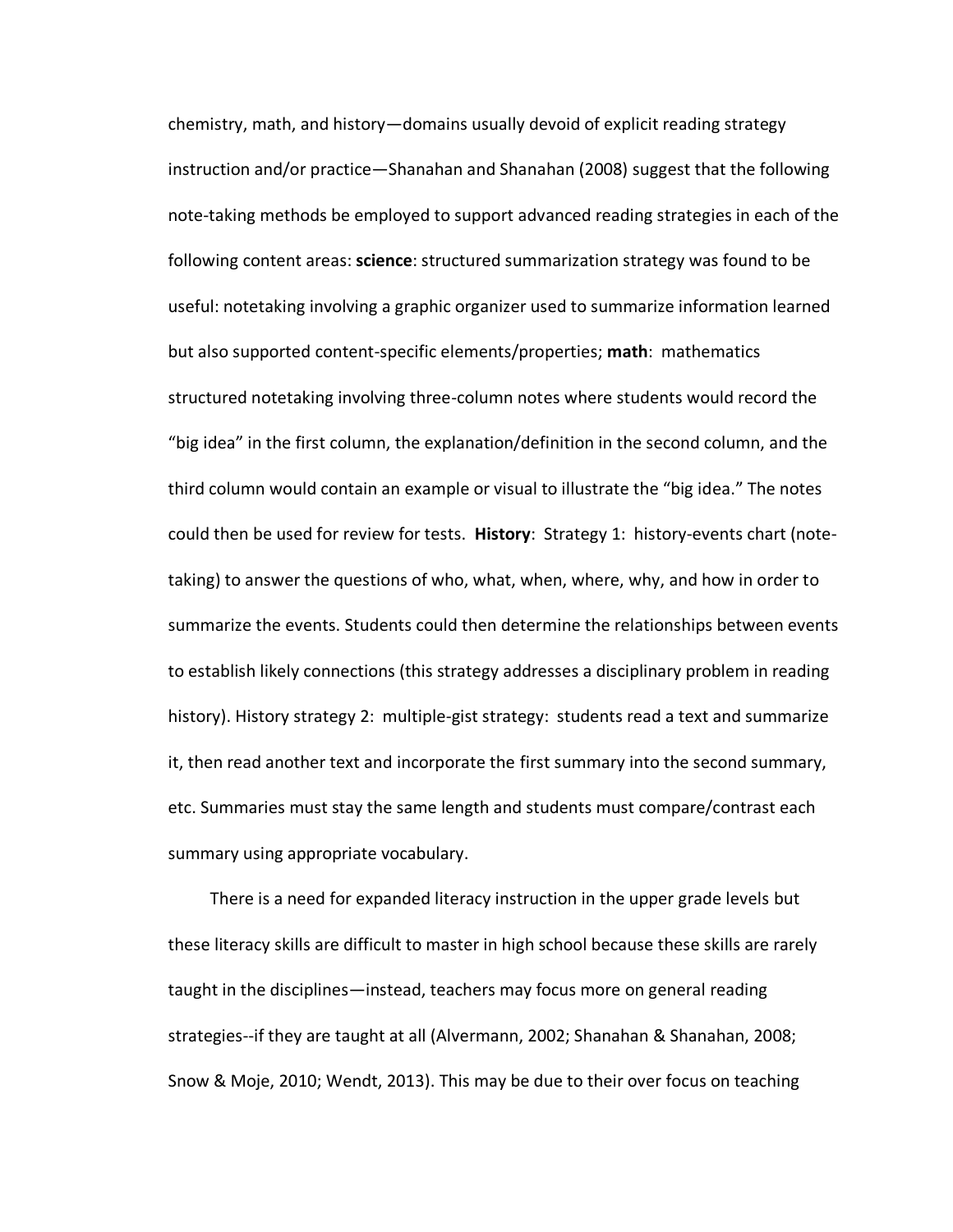content or due to their own lack of knowledge or skill in advanced reading comprehension instruction (Alvermann, 2002; Barry, 2002; Ness, 2009; Shanahan & Shanahan, 2008; Snow & Moje, 2010; Stewart & O'Brien, 1989). For schools to be successful, they need to emphasize literacy instruction, promote interventions, and encourage teacher professional development (Snow & Moje, 2010). "…As teachers, we should strive [to] better understand the thinking processes that support students' attempts to learn from texts…[and] increasing students' awareness of their comprehension process while reading is an important first step toward their becoming constructively responsive, strategic, and thoughtful readers" (Mokhtari & Reichard, 2002, p. 256).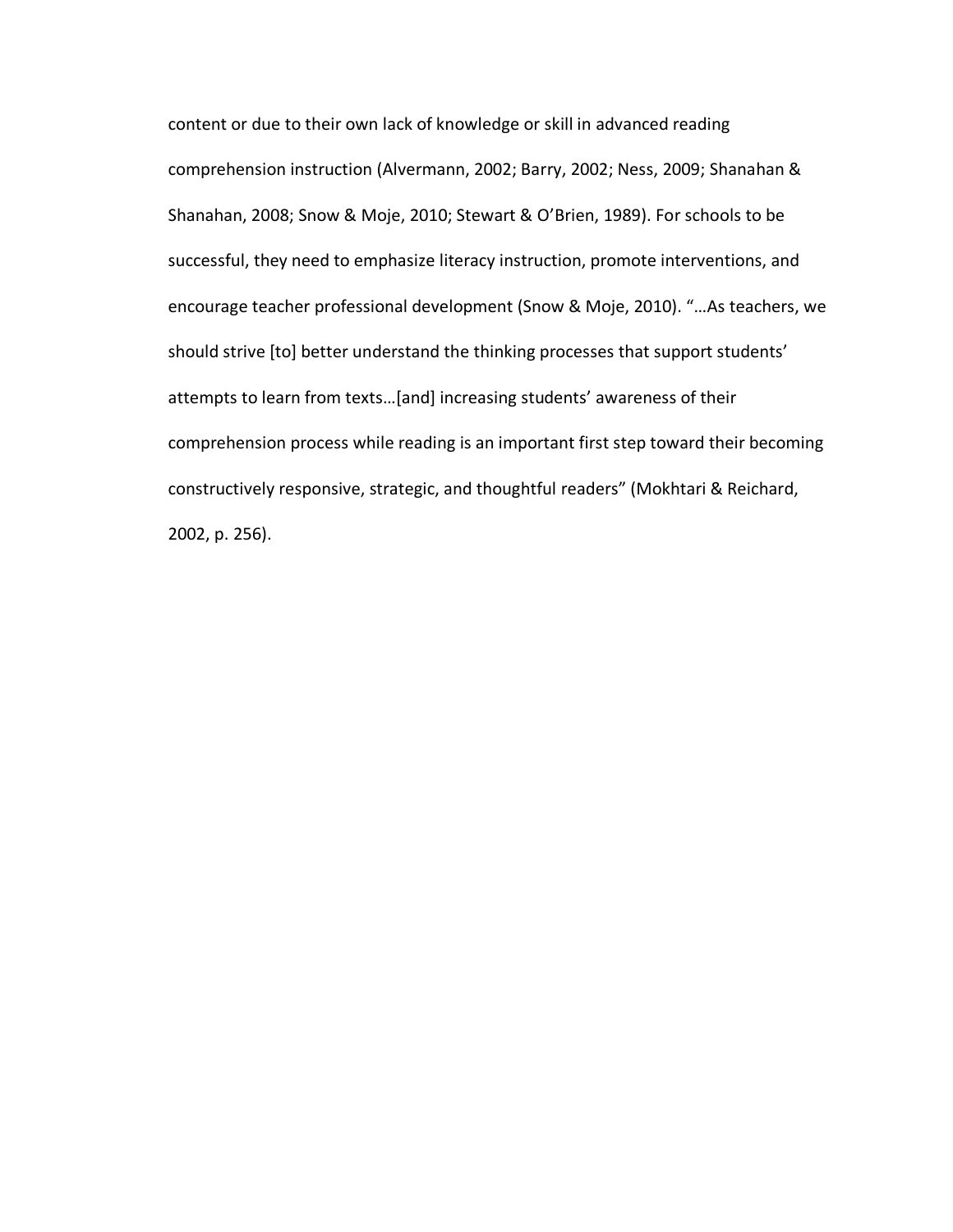### **CHAPTER III: DISCUSSION AND SUMMARY**

#### **Summary of Literature**

 The research has clearly shown that most high school students are not provided with extensive opportunities to read, write, or think critically in each of their content area classrooms, and this is due, in part, to schools prioritizing content over best practice, to lack of teacher training or knowledge, and to various misconceptions about the content area skills most needed by students to be successful in school and beyond (Alvermann, 2002; Applebee & Langer; Barry, 2002; Crawford, 1999; Fisher, 2009; Flick, 1998; Gillespie et al., 2014; Graham & Harris, 1997; Graham & Perin, 2007; Johnson, 2018; Kang et al., 2008; Levy et al., 2013; Miller et al., 2018; Ness, 2009; Robledo, 2015; Shanahan & Shanahan, 2008; Snow & Moje, 2010; Stewart & O'Brien, 1989; Troia, & Graham, 2003; Tuyay et al., 1995; Wendt, 2013; Wong, 1997). Too often, students are passive learners, and their achievement is measured solely by their ability to memorize facts, perform surface-level readings of a text, and complete perfunctory worksheet assignments (Alvermann, 2002; Fisher, 2009; Flick, 1998; Johnson, 2018; Kang et al., 2008; Levy et al., 2013; Miller et al., 2018; Ness, 2009; Oppong-Nuako et al., 2015; Shanahan & Shanahan, 2008; Snow & Moje, 2010; Robledo, 2015; Stewart & O'Brien, 1989; Wendt, 2013; Willingham, 2008).

 Schools need to start providing more professional development opportunities for teachers that focus on the explicit teaching and modeling of strategy instruction, so teachers can promote advanced literacy skills within each content area classroom in order to support student learning and growth (Alvermann, 2002; Barry, 2002; Englert,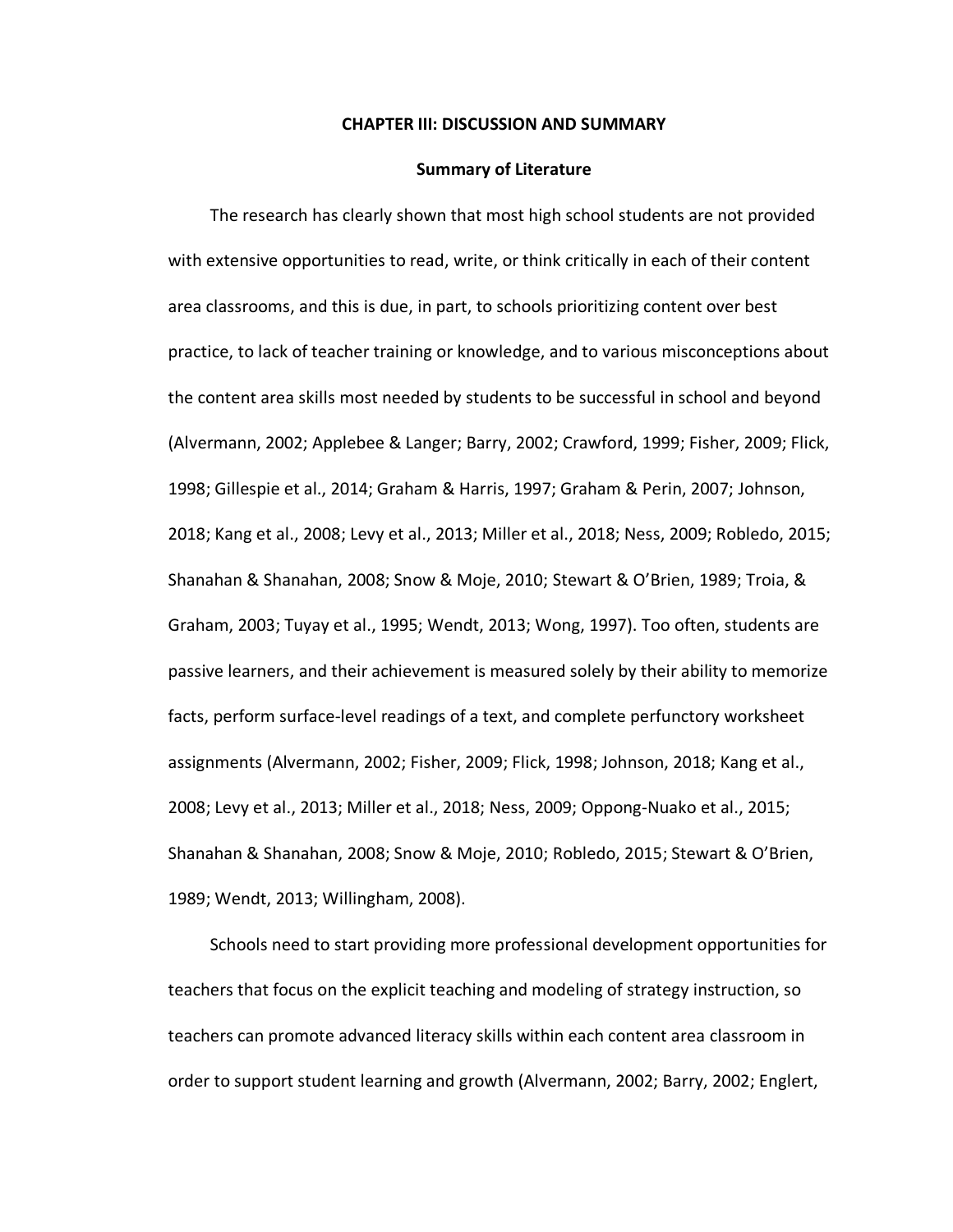1992; Flick, 1998; Gonzalez, 2018, September 9; Graham & Perin, 2007; Harris, 2014, February; Harris et al., 2008; Johnson, 2018; Kang et al., 2008; Levy et al., 2013; Matthews, 2015; Miller et al., 2018; Mokhtari & Reichard, 2002; Ness, 2009; Oppong-Nuako et al., 2015; Shanahan & Shanahan, 2008; Snow & Moje, 2010; Stewart & O'Brien, 1989; Tuyay et al., 1995; Wendt, 2013; Willingham, 2008). Writing should take place across all domains and should be more frequent and purposeful. Students should be given opportunities to engage in more lengthy writing assignments where teachers can explicitly teach the writing process to better prepare students for the demands of post-secondary education (Alvermann, 2002; Applebee & Langer, 2009; Bangert-Drowns et al., 2004; Englert, 1992; Gillespie et al., 2014; Graham & Harris, 1997; Graham & Perin, 2007; Harris et al., 2008; Miller et al., 2018; Troia & Graham, 2003; Wong, 1997). When writing-to-learn activities are purposeful, they can clarify student understanding and help identify areas of confusion. Writing activities are essential as they reinforce the importance of organizational skills, promote peer collaboration, encourage various strategy usage, foster more independent thinking and learning, and demonstrate a students' ability to think critically (Alvermann, 2002; Applebee & Langer, 2009; Bakunas & Holley, 2004; Bangert-Drowns et al., 2004; Connelly, 2020; Englert, 1992; Gillespie et al., 2014; Graham & Harris, 1997; Graham & Perin, 2007; Harris et al., 2008; Matthews, 2015; Miller et al., 2018; Shanahan & Shanahan, 2008; Snow & Moje, 2010; Troia & Graham, 2003; Wong, 1997). Writing is learning and is interconnected with all the important skills needed to be successful in an academic and workplace setting.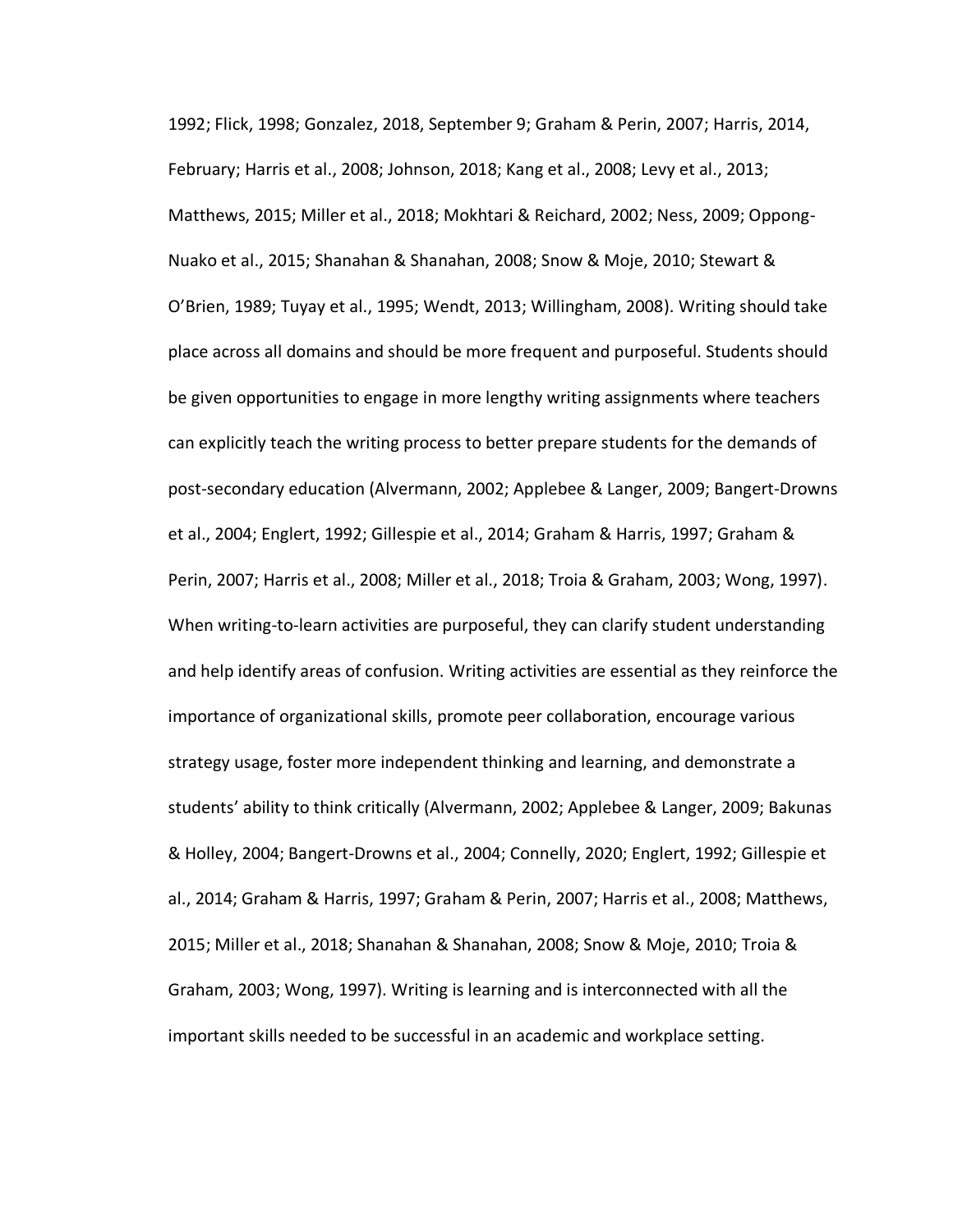While writing is essential and part of critical literacy, reading comprehension is also vital when it comes to domain-specific achievement and growth. There is an increased need for advanced literacy and reading skill within each of the domains as it supports a students' ability to think critically and communicate effectively, and when reading comprehension strategies are taught explicitly within each content area classroom, students become more motivated and confident, and their learning improves (Alvermann, 2002; Barry, 2002; Englert, 1992; Gillespie et al., 2014; Harris et al., 2008; Miller et al., 2018; Mokhtari & Reichard, 2002; Ness, 2009; Reeve, 2009; Shanahan & Shanahan, 2008; Snow & Moje, 2010; Stewart & O'Brien, 1989; Tuyay et al., 1995; Wendt, 2013; Willingham, 2008). Students need to be taught how to think and read critically in each discipline, but it can be challenging to implement within the classroom as it requires student awareness of metacognition, a solid foundation of domain-specific knowledge, and a student-centered learning environment (Alvermann, 2002; Bangert-Drowns et al., 2004; Crawford, 1999; Englert, 1992; Fisher, 2009; Flick, 1998; Johnson, 2018; Kang et al., 2008; Levy et al., 2013; Miller et al., 2018; Mokhtar & Reichard, 2002; Noddings, 2015; Oppong-Nuako et al., 2015; Ravitch, 2016; Reeve, 2009; Robledo, 2015; Santrock, 2011; Shanahan & Shanahan, 2008; Snow & Moje, 2010; Tuyay et al., 1995; Wendt, 2013; Willingham, 2008). Despite the challenge of creating an inquiry-based learning environment, teachers can model and explicitly teach higher-order questioning and provide students opportunities to practice critical thinking skills that extend student thinking and learning within each content-area classroom. When students are taught to read critically, engage in academic discussions, reflect on their learning, and ask higher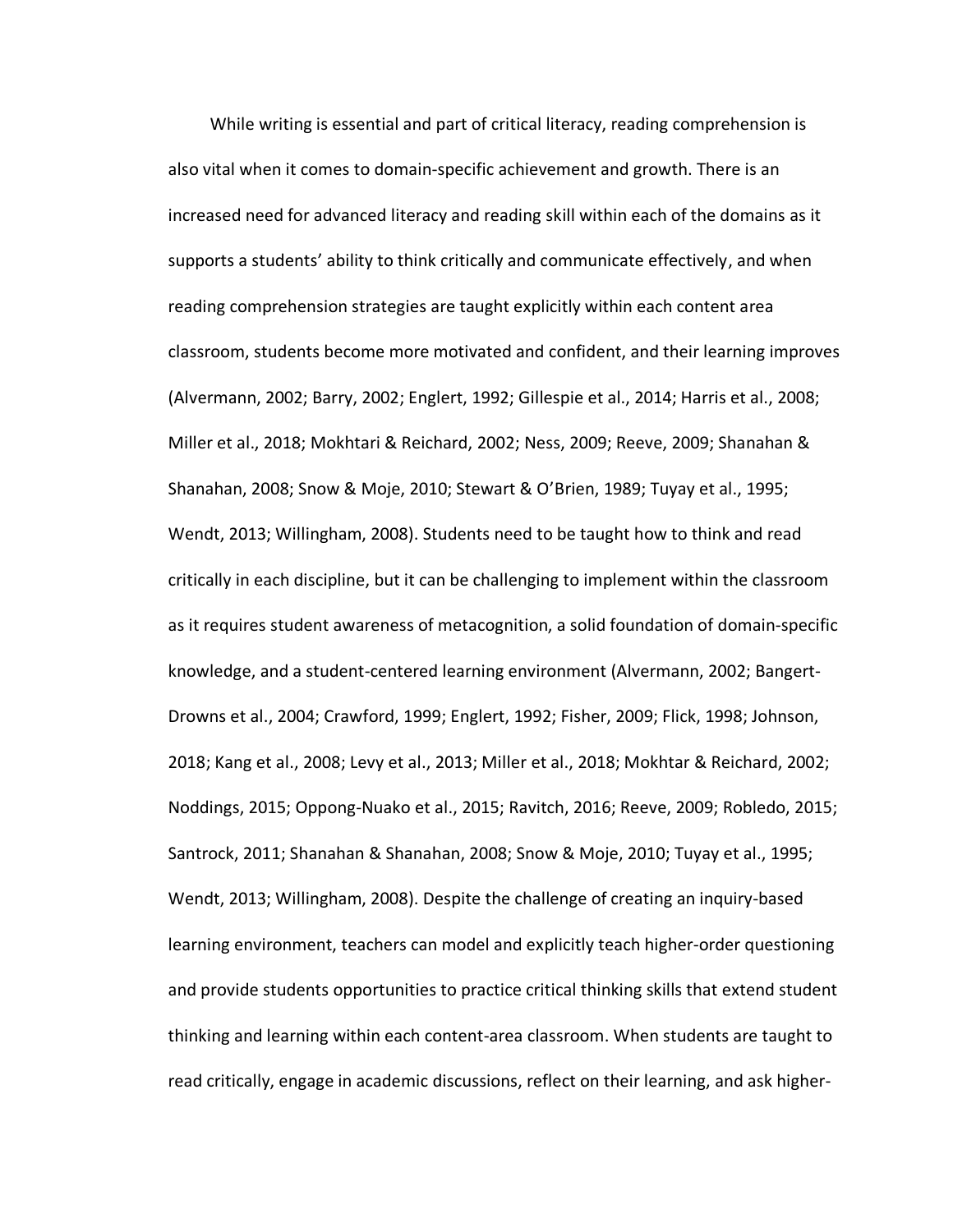order questions, student learning improves, and this will prepare them for life after high school (Alvermann, 2002; Bangert-Drowns et al., 2004; Crawford, 1999; Englert, 1992; Fisher, 2009; Flick, 1998; Gonzalez, 2018, September 9; Graham & Harris, 1997; Graham & Perin, 2007; Harris, 2014, February; Johnson, 2018; Kang et al., 2008; Levy et al., 2013; Matthews, 2015; Miller et al., 2018; Mokhtar & Reichard, 2002; Noddings, 2015; Oppong-Nuako et al., 2015; Parker, 2004; Ravitch, 2016; Reeve, 2009; Robledo, 2015; Shanahan & Shanahan, 2008; Snow & Moje, 2010; Strom et al., 2019; Tuyay et al., 1995; Wendt, 2013; Willingham, 2008).

 How a student manages their behavior in school is also a key factor in determining academic and personal success. Learning how to become more organized is an important life skill and should be supported by teachers in the classroom. Targeted organizational interventions have shown to be effective, and teachers can start by requiring students to gather and organize their supplies. Encouraging students to use a binder and planner will increase a student's self-efficacy and support academic learning (Bakunas & Holley, 2004; Langberg et al., 2008). Another way that teachers can support academic literacy and promote organizational skills is through focused note-taking. When introducing note-taking strategies to students, teachers should explicitly model and teach the process of focused note-taking and encourage the use of class time for students to review and interact with their notes in order to reinforce the importance of this daily routine as it is a form of annotation that can directly support reading comprehension and critical thinking (Bakunas & Holley, 2004; Bangert-Drowns et al., 2004; Connelly, 2020; Gillespie et al., 2014; Gonzalez, 2018; Graham & Harris, 1997;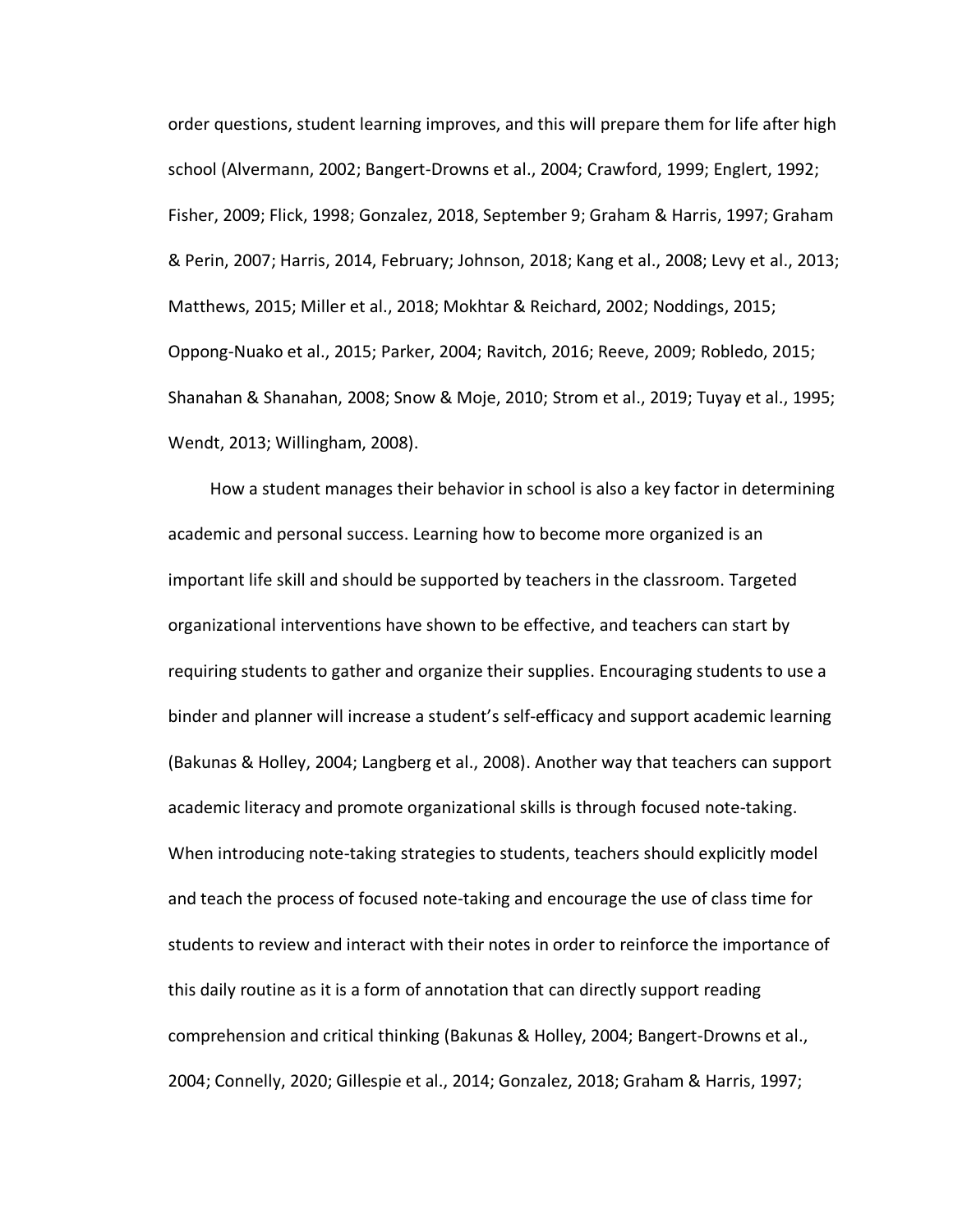Harris, 2014, February; Iris Center, 2020, Johnson, 2018; Matthews, 2015; Ravitch, 2016; Robledo, 2015). Additionally, students should be shown how to interact with their notes daily in order to avoid retention loss (Bakunas & Holley; Connelly, 2020; Gonzalez, 2018, September 9; Iris Center, 2020; Harris, 2014, February). Allowing class time for students to add to their notes and reflect on their learning encourages critical thinking, promotes peer interaction and collaboration, and increases a students' self-efficacy, which can lead to improved academic achievement (Bakunas & Holley, 2004; Bangert-Drowns et al., 2004; Connelly, 2020; Gillespie et al., 2014; Gonzalez, 2018, September 9; Graham & Harris, 1997; Iris Center, 2020; Harris, 2014, February; Johnson, 2018; Matthews, 2015; Ravitch, 2016; Robledo, 2015).

#### **Limitations of the Research**

To locate the literature for this thesis, searches of Educator's Reference Complete, Expanded Academic ASAP, Education Journals, ERIC, Academic Search Premier, EBSCO MegaFILE, and Google Scholar were conducted for publications from 1980-2020. This list was narrowed by using the research question to guide the review of published empirical studies from peer-reviewed journals that focused on the benefits of writing, reading, inquiry, collaboration, organization, and professional development within a secondary classroom setting. The initial keyword search included more broad terms and ideas related to WICOR and focused on the benefits for teachers and students within the context of a secondary classroom setting. Search terms such as "benefits of" precluded each of the keywords, and soon a more narrowed search was conducted focusing on search criteria that included: "high school," "inquiry-based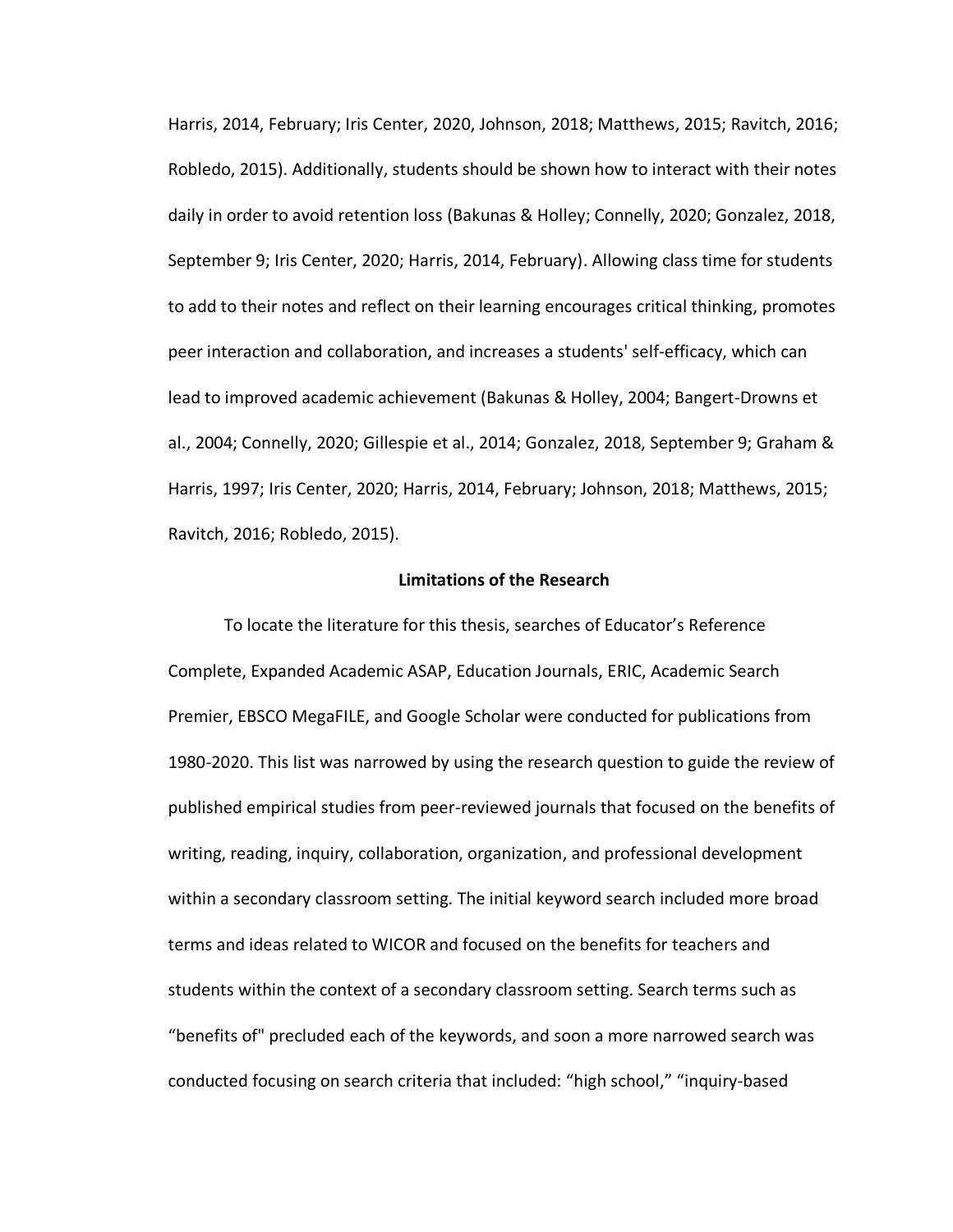learning," "peer interaction," "content-area literacy," "emotional intelligence," "focused note-taking," "academic achievement in high school," "metacognitive awareness," "goal-setting" "strategy Instruction," "process writing," "self-regulated strategy development," "inquiry-oriented instruction," "collaborative groups," and "selfefficacy." Chapter II was still organized using the five components of WICOR, and the sections were in the following order: Writing; Inquiry; Collaboration; Organization; and Reading. Based on my research question and the revised list of search parameters, the pool of available information was limited when it came to articles on the separate tenets of the WICOR strategies, specifically on the topics of organization and collaboration.

 Articles dealing with organization were more superficial and focused on basic organizational skills, on students and/or teachers at the elementary school level, or on students with LD or behavioral issues like ADHD as a form of intervention. Studies on collaboration were usually flagged due to a keyword connection and were usually related to broader topics or activities—such as peer review in process writing or encouraging student voice for the purpose of building student equity within schools.

 Research on writing interventions did not assess writing quality consistently, and there may be confusion on what constitutes a writing process/treatment. Most of the writing studies focused on English, and the need for research to include other domains is critical to accurately assess validity and outcomes--which may be skewed if teachers are not trained in writing assessment. Studies focused on informational writing mostly (which may not represent a student's best writing), and the frequency and type of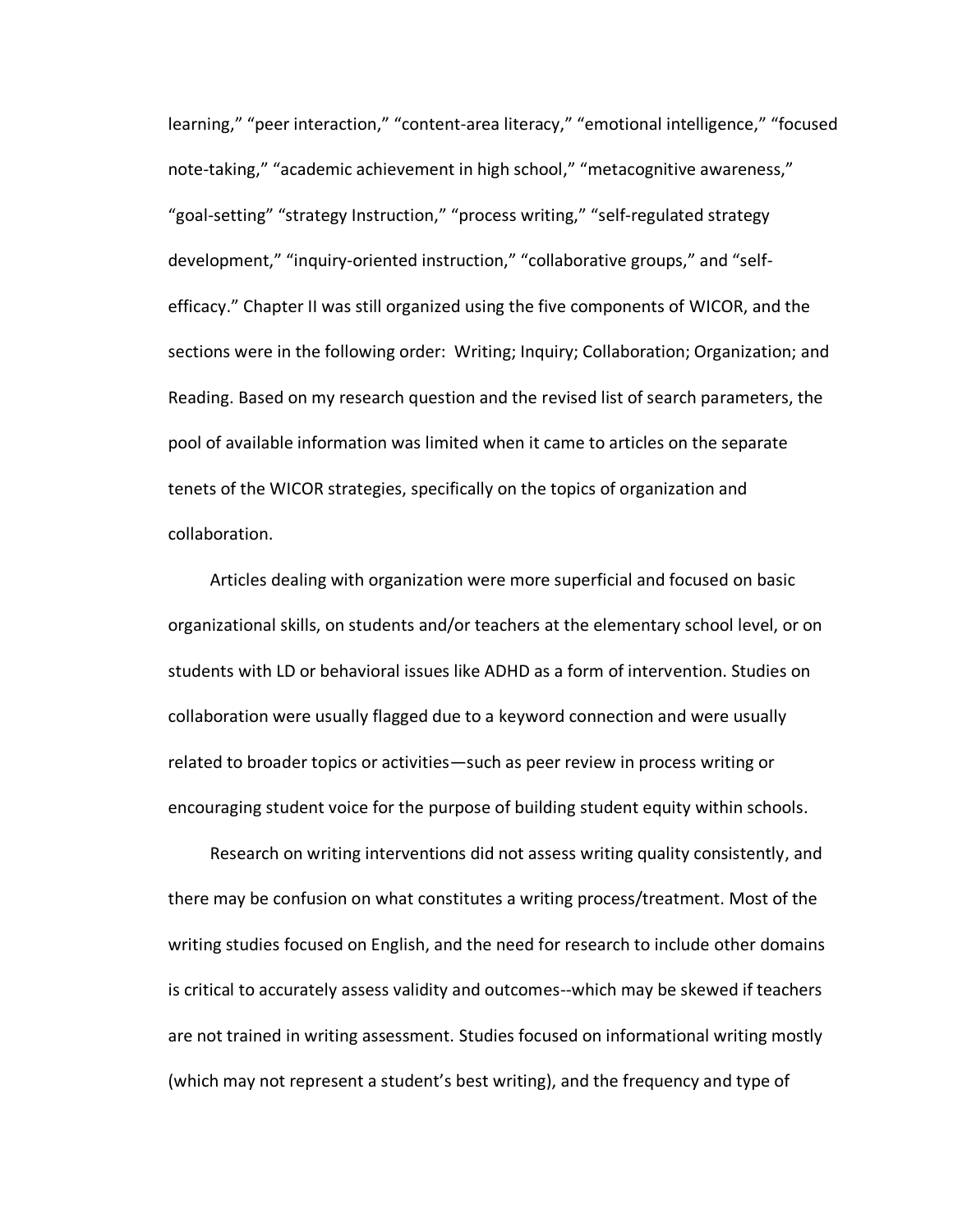teacher feedback were not measured clearly in writing interventions. Many studies include a sample of students with LD that could affect data on writing ability/assessment and most focused on intervention at the primary level rather than high school level.

 When researching inquiry, there is a clear message that it is difficult to measure and much of the research collected is for elementary schools. Research on inquiry suggests establishing a learning community to support inquiry-based classroom learning—but no advice was given on how to do this--(one study was from 1998, which highlights the fact this is still an issue 22 years later). Finally, studies often focused on teachers and the reasons why they should incorporate inquiry-based learning but not how they should implement it.

# **Implications for Future Research**

 Since most of the writing happens in an English language arts classroom, this is where most of the research is, but it would be beneficial to have more national data collected and examined for disciplinary literacy in order to assess the validity and outcomes of how to best incorporate writing in the disciplines. There was some mention of the benefits of vocabulary instruction on improving student writing, but not enough research exists currently. Research should include a comparison of different writing-tolearn activities that assess the quality of the activity. The research involving inquiry focused on teachers and the reasons why they should incorporate inquiry-based learning but not how they should—interesting that much of the research is outdated, which means this topic is still a concern for educators on how to implement inquiry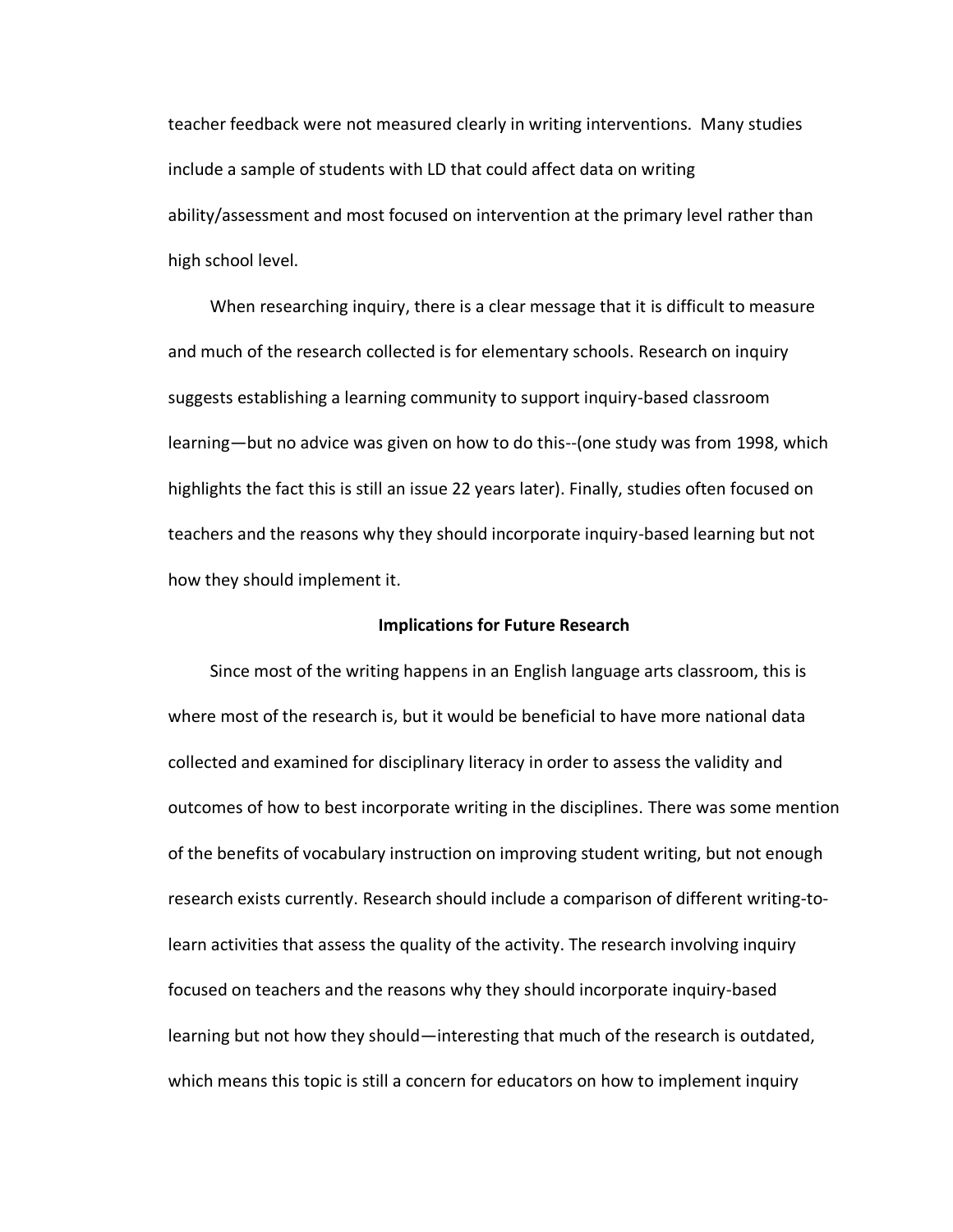within the classroom. Very limited research on literacy instruction exists that focuses on high schools at the middle and high school level; very little research exists that measures metacognition, and much of the research is limited or unreliable. In addition, many of the studies suggest what a teacher should do to encourage metacognition, but they don't include practical ideas for how to implement these strategies. It would be beneficial to see exactly how teachers apply writing to learn activities in the classroom and find a more accurate way to measure the supposed success of such strategies. When trying to understand the inquiry-based learning model, it would be beneficial to have a clear definition and working model for how it would look and function in each content area.

### **Implications for Professional Application**

 First and foremost, teachers need to understand that as educators, we need to be life-long learners who are always looking for ways to improve ourselves and our teaching methods—as education itself is in a constant state of change and revision. Overwhelmingly, the research pointed to a need for additional teacher training both at the preservice level and the inservice level, but opportunities need to be presented and structured in such a way to be most effective—especially for veteran teachers who already feel confident in their own instructional practices or new teachers who are often overwhelmed with navigating a new learning environment and managing classroom expectations. Trying something new can be daunting, but schools can alleviate this by structuring strong collaborative teams, providing practical professional development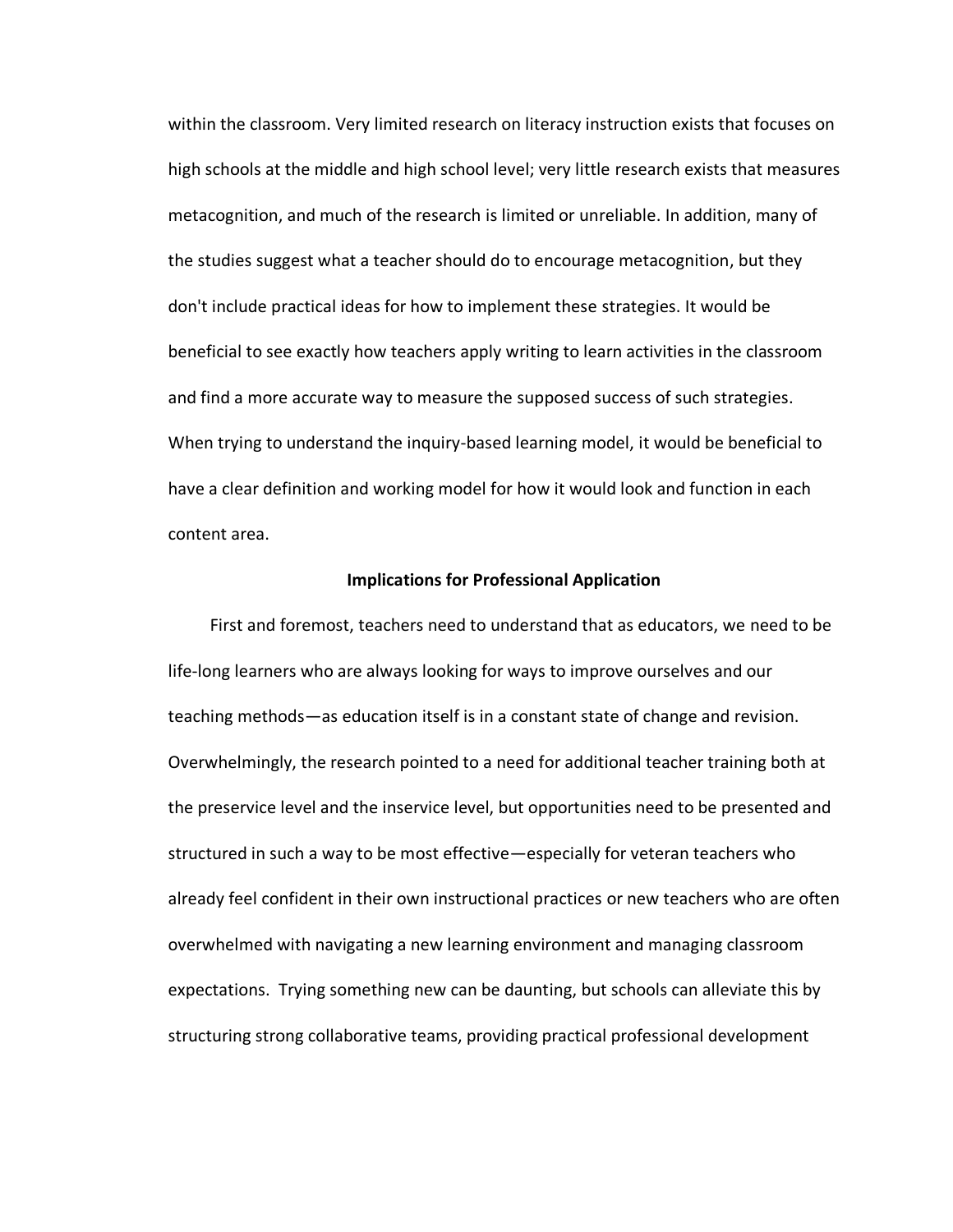opportunities, and encouraging peer observations for teachers to witness the impact of change.

 First, teachers lack training for writing instruction and feel underprepared to teach and assess it—they need more professional development, but mostly in other content areas to support the demands of disciplinary literacy. Teachers are also hesitant to incorporate more writing within their classrooms, even if it is considered best practice. The solution may lie with compensation in the form of pay or additional prep time to assess student writing. District alignment of the curriculum is needed so that writing instruction at the middle school level includes the explicit teaching of strategies. If writing instruction was implemented across all content areas, it might improve the attitude that both teachers (and students) have towards it—it would not be as daunting to incorporate it, and teachers would have a common language they could use to support it. Writing instruction takes time to teach and involves extensive teacher training and class time to incorporate it (and assess it), but if content area teachers could see how it could be a vehicle for teaching content—maybe teachers could get past this to see how writing instruction can extend learning. Most teachers lack writing knowledge and skill (process writing but also other types of writing activities involving strategy use as well), but teachers who have had writing training claim it has helped them, so maybe there is hope yet.

 Inquiry is less evident in English classrooms but can be incorporated into instruction with the right attitude, curriculum guides, and teacher support/training. In our building, English 9 and 10 have adopted a Pre-AP curriculum that has been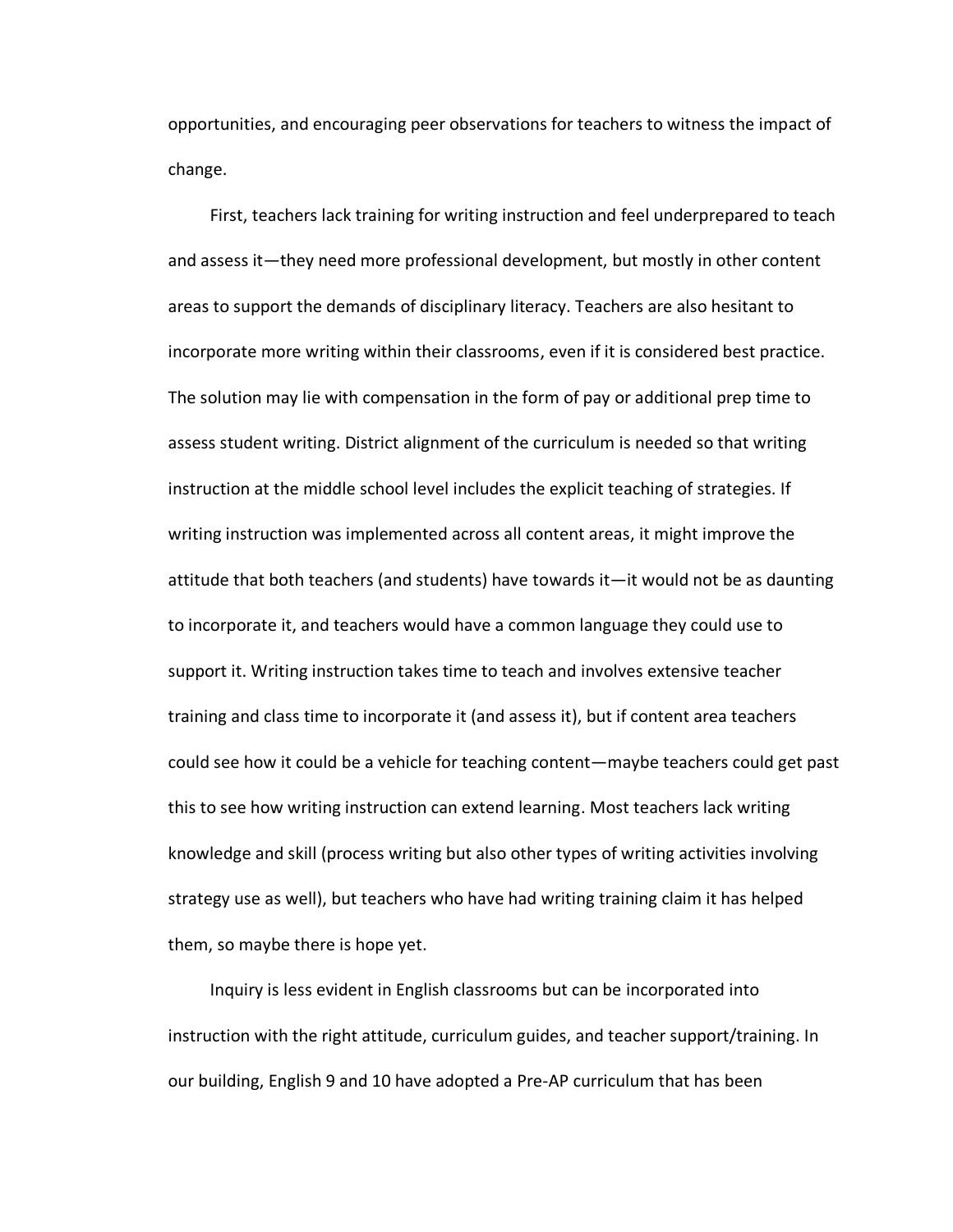extremely successful for all learners. The principle focus of Pre-AP is on the following four categories that guide instruction: close reading and observation, evidenced-based writing, academic conversations, and higher-order questioning—all key components, coincidently, that are tied to inquiry and WICOR strategies. The District could easily adopt this curriculum, but if this is an issue in some way, the framework can be used to guide future instructional practice at the building or even teacher level. Inquiry curricula exists, but it tends to support science more than history or ELA—teachers must design their own inquiry-oriented instruction, so more training on this across the district would be useful. AVID's use of explicitly teaching Costa's levels of Questioning can be used to support inquiry (and is also easy to implement and supports the teaching of metacognition to students--how to learn and how to think about their thinking).

 Teachers often see content as separate from inquiry, but available research suggests that it is not years of experience that determines the level of inquiry-based instruction, but how one approaches teaching and learning in the classroom—it's all about the attitude and the approach to making a classroom more student-centered which naturally invites inquiry to take place more easily. There also needs to be a common language developed between content-area teachers to teach inquiry—could there be similar strategies too that are shared among teachers?

 More teacher training is need on student-centered discussions and how ELA teachers, specifically, can center the academic discussion around diverse topics and ethical issues. The idea that teachers across disciplines could work together to create inquiry-based projects is an excellent one, but could be hindered by content, pacing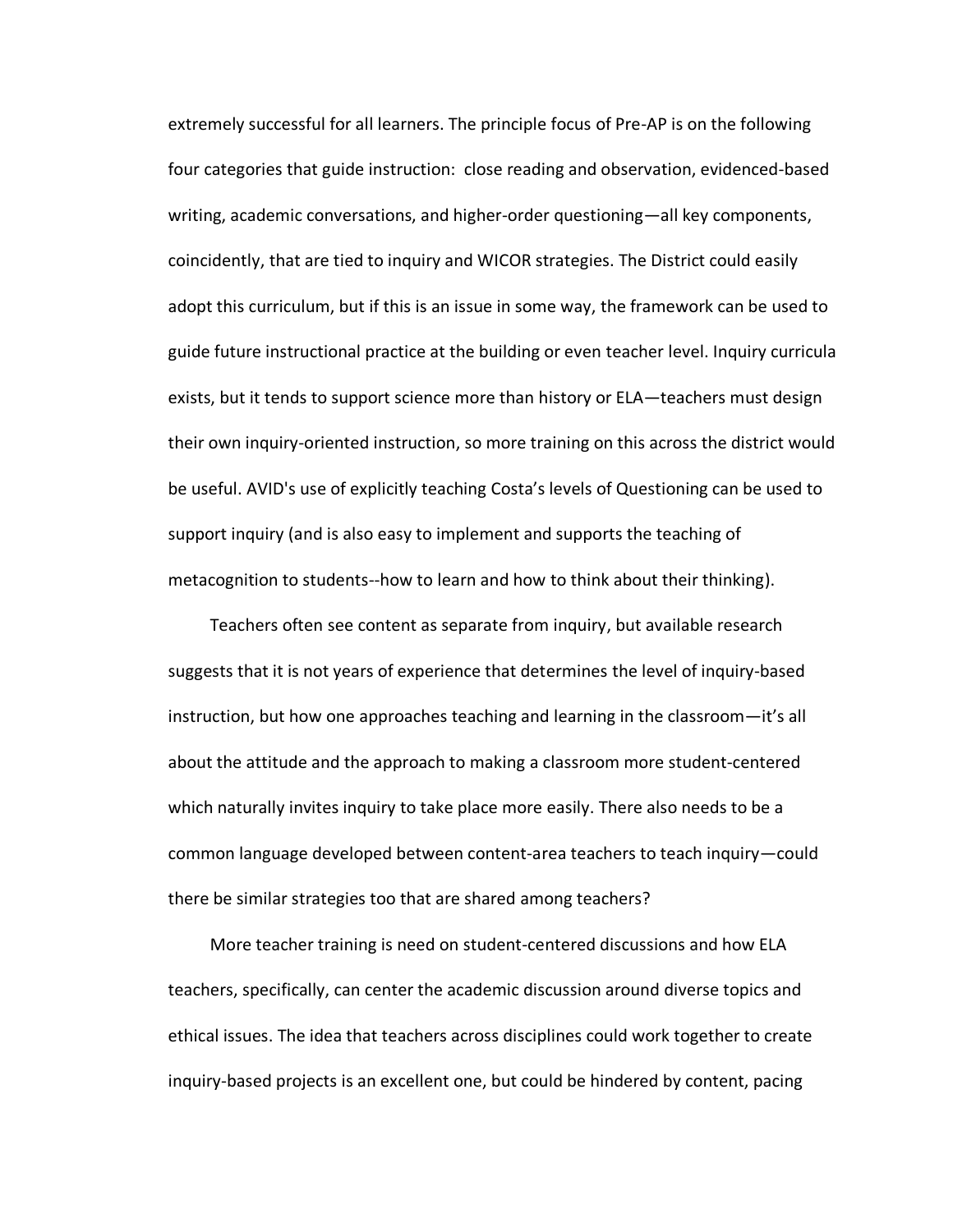issues, and teacher interest. Learning more about how to create a learning community and collaboration w/ outside professionals would be interesting as well and could support domain-specific literacy challenges within the classroom.

 Secondary educators still consider the English teacher to be the sole provider of reading instruction, but if we take a top-down approach, and get experienced teachers trained in advanced literacy skills and learn more explicit strategy instruction—where you teach a strategy, explain it, but also provide a purpose for using it--then collaborative teams could more easily see the benefits of it working in the classroom and others could observe for training purposes. Finally, the quality and frequency of training are needed for literacy instruction as it requires sophisticated skills, thoughtful instructional practices, discussion-based instruction, and domain knowledge; and training could solve the confusion teachers experience about what literacy instruction involves beyond reading and language.

## **Conclusion**

 Just as teacher education programs emphasize a need for reading and writing comprehension instruction, professional development must do the same for in-service teachers. The educational demands required of in-service teachers can be daunting, so it is vital teachers are provided with an opportunity for meaningful professional development, including mentoring and coaching, to allow them to see the realm of possibilities within the learning community. The whole idea that teachers never stop learning is what drove me to embrace the tenets of WICOR, and it is what drives me to promote its benefits to my colleagues in the hope that it can move teachers beyond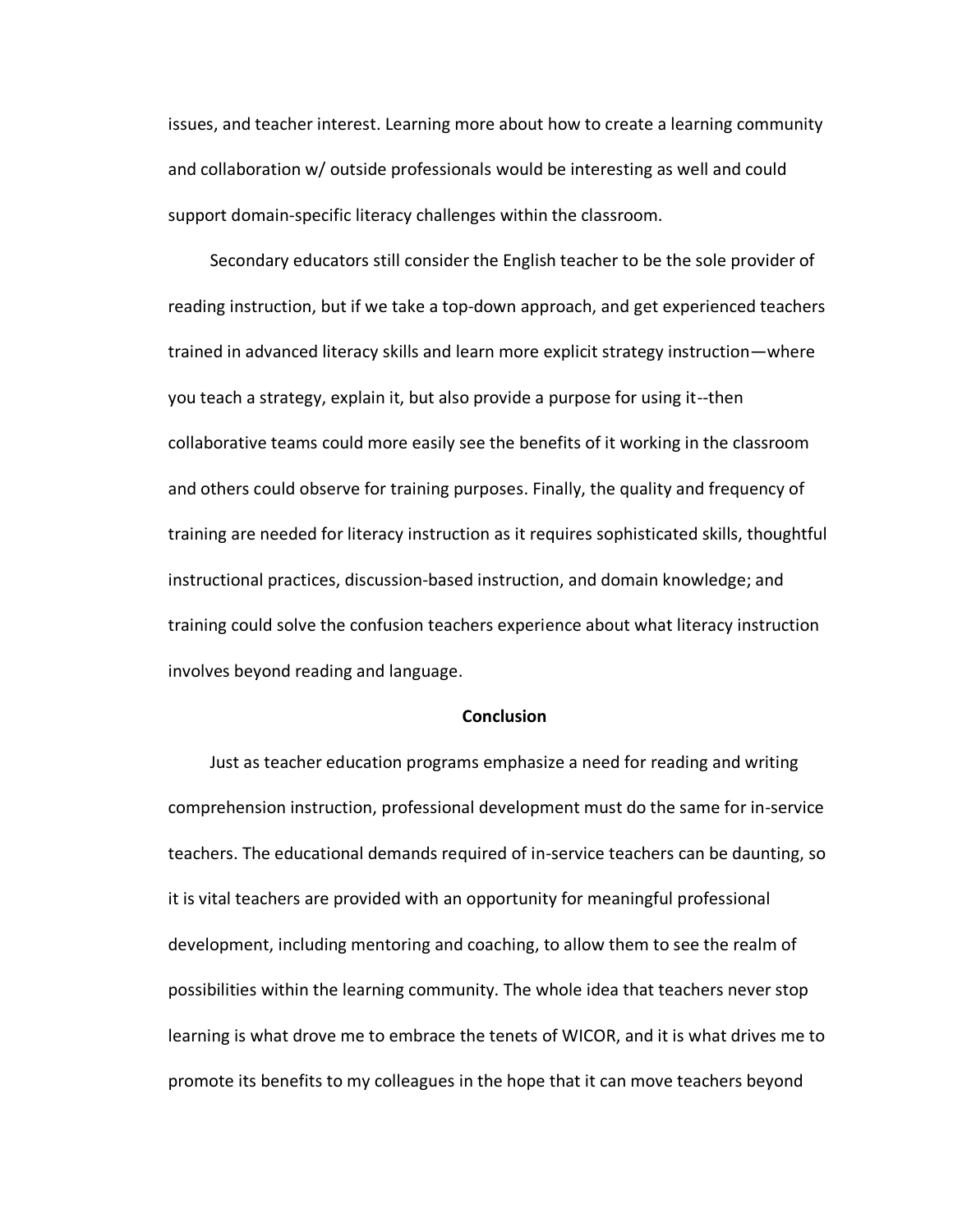teaching "content" to using their content area to teach critical thinking skills and promote life-long learning skills.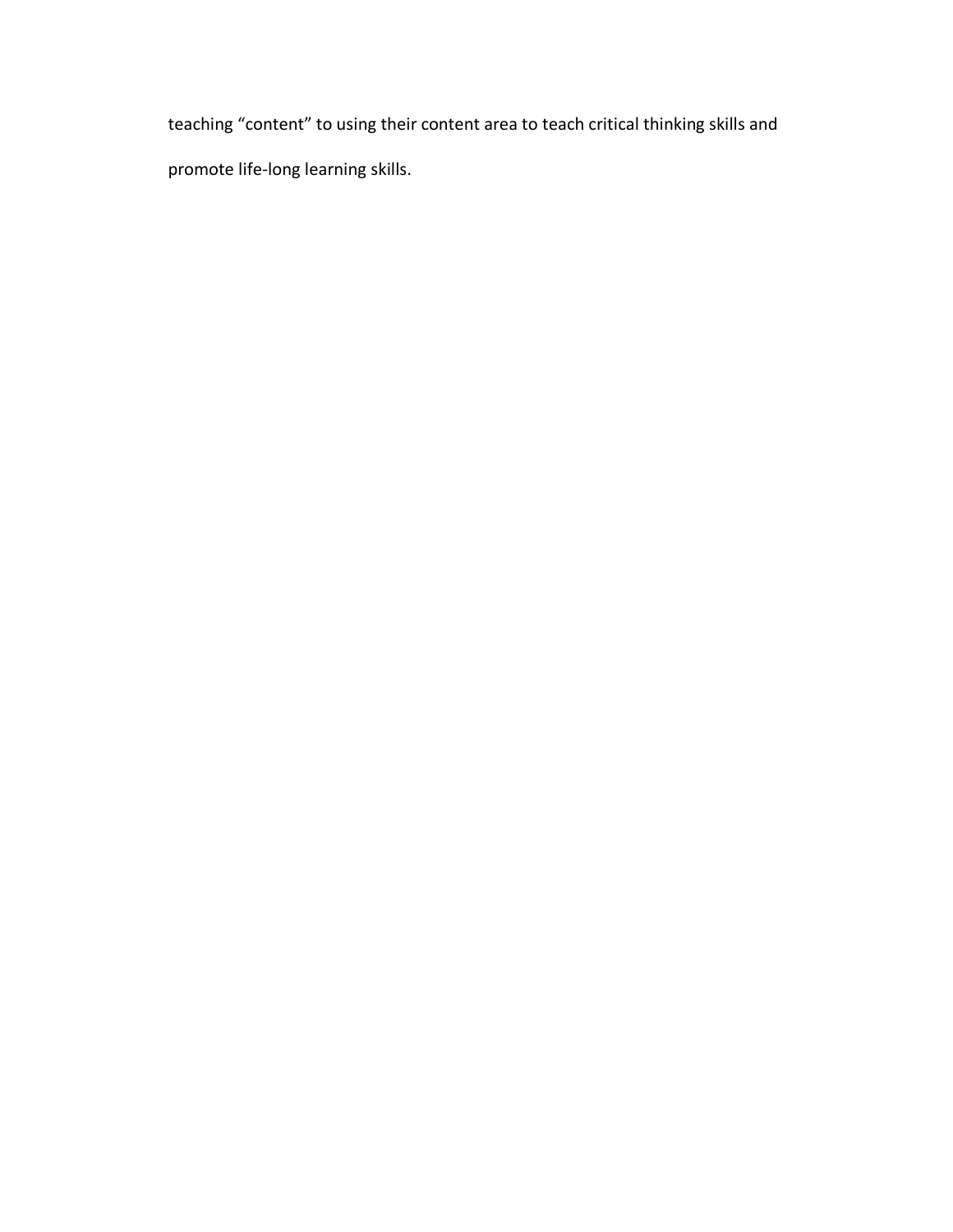# References

Alvermann, D. E. (2002). Effective Literacy Instruction for Adolescents. Journal of Literacy Research, 34(2), 189–208.

[https://doi.org/10.1207/s15548430jlr3402\\_4https://doi.org/10.1207/s15548430](https://doi.org/10.1207/s15548430jlr3402_4)

[jlr3402\\_4](https://doi.org/10.1207/s15548430jlr3402_4)

Applebee, A., & Langer, J. (2009). EJ Extra: What Is Happening in the Teaching of Writing? *The English Journal, 98*(5), 18-28. Retrieved September 4, 2020, from [http://www.jstor.org/stable/40503291http://www.jstor.org/stable/40503291](http://www.jstor.org/stable/40503291)

Bakunas, B. & Holley, W. (2004). Teaching Organizational Skills. The Clearing House,

77(3), 92–95.

[https://doi.org/10.1080/00098650409601235https://doi.org/10.1080/00098650](https://doi.org/10.1080/00098650409601235)

[409601235](https://doi.org/10.1080/00098650409601235)

Bangert-Drowns, R., Hurley, M., & Wilkinson, B. (2016). The Effects of School-Based Writing-to-Learn Interventions on Academic Achievement: A Meta-Analysis. Review of Educational Research, 74(1), 29–58.

[https://doi.org/10.3102/00346543074001029https://doi.org/10.3102/00346543](https://doi.org/10.3102/00346543074001029) [074001029](https://doi.org/10.3102/00346543074001029)

Barry, A. L. (2002). Reading strategies teachers say they use. *Journal of Adolescent & Adult Literacy, 46*(2), 132-141.

doi:http://dx.doi.org.ezproxy.bethel.edu/10.1598/JAAL.46.2.4

Connelly, J. (2020). *How to take great notes quickly and easily.* Monee, IL: Self-Published.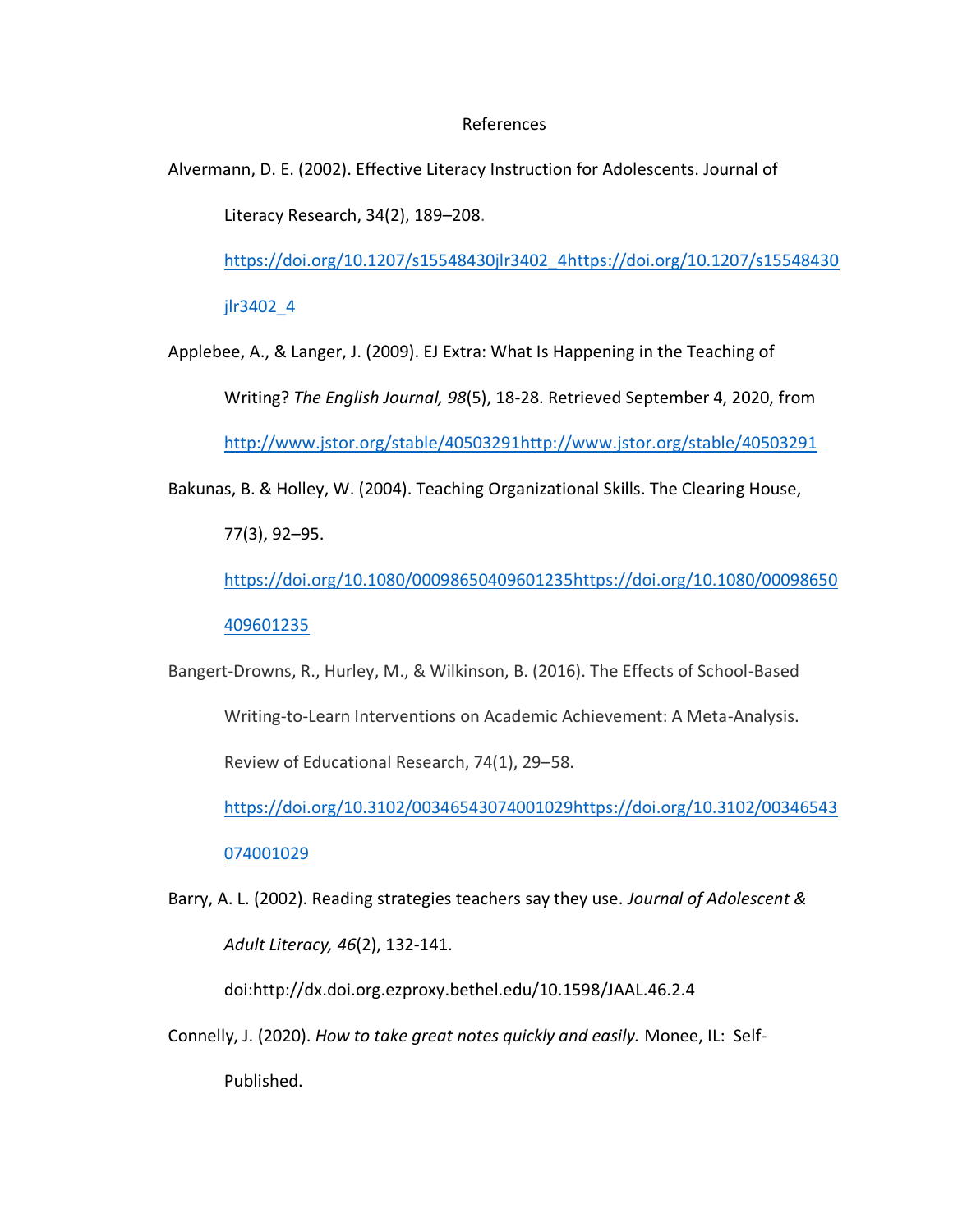Crawford, B. A. (1999). Is it realistic to expect a preservice teacher to create an inquirybased classroom? *Journal of Science Teacher Education, 10*(3), 175-194. doi:http://dx.doi.org.ezproxy.bethel.edu/10.1023/A:1009422728845

Daws, T. & Schiro, P. (2012). *AVID Tutorial Guide.* San Diego, CA:AVID Press. Retrieved from

[https://drive.google.com/file/d/1mw4H6xSZaqNncje9TzPglga9dTCkw1rv/view?u](https://drive.google.com/file/d/1mw4H6xSZaqNncje9TzPglga9dTCkw1rv/view?usp=sharing) [sp=sharinghttps://drive.google.com/file/d/1mw4H6xSZaqNncje9TzPglga9dTCkw](https://drive.google.com/file/d/1mw4H6xSZaqNncje9TzPglga9dTCkw1rv/view?usp=sharing) [1rv/view?usp=sharing](https://drive.google.com/file/d/1mw4H6xSZaqNncje9TzPglga9dTCkw1rv/view?usp=sharing)

Englert, C. S. (1992). Writing Instruction From a Sociocultural Perspective: The Holistic, Dialogic, and Social Enterprise of Writing. Journal of Learning Disabilities, 25(3), 153–172.

[https://doi.org/10.1177/002221949202500303https://doi.org/10.1177/0022219](https://doi.org/10.1177/002221949202500303) [49202500303](https://doi.org/10.1177/002221949202500303)

Fisher, D. (2009). The Use of Instructional Time in the Typical High School Classroom.

The Educational Forum (West Lafayette, Ind.), 73(2), 168–176.

[https://doi.org/10.1080/00131720902739650https://doi.org/10.1080/00131720](https://doi.org/10.1080/00131720902739650)

[902739650](https://doi.org/10.1080/00131720902739650)

Flick, Larry. (1998). Perspectives on Inquiry-Oriented Teaching Practice: Conflict and Clarification. Retrieved Friday, October 9, 2020 from https://www.researchgate.net/publication/234590645 Perspectives on Inquiry [Oriented\\_Teaching\\_Practice\\_Conflict\\_and\\_Clarification/link/5a52ccff0f7e9bbc10](https://www.researchgate.net/publication/234590645_Perspectives_on_InquiryOriented_Teaching_Practice_Conflict_and_Clarification/link/5a52ccff0f7e9bbc105657e0/download) [5657e0/downloadhttps://www.researchgate.net/publication/234590645\\_Persp](https://www.researchgate.net/publication/234590645_Perspectives_on_InquiryOriented_Teaching_Practice_Conflict_and_Clarification/link/5a52ccff0f7e9bbc105657e0/download)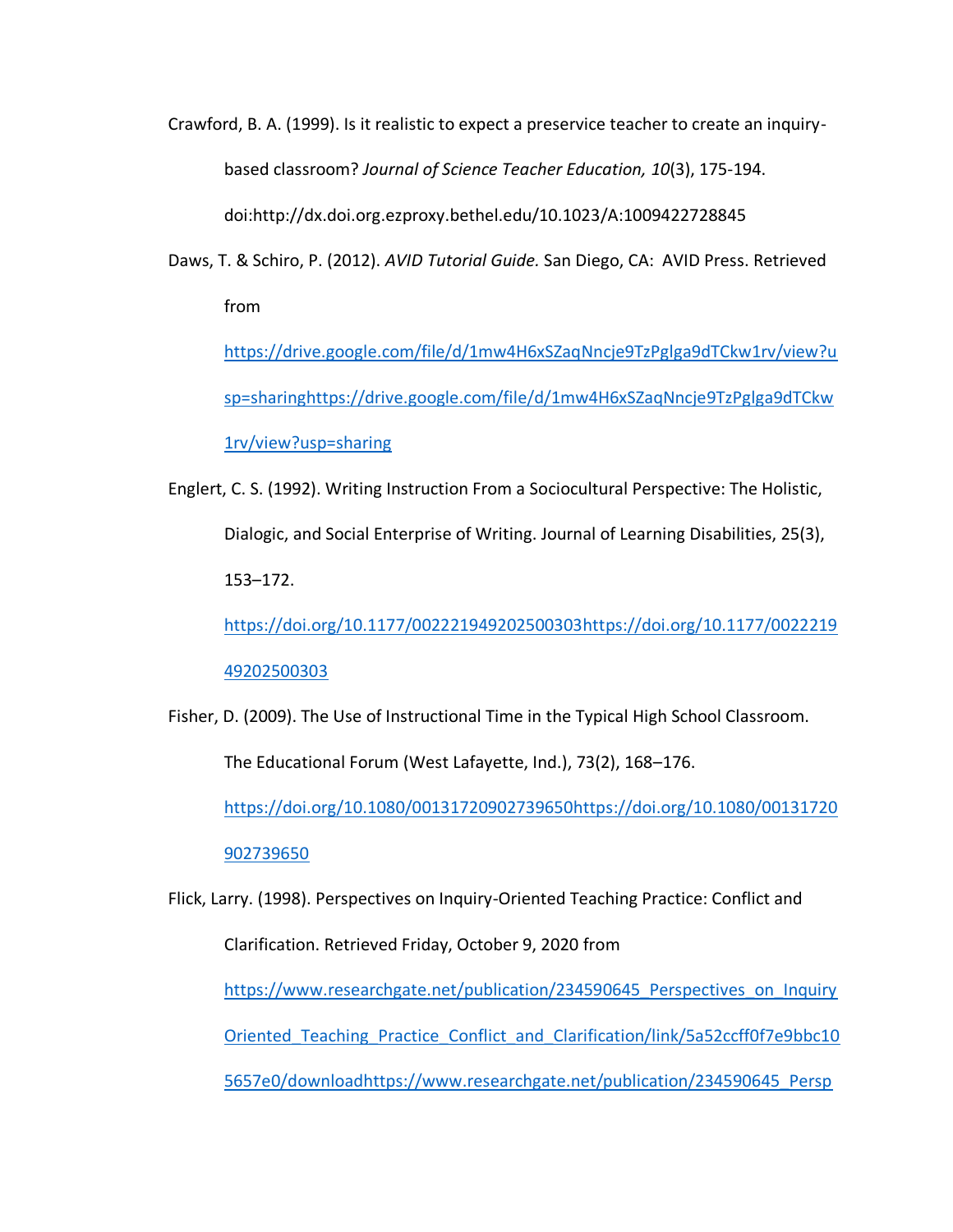ectives on InquiryOriented Teaching Practice Conflict and Clarification/link/5 [a52ccff0f7e9bbc105657e0/download](https://www.researchgate.net/publication/234590645_Perspectives_on_InquiryOriented_Teaching_Practice_Conflict_and_Clarification/link/5a52ccff0f7e9bbc105657e0/download)

Gillespie, A., Graham, S., Kiuhara, S., & Hebert, M. (2014). High school teachers use of writing to support students' learning: A national survey. *Reading and Writing, 27*(6), 1043-1072.

doi:http://dx.doi.org.ezproxy.bethel.edu/10.1007/s11145-013-9494-8

Gonzalez, J. (2018, September 9). Note-taking: A Research Roundup. Retrieved from

[https://www.cultofpedagogy.com/note-](https://www.cultofpedagogy.com/note-taking/)

[taking/https://www.cultofpedagogy.com/note-taking/](https://www.cultofpedagogy.com/note-taking/)

Graham, S., & Harris, K. (1997). It Can Be Taught, But It Does Not Develop Naturally: Myths and Realities In Writing Instruction. School Psychology Review, 26(3), 414–424. https://doi.org/10.1080/02796015.1997.12085875

Graham, S., & Perin, D. (2007). A Meta-Analysis of Writing Instruction for Adolescent Students. *Journal of Educational Psychology, 99*(3), 445–476.

[https://doi.org/10.1037/0022-0663.99.3.445https://doi.org/10.1037/0022-](https://doi.org/10.1037/0022-0663.99.3.445)

[0663.99.3.445](https://doi.org/10.1037/0022-0663.99.3.445)

Harris, K. R., Santangelo, T., & Graham, S. (2008). Self-regulated strategy development in writing: Going beyond NLEs to a more balanced approach. *Instructional Science, 36*(5-6), 395-408.

doi:http://dx.doi.org.ezproxy.bethel.edu/10.1007/s11251-008-9062-9

Harris, T. (2014, February). *Focused Notes: it's not the note-taking, it's the note-making*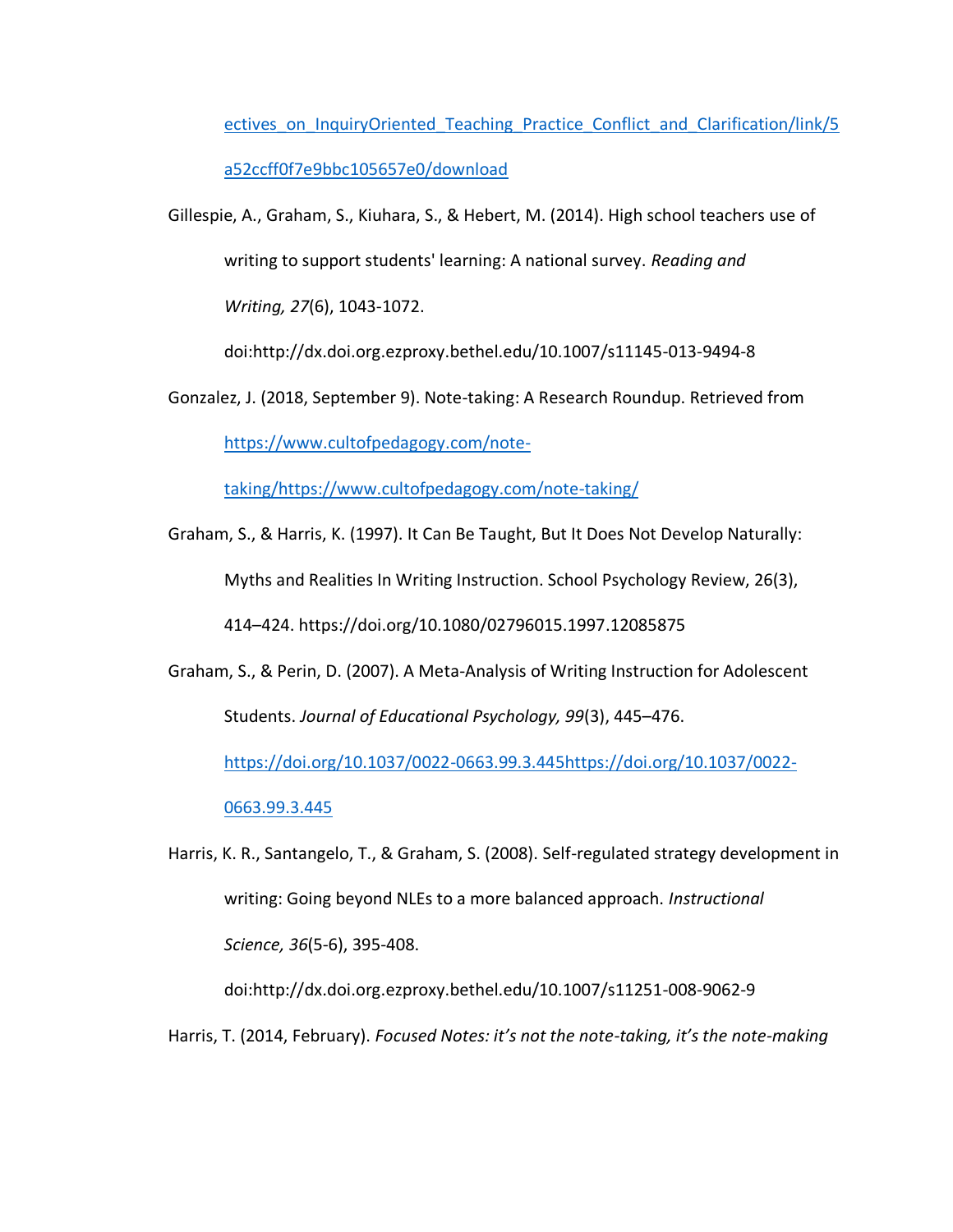*that counts.* The Institute for Arts Integration and STEAM. Retrieved from https://artsintegration.com/2014/02/17/focused-notes-note-taking-notemaking-counts/

Iris Center. (2020). *Which study skills can improve students' academic performance?* Vanderbilt University. Retrieved from

[https://iris.peabody.vanderbilt.edu/module/ss2/cresource/q1/p05/https://iris.p](https://iris.peabody.vanderbilt.edu/module/ss2/cresource/q1/p05/) [eabody.vanderbilt.edu/module/ss2/cresource/q1/p05/](https://iris.peabody.vanderbilt.edu/module/ss2/cresource/q1/p05/)

- Johnson, B. (2018). *Teaching students to dig deeper: Ten essential skills for college and career readiness.* New York, NY: Routledge.
- Kang, N., Orgill, M., & Crippen, K. (2008). Understanding Teachers' Conceptions of Classroom Inquiry With a Teaching Scenario Survey Instrument. Journal of Science Teacher Education, 19(4), 337–354. [https://doi.org/10.1007/s10972-](https://doi.org/10.1007/s10972-008-9097-4) [008-9097-4https://doi.org/10.1007/s10972-008-9097-4](https://doi.org/10.1007/s10972-008-9097-4)

Langberg, J., Epstein, J., Urbanowicz, C., Simon, J., & Graham, A. (2008). Efficacy of an Organization Skills Intervention to Improve the Academic Functioning of Students With Attention-Deficit/Hyperactivity Disorder. School Psychology Quarterly, 23(3), 407–417. [https://doi.org/10.1037/1045-](https://doi.org/10.1037/1045-3830.23.3.407)

[3830.23.3.407https://doi.org/10.1037/1045-3830.23.3.407](https://doi.org/10.1037/1045-3830.23.3.407)

Levy, B., Thomas, E., Drago, K., & Rex, L. (2013). Examining Studies of Inquiry-Based Learning in Three Fields of Education: Sparking Generative Conversation. Journal of Teacher Education, 64(5), 387–408.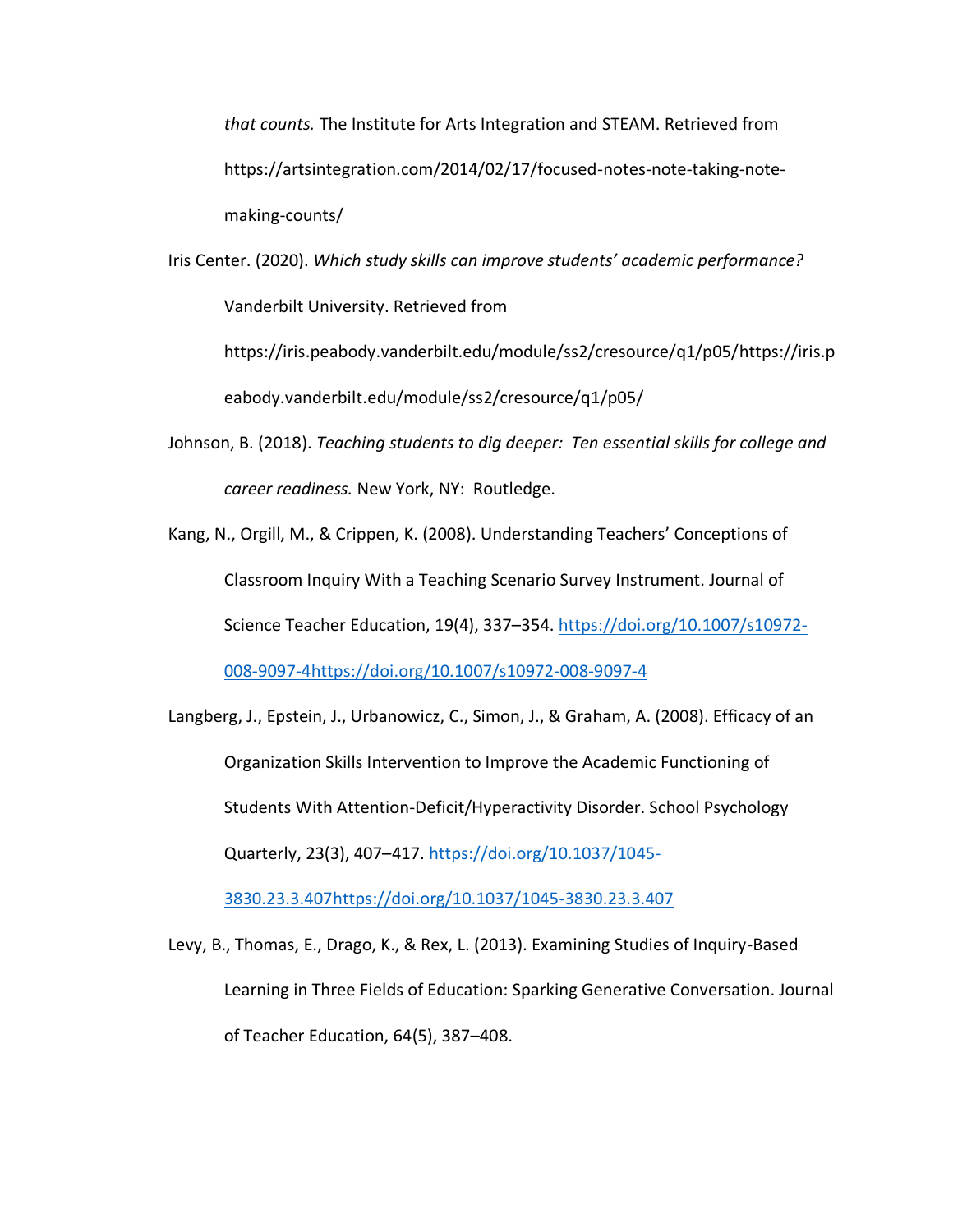[https://doi.org/10.1177/0022487113496430https://doi.org/10.1177/002248711](https://doi.org/10.1177/0022487113496430) [3496430](https://doi.org/10.1177/0022487113496430)

Matthews, J. (2015). *Question everything: The Rise of AVID as America's largest college readiness program*. San Francisco, CA: Jossey-Bass.

Miller, D. M., Scott, C. E., & McTigue, E. M. (2018). Writing in the secondary-level disciplines: A systematic review of context, cognition, and content. *Educational Psychology Review, 30*(1), 83-120.

doi:http://dx.doi.org.ezproxy.bethel.edu/10.1007/s10648-016-9393-z

- Mokhtari, K., & Reichard, C. (2002). Assessing students' metacognitive awareness of reading strategies. Journal of Educational Psychology, 94(2), 249–259. [https://doi.org/10.1037//0022-0663.94.2.249https://doi.org/10.1037//0022-](https://doi.org/10.1037/0022-0663.94.2.249) [0663.94.2.249](https://doi.org/10.1037/0022-0663.94.2.249)
- Ness, M. K., PhD. (2009). Reading comprehension strategies in secondary content area classrooms: Teacher use of and attitudes towards reading comprehension instruction. *Reading Horizons, 49*(2), 143-166. Retrieved from [https://ezproxy.bethel.edu/login?url=https://www-proquest](https://ezproxy.bethel.edu/login?url=https://www-proquest-com.ezproxy.bethel.edu/docview/236477349?accountid=8593)[com.ezproxy.bethel.edu/docview/236477349?accountid=8593https://ezproxy.b](https://ezproxy.bethel.edu/login?url=https://www-proquest-com.ezproxy.bethel.edu/docview/236477349?accountid=8593) [ethel.edu/login?url=https://www-proquest](https://ezproxy.bethel.edu/login?url=https://www-proquest-com.ezproxy.bethel.edu/docview/236477349?accountid=8593)[com.ezproxy.bethel.edu/docview/236477349?accountid=8593](https://ezproxy.bethel.edu/login?url=https://www-proquest-com.ezproxy.bethel.edu/docview/236477349?accountid=8593)
- Noddings, N. (2015). *A richer, brighter vision for American high schools*. New York, NY: Cambridge University Press.

Oppong-Nuako, J., Shore, B. M., Saunders-Stewart, K., & Gyles, P. D. T. (2015). Using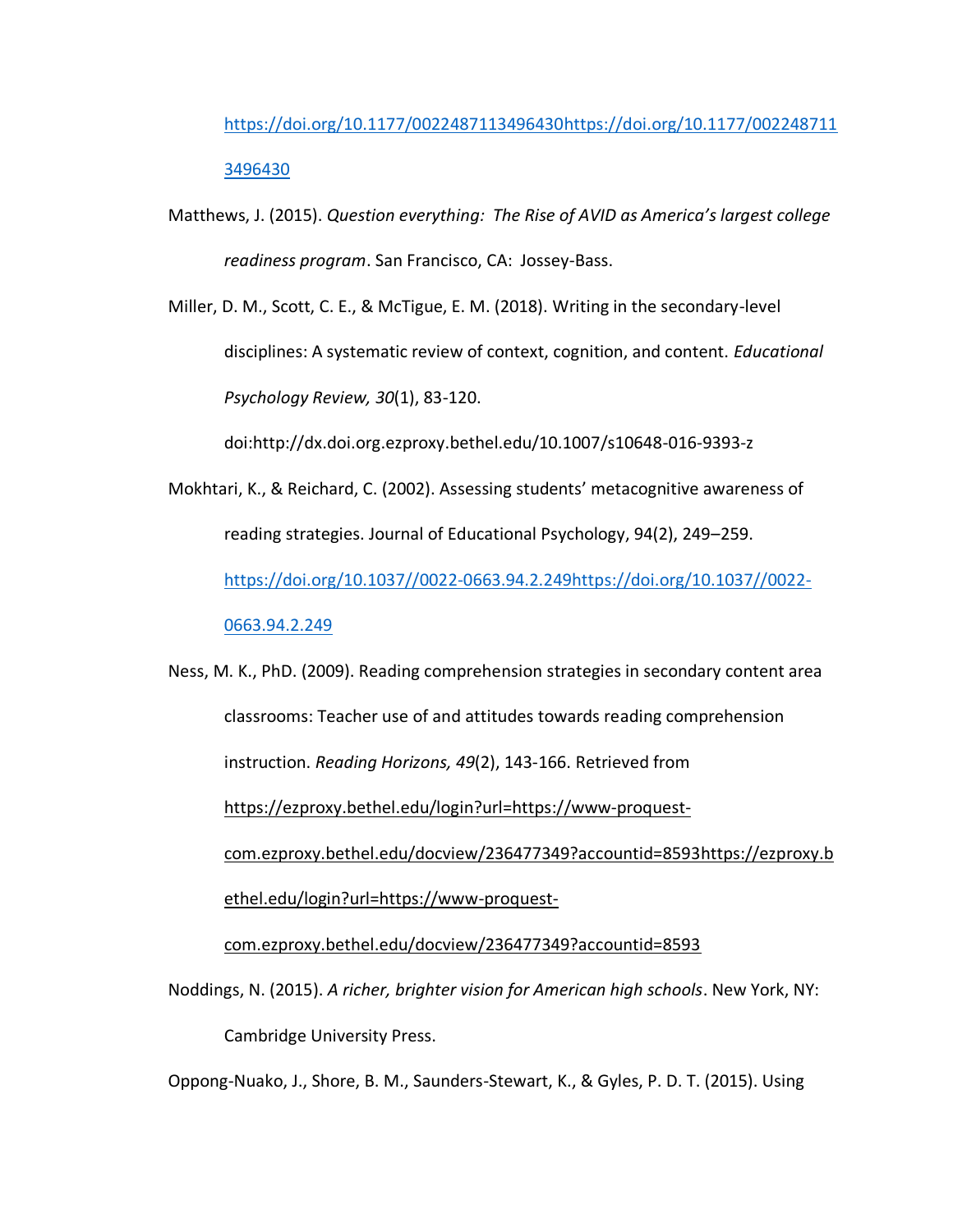brief teacher interviews to assess the extent of inquiry in classrooms: The journal of secondary gifted education. *Journal of Advanced Academics, 26*(3), 197-226. Retrieved from [https://ezproxy.bethel.edu/login?url=https://www-proquest](https://ezproxy.bethel.edu/login?url=https://www-proquest-com.ezproxy.bethel.edu/docview/1700288296?accountid=8593)[com.ezproxy.bethel.edu/docview/1700288296?accountid=8593https://ezproxy.](https://ezproxy.bethel.edu/login?url=https://www-proquest-com.ezproxy.bethel.edu/docview/1700288296?accountid=8593) [bethel.edu/login?url=https://www-proquest-](https://ezproxy.bethel.edu/login?url=https://www-proquest-com.ezproxy.bethel.edu/docview/1700288296?accountid=8593)

[com.ezproxy.bethel.edu/docview/1700288296?accountid=8593](https://ezproxy.bethel.edu/login?url=https://www-proquest-com.ezproxy.bethel.edu/docview/1700288296?accountid=8593)

Parker, C. (2004). Academic achievement in high school: does emotional intelligence matter? Personality and Individual Differences, 37(7), 1321–1330. [https://doi.org/10.1016/j.paid.2004.01.002https://doi.org/10.1016/j.paid.2004.](https://doi.org/10.1016/j.paid.2004.01.002)

[01.002](https://doi.org/10.1016/j.paid.2004.01.002)

Public School Review. (2020). *Andover High School*. Retrieved from

[https://www.publicschoolreview.com/andover-high-school-](https://www.publicschoolreview.com/andover-high-school-profile/55304)

[profile/55304https://www.publicschoolreview.com/andover-high-school-](https://www.publicschoolreview.com/andover-high-school-profile/55304)

[profile/55304](https://www.publicschoolreview.com/andover-high-school-profile/55304)

Ravitch, D. (2016). *The Death and Life of the Great American School System: How Testing and Choice are Undermining Education.* New York, NY: Basic Books.

Reeve, H. (2009). How K-12 teachers can put self-determination theory principles into practice. Theory and Research in Education, 7(2), 145–154. Retrieved from [https://doi.org/10.1177/1477878509104319https://doi.org/10.1177/147787850](https://doi.org/10.1177/1477878509104319)

[9104319](https://doi.org/10.1177/1477878509104319)

Robledo, I.C. (2015). *No one ever taught me how to learn: How to unlock your learning potential and become unstoppable*. Monee, IL: Self-Published.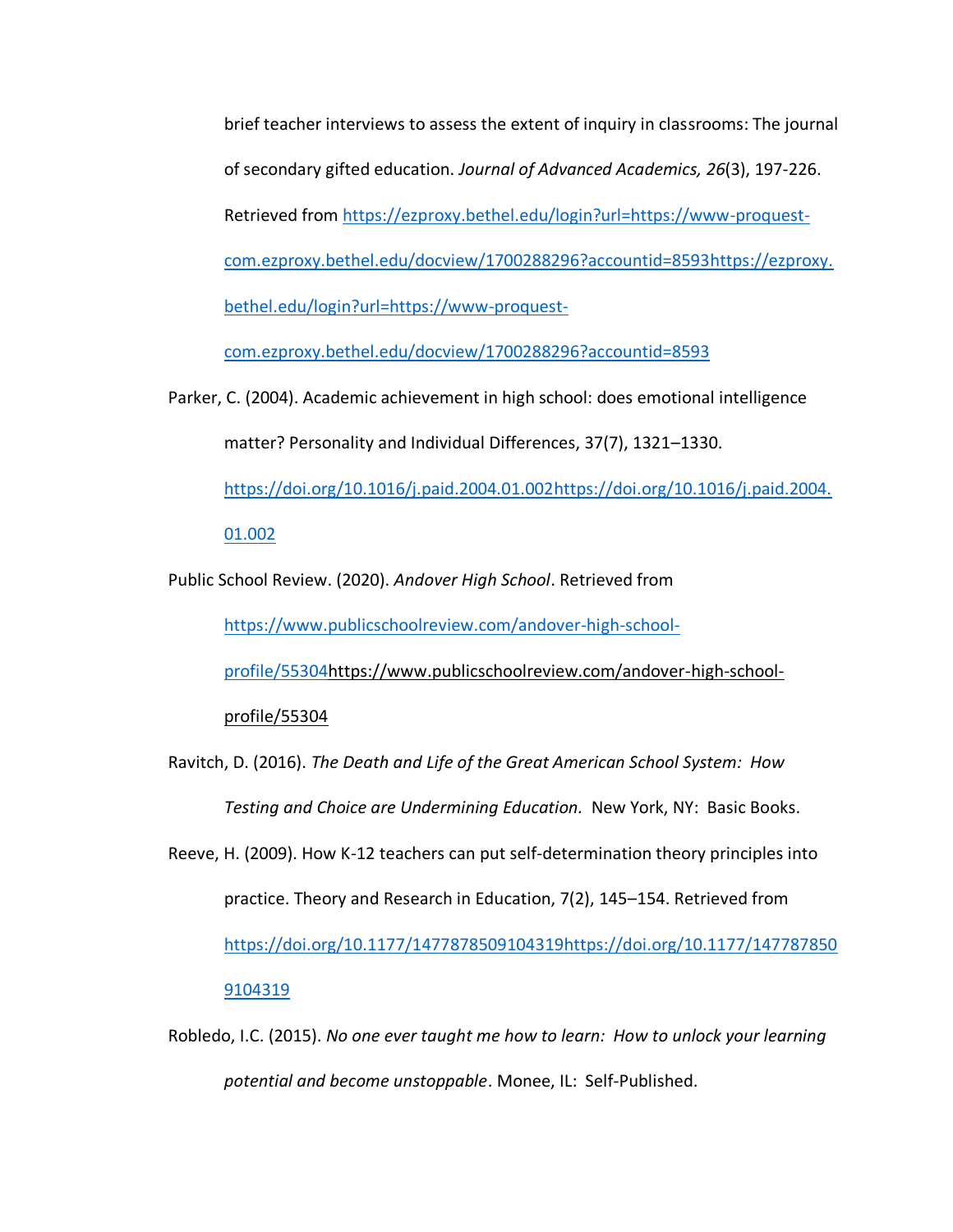Santrock, J.W. (2011). *Educational Psychology.* New York, NY: McGraw-Hill.

Shanahan, T., & Shanahan, C. (2008). Teaching disciplinary literacy to adolescents: Rethinking content-area literacy. *Harvard Educational Review, 78*(1), 40-59,279. Retrieved from [https://ezproxy.bethel.edu/login?url=https://www-proquest](https://ezproxy.bethel.edu/login?url=https://www-proquest-com.ezproxy.bethel.edu/docview/212267873?accountid=8593)[com.ezproxy.bethel.edu/docview/212267873?accountid=8593https://ezproxy.b](https://ezproxy.bethel.edu/login?url=https://www-proquest-com.ezproxy.bethel.edu/docview/212267873?accountid=8593) [ethel.edu/login?url=https://www-proquest-](https://ezproxy.bethel.edu/login?url=https://www-proquest-com.ezproxy.bethel.edu/docview/212267873?accountid=8593)

[com.ezproxy.bethel.edu/docview/212267873?accountid=8593](https://ezproxy.bethel.edu/login?url=https://www-proquest-com.ezproxy.bethel.edu/docview/212267873?accountid=8593)

Snow, C., & Moje, E. (2010). Why is everyone talking about adolescent literacy? *Phi Delta Kappan, 91*(6), 66-69. Retrieved from

[https://ezproxy.bethel.edu/login?url=https://www-proquest-](https://ezproxy.bethel.edu/login?url=https://www-proquest-com.ezproxy.bethel.edu/docview/218483321?accountid=8593)

[com.ezproxy.bethel.edu/docview/218483321?accountid=8593https://ezproxy.b](https://ezproxy.bethel.edu/login?url=https://www-proquest-com.ezproxy.bethel.edu/docview/218483321?accountid=8593)

[ethel.edu/login?url=https://www-proquest-](https://ezproxy.bethel.edu/login?url=https://www-proquest-com.ezproxy.bethel.edu/docview/218483321?accountid=8593)

[com.ezproxy.bethel.edu/docview/218483321?accountid=8593](https://ezproxy.bethel.edu/login?url=https://www-proquest-com.ezproxy.bethel.edu/docview/218483321?accountid=8593)

Stewart, R., & O'Brien, D. (1989). Resistance to Content Area Reading: A Focus on Preservice Teachers. *Journal of Reading, 32*(5), 396-401. Retrieved October 9, 2020, from

[http://www.jstor.org/stable/40031943http://www.jstor.org/stable/40031943](http://www.jstor.org/stable/40031943)

Strom, P. S., Hendon, K. L., Strom, R. D., & Wang, C. (2019). How peers support and inhibit learning in the classroom: Assessment of high school students in collaborative groups. *School Community Journal, 29*(2), 183-202. Retrieved from [https://ezproxy.bethel.edu/login?url=https://www-](https://ezproxy.bethel.edu/login?url=https://www-proquestcom.ezproxy.bethel.edu/docview/2331809089?accountid=8593)

[proquestcom.ezproxy.bethel.edu/docview/2331809089?accountid=8593https://](https://ezproxy.bethel.edu/login?url=https://www-proquestcom.ezproxy.bethel.edu/docview/2331809089?accountid=8593)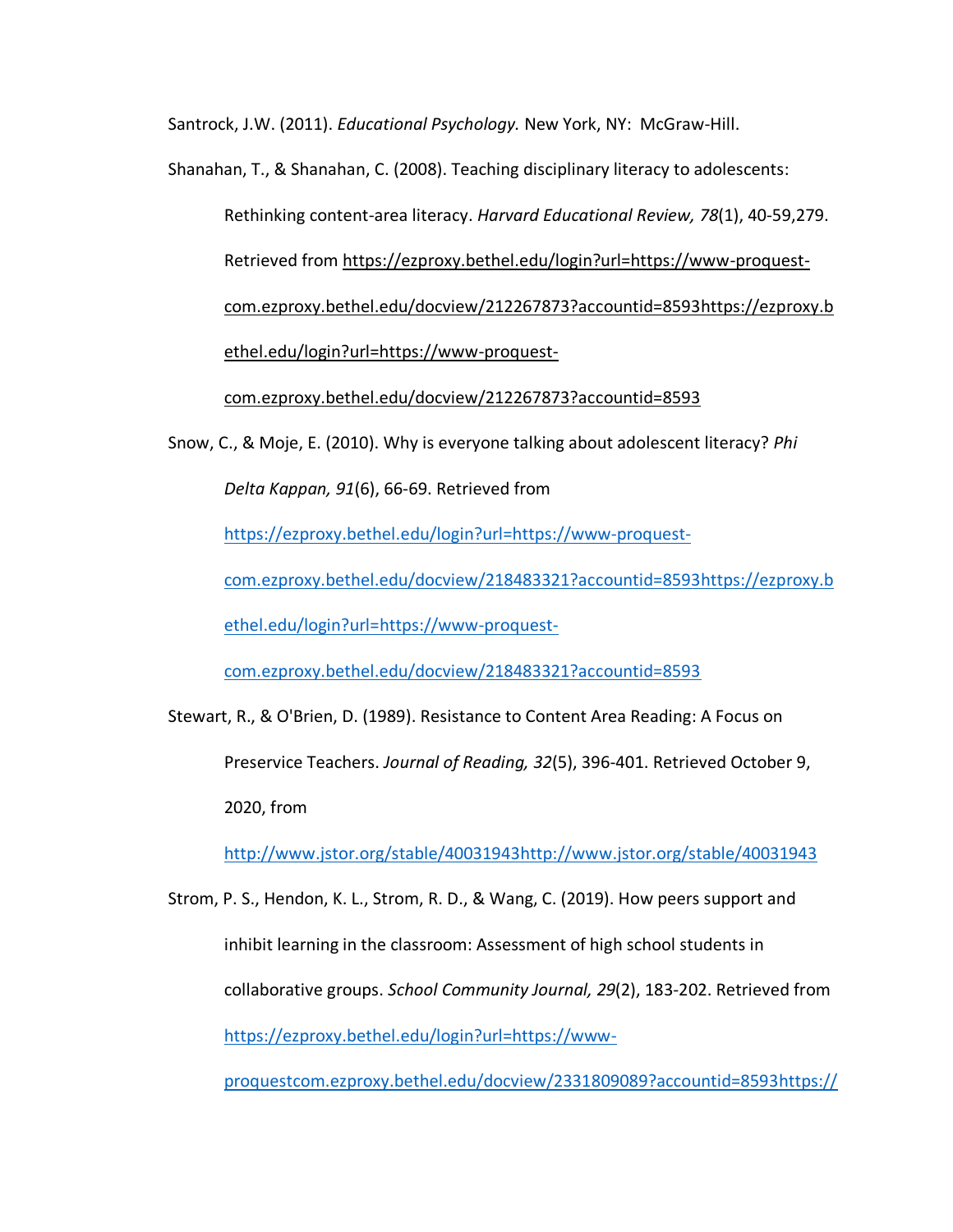[ezproxy.bethel.edu/login?url=https://www-](https://ezproxy.bethel.edu/login?url=https://www-proquestcom.ezproxy.bethel.edu/docview/2331809089?accountid=8593)

[proquestcom.ezproxy.bethel.edu/docview/2331809089?accountid=8593](https://ezproxy.bethel.edu/login?url=https://www-proquestcom.ezproxy.bethel.edu/docview/2331809089?accountid=8593)

The State of Minnesota. (2019). Minnesota SLEDS: *Completing College: How many* 

*students succeed in college?* Retrieved from

[http://sleds.mn.gov/#http://sleds.mn.gov/#](http://sleds.mn.gov/)

Troia, G.A., & Graham, S. (2003). Effective Writing Instruction Across the Grades: What Every Educational Consultant Should Know*. Journal of Educational & Psychological Consultation14*(1), 75-89. Retrieved from [https://doiorg.ezproxy.bethel.edu/10.1207/S1532768XJEPC1401\\_04https://doio](https://doiorg.ezproxy.bethel.edu/10.1207/S1532768XJEPC1401_04) [rg.ezproxy.bethel.edu/10.1207/S1532768XJEPC1401\\_04](https://doiorg.ezproxy.bethel.edu/10.1207/S1532768XJEPC1401_04)

Tuyay, S., Floriani, A., Yeager, B., Dixon, C., & Green, J. (1995). Constructing An

Integrated, Inquiry-Oriented Approach in Classrooms: A Cross Case Analysis of

Social, Literate and Academic Practices. *The Journal of Classroom* 

*Interaction, 30*(2), 1-15. Retrieved October 9, 2020, from

[http://www.jstor.org/stable/23870460http://www.jstor.org/stable/23870460](http://www.jstor.org/stable/23870460)

Wendt, J. L. (2013). Combating the crisis in adolescent literacy: Exploring literacy in the secondary classroom. *American Secondary Education, 41*(2), 38-48. Retrieved from [https://ezproxy.bethel.edu/login?url=https://www-proquest](https://ezproxy.bethel.edu/login?url=https://www-proquest-com.ezproxy.bethel.edu/docview/1349322760?accountid=8593)[com.ezproxy.bethel.edu/docview/1349322760?accountid=8593https://ezproxy.](https://ezproxy.bethel.edu/login?url=https://www-proquest-com.ezproxy.bethel.edu/docview/1349322760?accountid=8593) [bethel.edu/login?url=https://www-proquest-](https://ezproxy.bethel.edu/login?url=https://www-proquest-com.ezproxy.bethel.edu/docview/1349322760?accountid=8593)

[com.ezproxy.bethel.edu/docview/1349322760?accountid=8593](https://ezproxy.bethel.edu/login?url=https://www-proquest-com.ezproxy.bethel.edu/docview/1349322760?accountid=8593)

Willingham, D. (2008). Critical Thinking: Why Is It So Hard to Teach? Arts Education